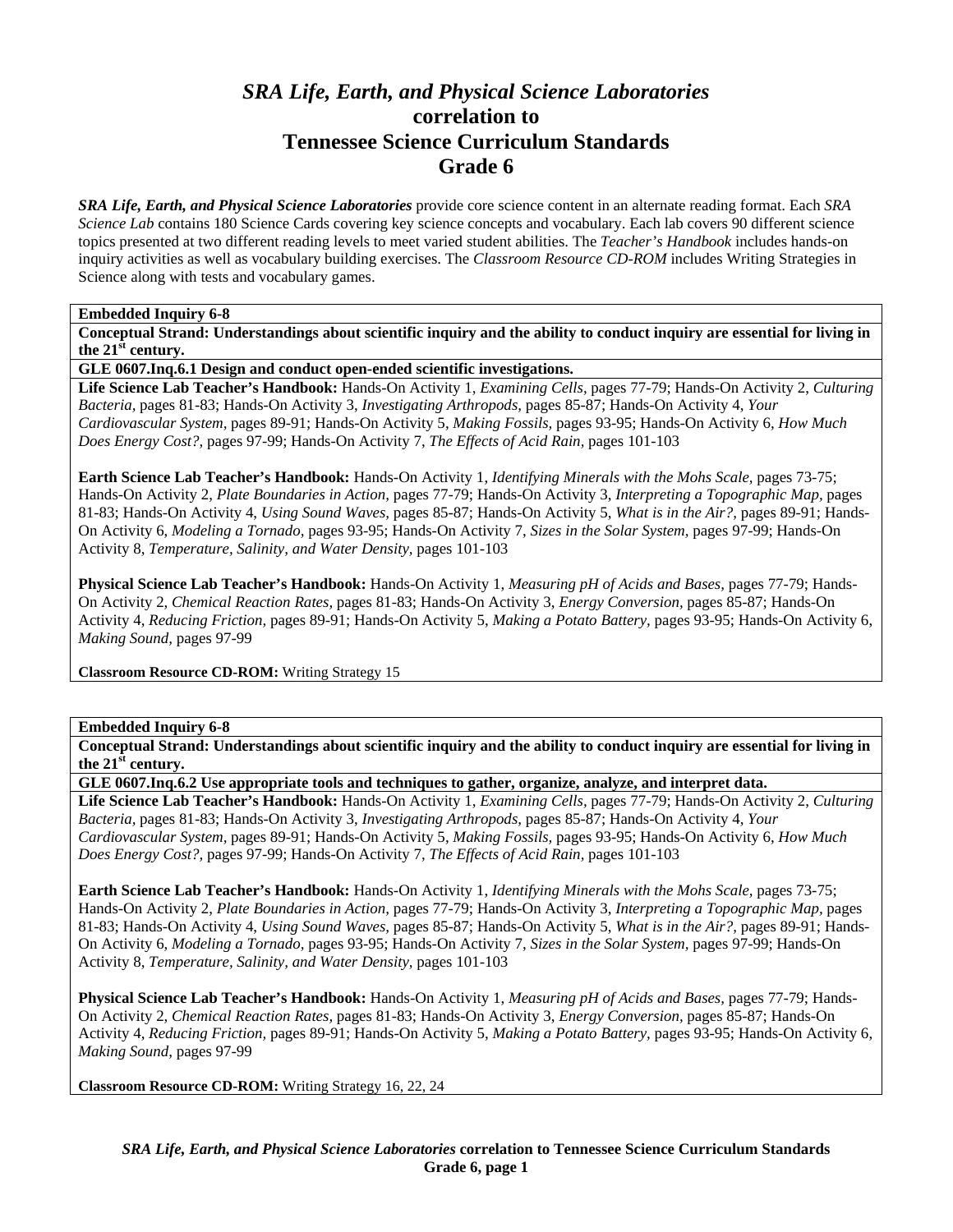**Conceptual Strand: Understandings about scientific inquiry and the ability to conduct inquiry are essential for living in the 21st century.** 

**GLE 0607.Inq.6.3 Synthesize information to determine cause and affect relationships between evidence and explanations.** 

**Life Science Lab Teacher's Handbook:** Hands-On Activity 1, *Examining Cells,* pages 77-79; Hands-On Activity 2, *Culturing Bacteria,* pages 81-83; Hands-On Activity 3, *Investigating Arthropods,* pages 85-87; Hands-On Activity 4, *Your Cardiovascular System,* pages 89-91; Hands-On Activity 5, *Making Fossils,* pages 93-95; Hands-On Activity 6, *How Much Does Energy Cost?,* pages 97-99; Hands-On Activity 7, *The Effects of Acid Rain,* pages 101-103

**Earth Science Lab Teacher's Handbook:** Hands-On Activity 1, *Identifying Minerals with the Mohs Scale,* pages 73-75; Hands-On Activity 2, *Plate Boundaries in Action,* pages 77-79; Hands-On Activity 3, *Interpreting a Topographic Map,* pages 81-83; Hands-On Activity 4, *Using Sound Waves,* pages 85-87; Hands-On Activity 5, *What is in the Air?,* pages 89-91; Hands-On Activity 6, *Modeling a Tornado,* pages 93-95; Hands-On Activity 7, *Sizes in the Solar System,* pages 97-99; Hands-On Activity 8, *Temperature, Salinity, and Water Density,* pages 101-103

**Physical Science Lab Teacher's Handbook:** Hands-On Activity 1, *Measuring pH of Acids and Bases,* pages 77-79; Hands-On Activity 2, *Chemical Reaction Rates,* pages 81-83; Hands-On Activity 3, *Energy Conversion,* pages 85-87; Hands-On Activity 4, *Reducing Friction,* pages 89-91; Hands-On Activity 5, *Making a Potato Battery,* pages 93-95; Hands-On Activity 6, *Making Sound,* pages 97-99

**Classroom Resource CD-ROM:** Writing Strategy 7

#### **Embedded Inquiry 6-8**

**Conceptual Strand: Understandings about scientific inquiry and the ability to conduct inquiry are essential for living in the 21st century.** 

**GLE 0607.Inq.6.4 Recognize possible sources of bias and error, alternative explanations, and questions for further exploration.** 

**Life Science Lab Teacher's Handbook:** Hands-On Activity 1, *Examining Cells,* pages 77-79; Hands-On Activity 2, *Culturing Bacteria,* pages 81-83; Hands-On Activity 3, *Investigating Arthropods,* pages 85-87; Hands-On Activity 4, *Your Cardiovascular System,* pages 89-91; Hands-On Activity 5, *Making Fossils,* pages 93-95; Hands-On Activity 6, *How Much Does Energy Cost?,* pages 97-99; Hands-On Activity 7, *The Effects of Acid Rain,* pages 101-103

**Earth Science Lab Teacher's Handbook:** Hands-On Activity 1, *Identifying Minerals with the Mohs Scale,* pages 73-75; Hands-On Activity 2, *Plate Boundaries in Action,* pages 77-79; Hands-On Activity 3, *Interpreting a Topographic Map,* pages 81-83; Hands-On Activity 4, *Using Sound Waves,* pages 85-87; Hands-On Activity 5, *What is in the Air?,* pages 89-91; Hands-On Activity 6, *Modeling a Tornado,* pages 93-95; Hands-On Activity 7, *Sizes in the Solar System,* pages 97-99; Hands-On Activity 8, *Temperature, Salinity, and Water Density,* pages 101-103

**Physical Science Lab Teacher's Handbook:** Hands-On Activity 1, *Measuring pH of Acids and Bases,* pages 77-79; Hands-On Activity 2, *Chemical Reaction Rates,* pages 81-83; Hands-On Activity 3, *Energy Conversion,* pages 85-87; Hands-On Activity 4, *Reducing Friction,* pages 89-91; Hands-On Activity 5, *Making a Potato Battery,* pages 93-95; Hands-On Activity 6, *Making Sound,* pages 97-99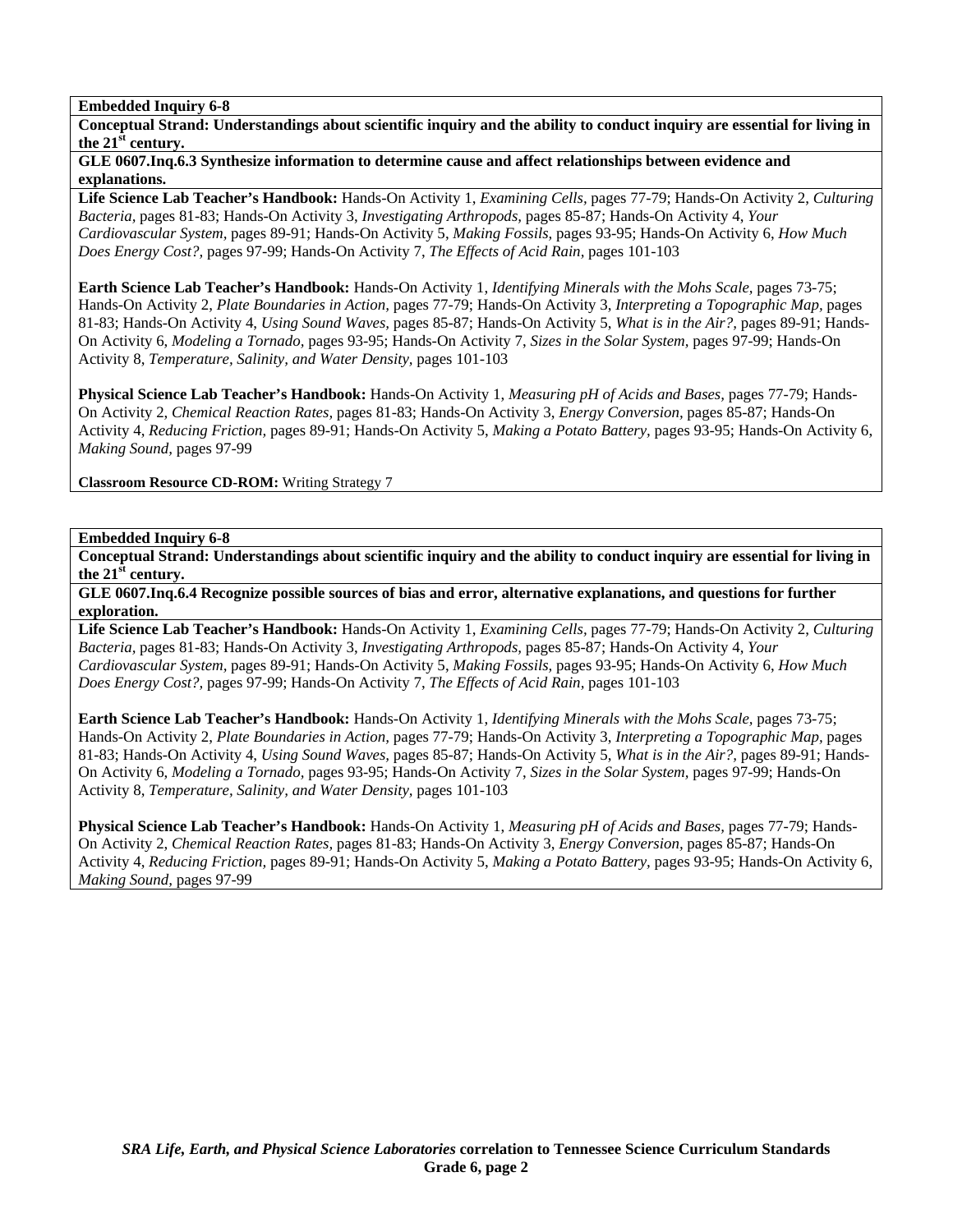**Conceptual Strand: Understandings about scientific inquiry and the ability to conduct inquiry are essential for living in the 21st century.** 

**GLE 0607.Inq.6.5 Communicate scientific understanding using descriptions, explanations, and models.** 

**Life Science Lab Teacher's Handbook:** Hands-On Activity 1, *Examining Cells,* pages 77-79; Hands-On Activity 2, *Culturing Bacteria,* pages 81-83; Hands-On Activity 3, *Investigating Arthropods,* pages 85-87; Hands-On Activity 4, *Your Cardiovascular System,* pages 89-91; Hands-On Activity 5, *Making Fossils,* pages 93-95; Hands-On Activity 6, *How Much Does Energy Cost?,* pages 97-99; Hands-On Activity 7, *The Effects of Acid Rain,* pages 101-103

**Earth Science Lab Teacher's Handbook:** Hands-On Activity 1, *Identifying Minerals with the Mohs Scale,* pages 73-75; Hands-On Activity 2, *Plate Boundaries in Action,* pages 77-79; Hands-On Activity 3, *Interpreting a Topographic Map,* pages 81-83; Hands-On Activity 4, *Using Sound Waves,* pages 85-87; Hands-On Activity 5, *What is in the Air?,* pages 89-91; Hands-On Activity 6, *Modeling a Tornado,* pages 93-95; Hands-On Activity 7, *Sizes in the Solar System,* pages 97-99; Hands-On Activity 8, *Temperature, Salinity, and Water Density,* pages 101-103

**Physical Science Lab Teacher's Handbook:** Hands-On Activity 1, *Measuring pH of Acids and Bases,* pages 77-79; Hands-On Activity 2, *Chemical Reaction Rates,* pages 81-83; Hands-On Activity 3, *Energy Conversion,* pages 85-87; Hands-On Activity 4, *Reducing Friction,* pages 89-91; Hands-On Activity 5, *Making a Potato Battery,* pages 93-95; Hands-On Activity 6, *Making Sound,* pages 97-99

**Classroom Resource CD-ROM:** Writing Strategy 1, 2, 12, 20

**Embedded Inquiry 6-8** 

**Conceptual Strand: Understandings about scientific inquiry and the ability to conduct inquiry are essential for living in the 21st century.** 

**SPI 0607.Inq.6.1 Design a simple experimental procedure with an identified control and appropriate variables. Life Science Lab Teacher's Handbook:** Hands-On Activity 7, *The Effects of Acid Rain,* pages 101-103

**Earth Science Lab Teacher's Handbook:** Hands-On Activity 8, *Temperature, Salinity, and Water Density,* pages 101-103

**Physical Science Lab Teacher's Handbook:** Hands-On Activity 2, *Chemical Reaction Rates,* pages 81-83

**Classroom Resource CD-ROM:** Writing Strategy 15, 23

## **Embedded Inquiry 6-8**

**Conceptual Strand: Understandings about scientific inquiry and the ability to conduct inquiry are essential for living in the 21st century.** 

**SPI 0607.Inq.6.2 Select tools and procedures needed to conduct a moderately complex experiment.** 

**Life Science Lab Teacher's Handbook:** Hands-On Activity 1, *Examining Cells,* pages 77-79; Hands-On Activity 2, *Culturing Bacteria,* pages 81-83; Hands-On Activity 3, *Investigating Arthropods,* pages 85-87; Hands-On Activity 4, *Your Cardiovascular System,* pages 89-91; Hands-On Activity 5, *Making Fossils,* pages 93-95; Hands-On Activity 6, *How Much Does Energy Cost?,* pages 97-99; Hands-On Activity 7, *The Effects of Acid Rain,* pages 101-103

**Earth Science Lab Teacher's Handbook:** Hands-On Activity 1, *Identifying Minerals with the Mohs Scale,* pages 73-75; Hands-On Activity 2, *Plate Boundaries in Action,* pages 77-79; Hands-On Activity 3, *Interpreting a Topographic Map,* pages 81-83; Hands-On Activity 4, *Using Sound Waves,* pages 85-87; Hands-On Activity 5, *What is in the Air?,* pages 89-91; Hands-On Activity 6, *Modeling a Tornado,* pages 93-95; Hands-On Activity 7, *Sizes in the Solar System,* pages 97-99; Hands-On Activity 8, *Temperature, Salinity, and Water Density,* pages 101-103

**Physical Science Lab Teacher's Handbook:** Hands-On Activity 1, *Measuring pH of Acids and Bases,* pages 77-79; Hands-On Activity 2, *Chemical Reaction Rates,* pages 81-83; Hands-On Activity 3, *Energy Conversion,* pages 85-87; Hands-On Activity 4, *Reducing Friction,* pages 89-91; Hands-On Activity 5, *Making a Potato Battery,* pages 93-95; Hands-On Activity 6, *Making Sound,* pages 97-99

**Classroom Resource CD-ROM:** Writing Strategy 15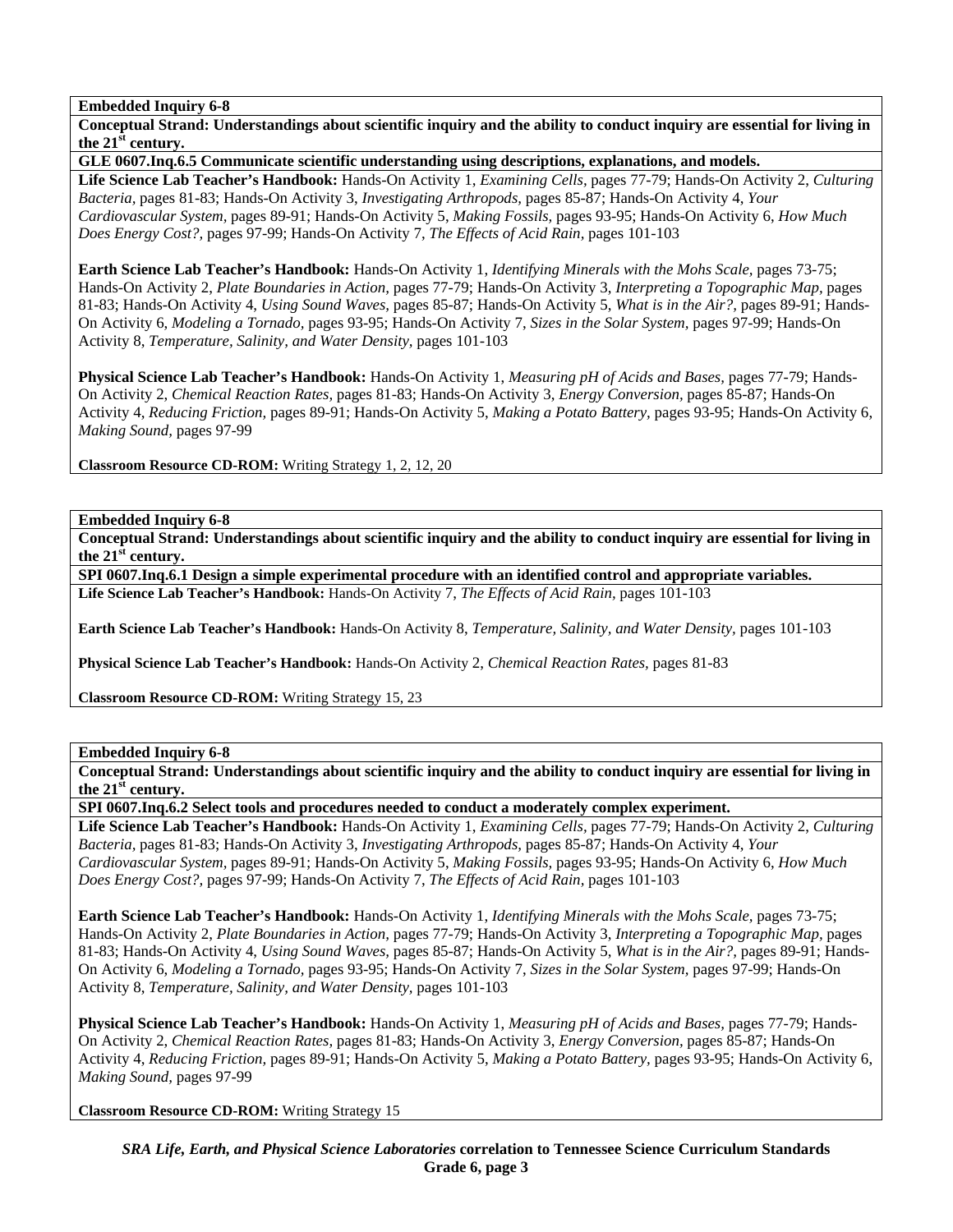**Conceptual Strand: Understandings about scientific inquiry and the ability to conduct inquiry are essential for living in the 21st century.** 

**SPI 0607.Inq.6.3 Interpret and translate data into a table, graph, or diagram.** 

**Life Science Lab Teacher's Handbook:** Hands-On Activity 1, *Examining Cells,* pages 77-79; Hands-On Activity 3, *Investigating Arthropods,* pages 85-87; Hands-On Activity 4, *Your Cardiovascular System,* pages 89-91; Hands-On Activity 5, *Making Fossils,* pages 93-95; Hands-On Activity 6, *How Much Does Energy Cost?,* pages 97-99; Hands-On Activity 7, *The Effects of Acid Rain,* pages 101-103

**Earth Science Lab Teacher's Handbook:** Hands-On Activity 1, *Identifying Minerals with the Mohs Scale,* pages 73-75; Hands-On Activity 2, *Plate Boundaries in Action,* pages 77-79; Hands-On Activity 3, *Interpreting a Topographic Map,* pages 81-83; Hands-On Activity 4, *Using Sound Waves,* pages 85-87; Hands-On Activity 5, *What is in the Air?,* pages 89-91; Hands-On Activity 6, *Modeling a Tornado,* pages 93-95; Hands-On Activity 7, *Sizes in the Solar System,* pages 97-99; Hands-On Activity 8, *Temperature, Salinity, and Water Density,* pages 101-103

**Physical Science Lab Teacher's Handbook:** Hands-On Activity 1, *Measuring pH of Acids and Bases,* pages 77-79; Hands-On Activity 2, *Chemical Reaction Rates,* pages 81-83; Hands-On Activity 3, *Energy Conversion,* pages 85-87; Hands-On Activity 4, *Reducing Friction,* pages 89-91; Hands-On Activity 5, *Making a Potato Battery,* pages 93-95; Hands-On Activity 6, *Making Sound,* pages 97-99

**Classroom Resource CD-ROM:** Writing Strategy 15, 16, 21, 22, 24, 27

# **Embedded Inquiry 6-8**

**Conceptual Strand: Understandings about scientific inquiry and the ability to conduct inquiry are essential for living in the 21st century.** 

**SPI 0607.Inq.6.4 Draw a conclusion that establishes a cause and effect relationship that is supported by evidence.** 

**Life Science Lab Teacher's Handbook:** Hands-On Activity 1, *Examining Cells,* pages 77-79; Hands-On Activity 2, *Culturing Bacteria,* pages 81-83; Hands-On Activity 3, *Investigating Arthropods,* pages 85-87; Hands-On Activity 4, *Your Cardiovascular System,* pages 89-91; Hands-On Activity 5, *Making Fossils,* pages 93-95; Hands-On Activity 6, *How Much Does Energy Cost?,* pages 97-99; Hands-On Activity 7, *The Effects of Acid Rain,* pages 101-103

**Earth Science Lab Teacher's Handbook:** Hands-On Activity 1, *Identifying Minerals with the Mohs Scale,* pages 73-75; Hands-On Activity 2, *Plate Boundaries in Action,* pages 77-79; Hands-On Activity 3, *Interpreting a Topographic Map,* pages 81-83; Hands-On Activity 4, *Using Sound Waves,* pages 85-87; Hands-On Activity 5, *What is in the Air?,* pages 89-91; Hands-On Activity 6, *Modeling a Tornado,* pages 93-95; Hands-On Activity 7, *Sizes in the Solar System,* pages 97-99; Hands-On Activity 8, *Temperature, Salinity, and Water Density,* pages 101-103

**Physical Science Lab Teacher's Handbook:** Hands-On Activity 1, *Measuring pH of Acids and Bases,* pages 77-79; Hands-On Activity 2, *Chemical Reaction Rates,* pages 81-83; Hands-On Activity 3, *Energy Conversion,* pages 85-87; Hands-On Activity 4, *Reducing Friction,* pages 89-91; Hands-On Activity 5, *Making a Potato Battery,* pages 93-95; Hands-On Activity 6, *Making Sound,* pages 97-99

**Classroom Resource CD-ROM:** Writing Strategy 7, 18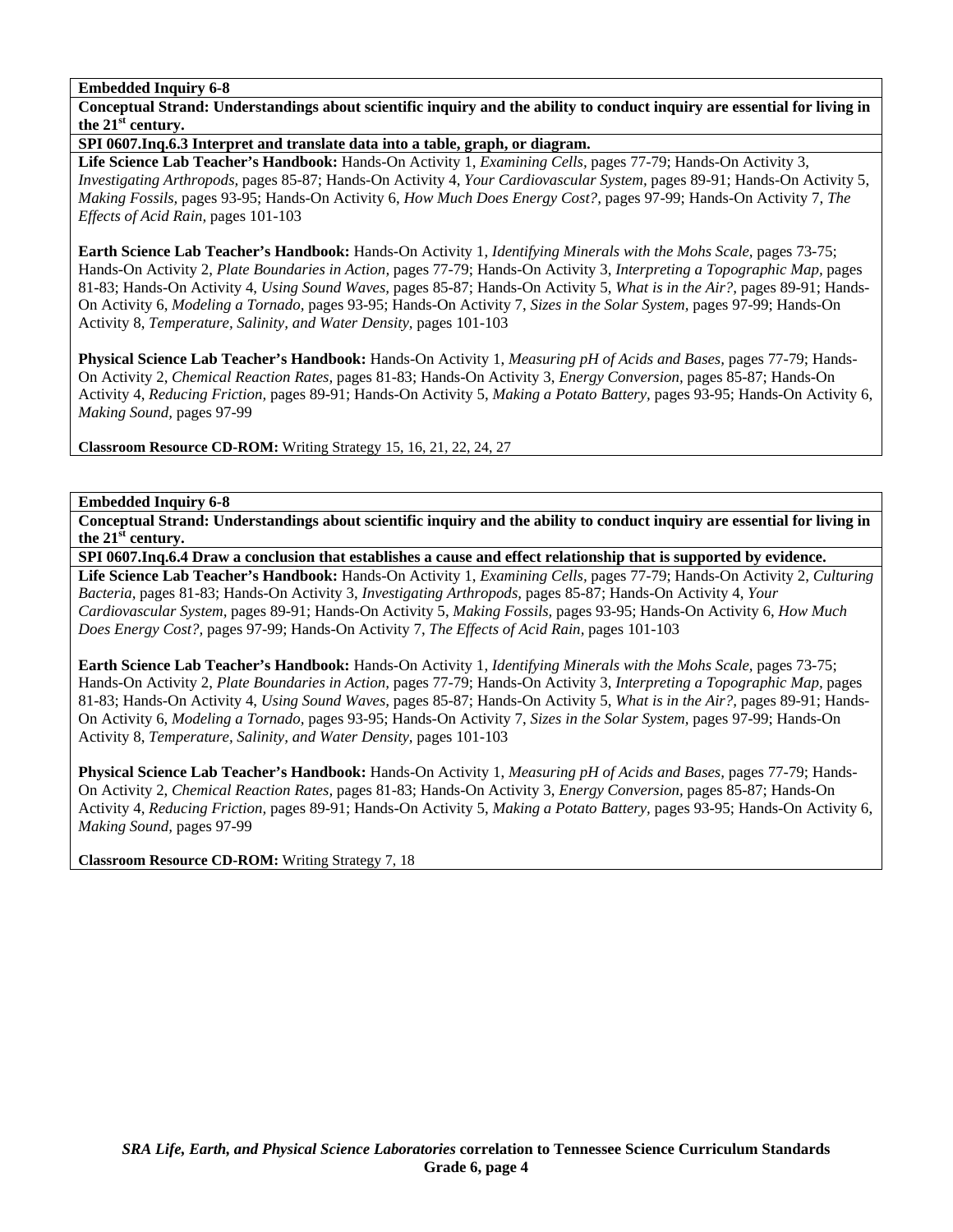**Conceptual Strand: Understandings about scientific inquiry and the ability to conduct inquiry are essential for living in the 21st century.** 

**SPI 0607.Inq.6.5 Identify a faulty interpretation of data that is due to bias or experimental error.** 

**Life Science Lab Teacher's Handbook:** Hands-On Activity 1, *Examining Cells,* pages 77-79; Hands-On Activity 2, *Culturing Bacteria,* pages 81-83; Hands-On Activity 3, *Investigating Arthropods,* pages 85-87; Hands-On Activity 4, *Your Cardiovascular System,* pages 89-91; Hands-On Activity 5, *Making Fossils,* pages 93-95; Hands-On Activity 6, *How Much Does Energy Cost?,* pages 97-99; Hands-On Activity 7, *The Effects of Acid Rain,* pages 101-103

**Earth Science Lab Teacher's Handbook:** Hands-On Activity 1, *Identifying Minerals with the Mohs Scale,* pages 73-75; Hands-On Activity 2, *Plate Boundaries in Action,* pages 77-79; Hands-On Activity 3, *Interpreting a Topographic Map,* pages 81-83; Hands-On Activity 4, *Using Sound Waves,* pages 85-87; Hands-On Activity 5, *What is in the Air?,* pages 89-91; Hands-On Activity 6, *Modeling a Tornado,* pages 93-95; Hands-On Activity 7, *Sizes in the Solar System,* pages 97-99; Hands-On Activity 8, *Temperature, Salinity, and Water Density,* pages 101-103

**Physical Science Lab Teacher's Handbook:** Hands-On Activity 1, *Measuring pH of Acids and Bases,* pages 77-79; Hands-On Activity 2, *Chemical Reaction Rates,* pages 81-83; Hands-On Activity 3, *Energy Conversion,* pages 85-87; Hands-On Activity 4, *Reducing Friction,* pages 89-91; Hands-On Activity 5, *Making a Potato Battery,* pages 93-95; Hands-On Activity 6, *Making Sound,* pages 97-99

**Classroom Resource CD-ROM:** Writing Strategy 15, 23

**Embedded Technology and Engineering 6-8** 

**Conceptual Strand: Society benefits when engineers apply scientific discoveries to design materials and processes that develop into enabling technologies.** 

**GLE 0607.T/E.6.1 Explore how technology responds to social, political, and economic needs.** 

Life Science Lab, Level A: Cards 5, 49, 59, 64, 69, 83, 87, 88, 89, 90 Life Science Lab, Level B: Cards 5, 49, 59, 64, 69, 83, 87, 88, 89, 90

**Earth Science Lab, Level A: Cards 16, 20, 31, 37, 51, 54, 70, 79, 80, 81, 88 Earth Science Lab, Level B:** Cards 16, 20, 31, 37, 51, 54, 70, 79, 80, 81, 88 **Earth Science Lab Teacher's Handbook:** Hands-On Activity 4, *Using Sound Waves,* pages 85-87

**Physical Science Lab, Level A: Cards 33, 35, 76, 81, 84, 90 Physical Science Lab, Level B:** Cards 33, 35, 76, 81, 84, 90

**Embedded Technology and Engineering 6-8** 

**Conceptual Strand: Society benefits when engineers apply scientific discoveries to design materials and processes that develop into enabling technologies.** 

**GLE 0607.T/E.6.2 Know that the engineering design cycle involves an ongoing series of events that incorporate design constraints, model building, testing, evaluating, modifying, and retesting.** 

This concept is not covered.

**Embedded Technology and Engineering 6-8 Conceptual Strand: Society benefits when engineers apply scientific discoveries to design materials and processes that develop into enabling technologies.** 

**GLE 0607.T/E.6.3 Compare the intended benefits with the unintended consequences of a new technology.** 

Physical Science Lab, Level A: Cards 35, 81, 84

Physical Science Lab, Level B: Cards 35, 81, 84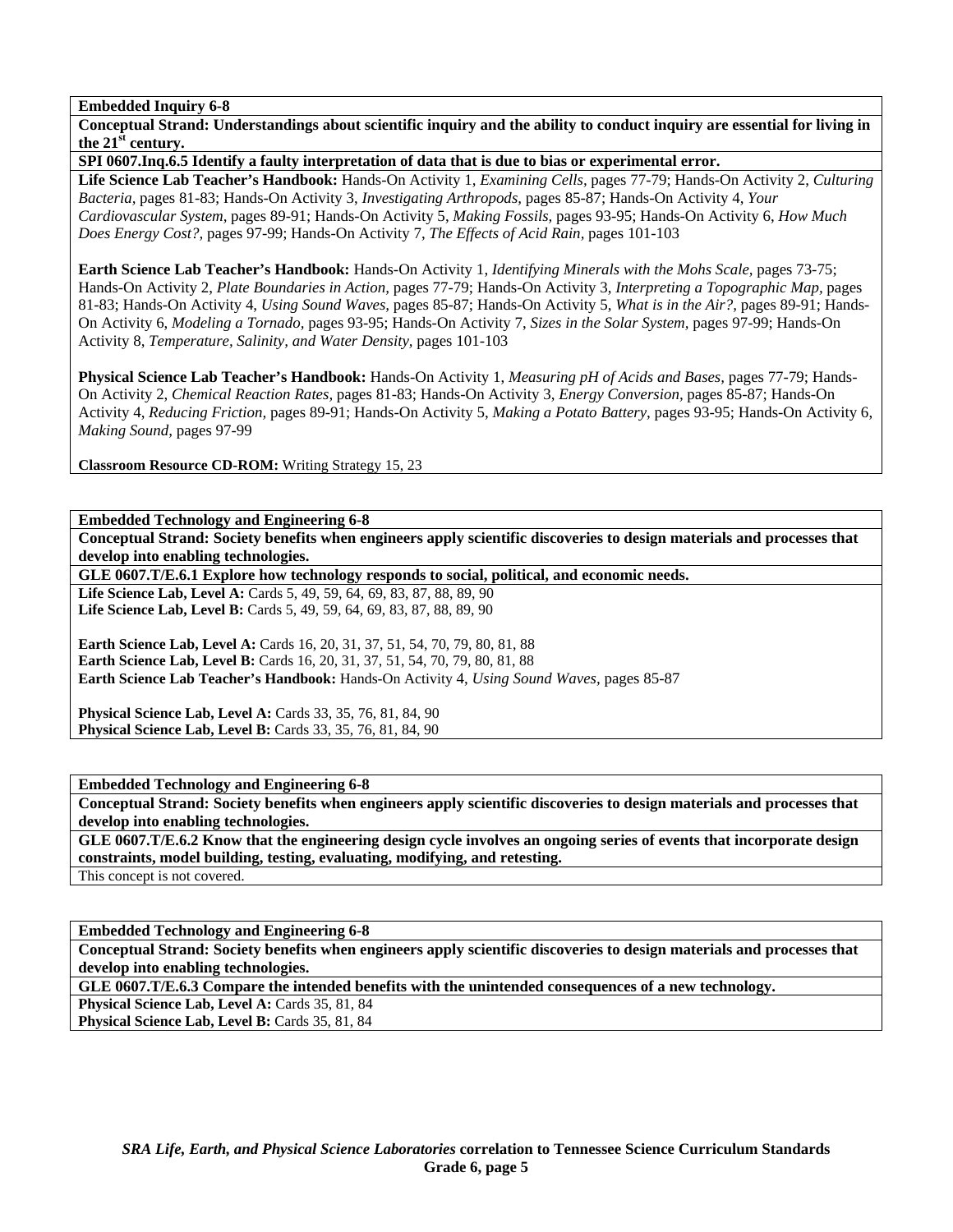**Embedded Technology and Engineering 6-8** 

**Conceptual Strand: Society benefits when engineers apply scientific discoveries to design materials and processes that develop into enabling technologies.** 

**GLE 0607.T/E.6.4 Differentiate between adaptive and assistive bioengineered products.** 

Life Science Lab, Level A: Cards 5, 49, 59, 64, 69, 83, 87, 88, 89, 90 Life Science Lab, Level B: Cards 5, 49, 59, 64, 69, 83, 87, 88, 89, 90

**Earth Science Lab, Level A: Cards 16, 20, 31, 37, 51, 54, 70, 78, 79, 80, 88 Earth Science Lab, Level B:** Cards 16, 20, 31, 37, 51, 54, 70, 78, 79, 80, 88

**Physical Science Lab, Level A: Cards 33, 35, 76, 81, 84, 90 Physical Science Lab, Level B:** Cards 33, 35, 76, 81, 84, 90

**Embedded Technology and Engineering 6-8** 

**Conceptual Strand: Society benefits when engineers apply scientific discoveries to design materials and processes that develop into enabling technologies.** 

**SPI 0607.T/E.6.1 Identify the tools and procedures needed to test the design features of a prototype.** 

**SPI 0607.T/E.6.2 Evaluate a protocol to determine if the engineering design process was successfully applied.** 

This concept is not covered.

**Embedded Technology and Engineering 6-8** 

**Conceptual Strand: Society benefits when engineers apply scientific discoveries to design materials and processes that develop into enabling technologies.** 

**SPI 0607.T/E.6.3 Distinguish between the intended benefits and the unintended consequences of a new technology.** 

Physical Science Lab, Level A: Cards 35, 81, 84 Physical Science Lab, Level B: Cards 35, 81, 84

**Embedded Technology and Engineering 6-8** 

**Conceptual Strand: Society benefits when engineers apply scientific discoveries to design materials and processes that develop into enabling technologies.** 

**SPI 0607.T/E.6.4 Differentiate between adaptive and assistive bioengineered products.** 

Life Science Lab, Level A: Cards 5, 49, 59, 64, 69, 83, 87, 88, 89, 90 Life Science Lab, Level B: Cards 5, 49, 59, 64, 69, 83, 87, 88, 89, 90

**Earth Science Lab, Level A: Cards 16, 20, 31, 37, 51, 54, 70, 78, 79, 80, 88 Earth Science Lab, Level B:** Cards 16, 20, 31, 37, 51, 54, 70, 78, 79, 80, 88

**Physical Science Lab, Level A: Cards 33, 35, 76, 81, 84, 90 Physical Science Lab, Level B:** Cards 33, 35, 76, 81, 84, 90

**Life Science** 

**Standard 2: Interdependence** 

**Conceptual Strand 2: All life is interdependent and interacts with the environment.** 

**GLE 0607.8.1 Examine the roles of consumers, producers, and decomposers in a biological community.** 

**Life Science Lab, Level A: Cards 13, 76, 77** 

**Life Science Lab, Level B: Cards 13, 76, 77** 

**Life Science Lab Teacher's Handbook:** Hands-On Activity 6, *How Much Does Energy Cost?,* pages 97-99;

**Life Science** 

**Standard 2: Interdependence** 

**Conceptual Strand 2: All life is interdependent and interacts with the environment.** 

**GLE 0607.8.2 Describe how materials and energy move through an ecosystem.** 

Life Science Lab, Level A: Cards 13, 74, 75, 76, 77

Life Science Lab, Level B: Cards 13, 74, 75, 76, 77

*SRA Life, Earth, and Physical Science Laboratories* **correlation to Tennessee Science Curriculum Standards Grade 6, page 6**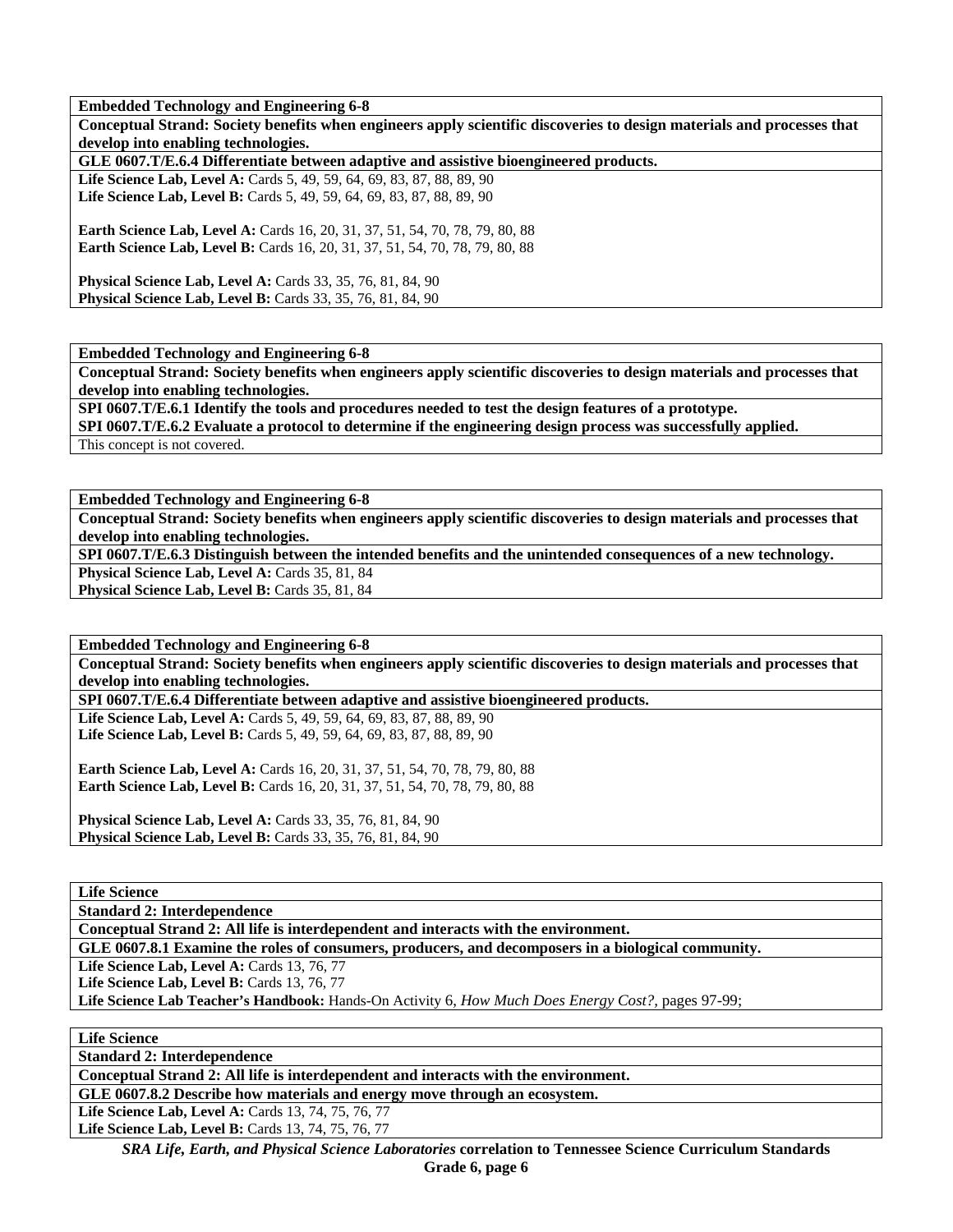**Standard 2: Interdependence** 

**Conceptual Strand 2: All life is interdependent and interacts with the environment.** 

**GLE 0607.8.3 Draw conclusions from data about interactions between the biotic and abiotic elements of a particular environment.** 

**Life Science Lab, Level A:** Cards 70, 71, 72, 73, 74, 75, 76, 77, 78, 79, 84, 86, 87, 88, 89, 90

**Life Science Lab, Level B:** Cards 70, 71, 72, 73, 74, 75, 76, 77, 78, 79, 84, 86, 87, 88, 89, 90

**Life Science Lab Teacher's Handbook:** Hands-On Activity 6, *How Much Does Energy Cost?,* pages 97-99; Hands-On Activity 7, *The Effects of Acid Rain,* pages 101-103

**Life Science** 

**Standard 2: Interdependence** 

**Conceptual Strand 2: All life is interdependent and interacts with the environment.** 

**GLE 0607.8.4 Analyze the environments and the interdependence among organisms found in the world's major biomes.**  Life Science Lab, Level A: Cards 81, 82

Life Science Lab, Level B: Cards 81, 82

Earth Science Lab, Level A: Card 89 **Earth Science Lab, Level B: Card 89** 

**Life Science** 

**Standard 2: Interdependence** 

**Conceptual Strand 2: All life is interdependent and interacts with the environment.** 

**SPI 0607.8.1 Classify organisms as producers, consumers, scavengers, or decomposers according to their role in a food chain or food web.** 

Life Science Lab, Level A: Cards 13, 76, 77

Life Science Lab, Level B: Cards 13, 76, 77

**Life Science Lab Teacher's Handbook:** Hands-On Activity 6, *How Much Does Energy Cost?,* pages 97-99;

**Life Science** 

**Standard 2: Interdependence** 

**Conceptual Strand 2: All life is interdependent and interacts with the environment.** 

**SPI 0607.8.2 Interpret how materials and energy move through an ecosystem.** 

**Life Science Lab, Level A:** Cards 13, 74, 75, 76, 77

Life Science Lab, Level B: Cards 13, 74, 75, 76, 77

**Life Science Lab Teacher's Handbook:** Hands-On Activity 6, *How Much Does Energy Cost?,* pages 97-99;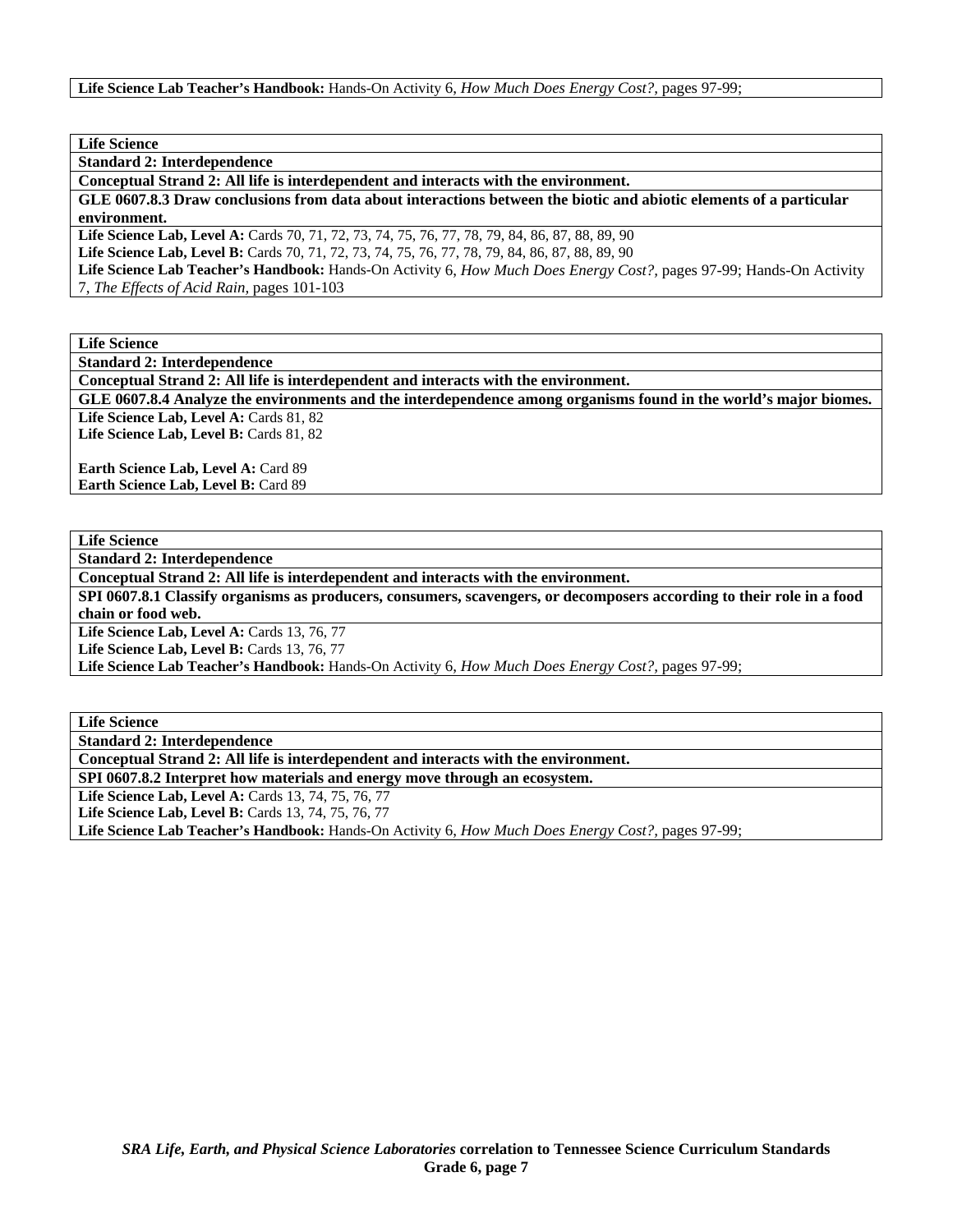**Standard 2: Interdependence** 

**Conceptual Strand 2: All life is interdependent and interacts with the environment.** 

**SPI 0607.8.3 Identify the major biotic and abiotic elements of the major biomes.** 

**Life Science Lab, Level A:** Cards 70, 71, 72, 73, 74, 75, 76, 77, 78, 79, 84, 86, 87, 88, 89, 90

**Life Science Lab, Level B:** Cards 70, 71, 72, 73, 74, 75, 76, 77, 78, 79, 84, 86, 87, 88, 89, 90

**Life Science Lab Teacher's Handbook:** Hands-On Activity 6, *How Much Does Energy Cost?,* pages 97-99; Hands-On Activity 7, *The Effects of Acid Rain,* pages 101-103

**Life Science** 

**Standard 2: Interdependence** 

**Conceptual Strand 2: All life is interdependent and interacts with the environment.** 

**SPI 0607.8.4 Identify the environmental conditions and interdependencies among organisms found in the major biomes.**  Life Science Lab, Level A: Cards 81, 82

Life Science Lab, Level B: Cards 81, 82

**Earth Science Lab, Level A: Card 89 Earth Science Lab, Level B:** Card 89

**Earth and Space Science** 

**Standard 6: The Universe** 

**Conceptual Strand 6: The cosmos is vast and explored well enough to know its basic structure and operational principles.** 

**GLE 0607.6.1 Analyze data about the major components of the universe.** 

**Earth Science Lab, Level A:** Cards 68, 69, 70, 71, 72, 73, 74, 75, 76, 77

**Earth Science Lab, Level B:** Cards 68, 69, 70, 71, 72, 73, 74, 75, 76, 77

**Earth Science Lab Teacher's Handbook:** Hands-On Activity 7, *Sizes in the Solar System,* pages 97-99

**Earth and Space Science** 

**Standard 6: The Universe** 

**Conceptual Strand 6: The cosmos is vast and explored well enough to know its basic structure and operational principles.** 

**GLE 0607.6.2 Describe the relative distance of objects on the solar system from earth.** 

**Earth Science Lab, Level A:** Cards 69, 70, 71, 72, 73, 74, 81

**Earth Science Lab, Level B:** Cards 69, 70, 71, 72, 73, 74, 81

**Earth Science Lab Teacher's Handbook:** Hands-On Activity 7, *Sizes in the Solar System,* pages 97-99

**Earth and Space Science** 

**Standard 6: The Universe** 

**Conceptual Strand 6: The cosmos is vast and explored well enough to know its basic structure and operational principles.** 

**GLE 0607.6.3 Explain how the positional relationships among the earth, moon, and sun control the length of the day, month, and year.** 

Earth Science Lab, Level A: Cards 62, 64

Earth Science Lab, Level B: Cards 62, 64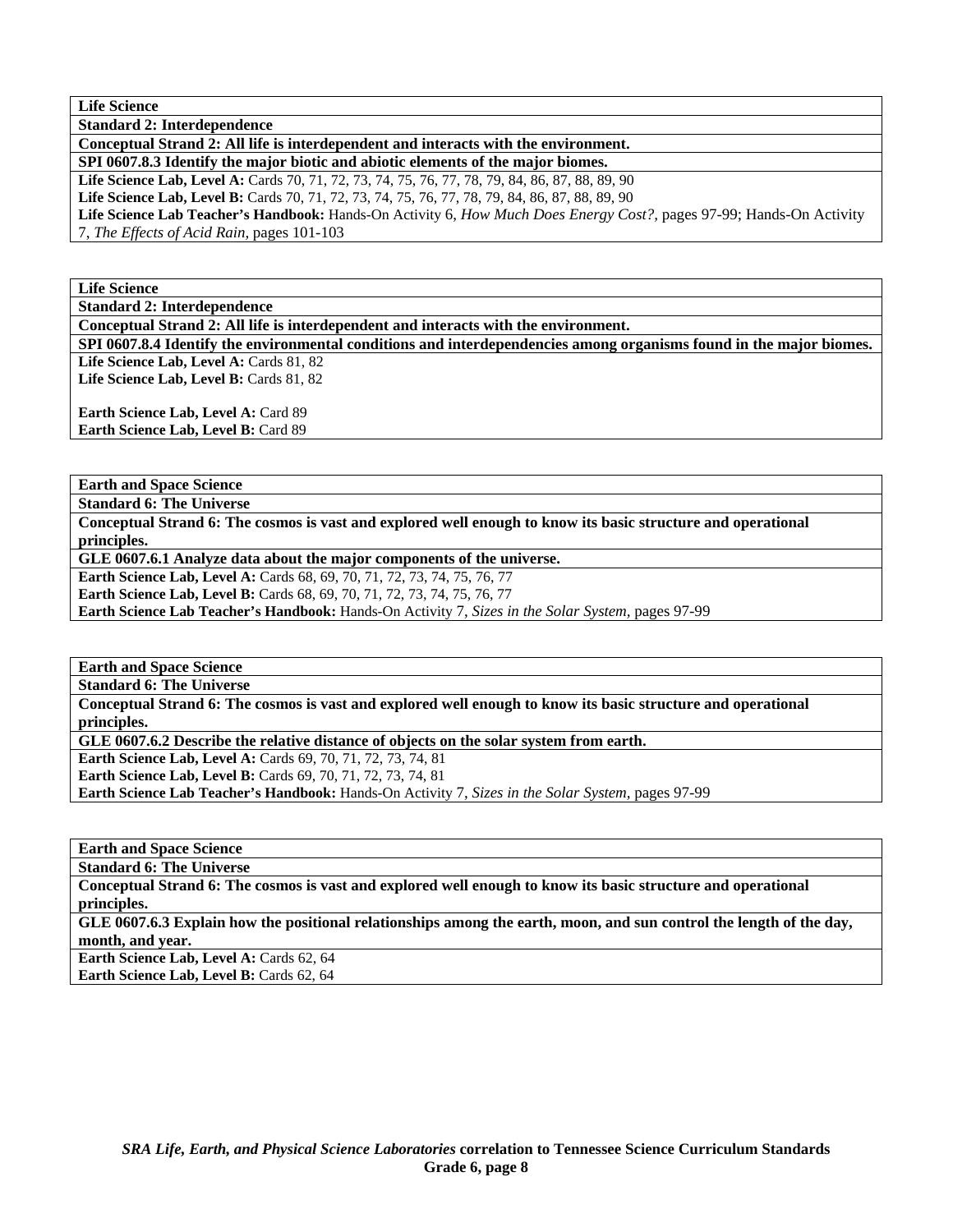**Standard 6: The Universe** 

**Conceptual Strand 6: The cosmos is vast and explored well enough to know its basic structure and operational principles.** 

**GLE 0607.6.4 Describe the different stages in the lunar cycle.** 

**Earth Science Lab, Level A: Cards 63, 64** Earth Science Lab, Level B: Cards 63, 64

#### **Earth and Space Science**

**Standard 6: The Universe** 

**Conceptual Strand 6: The cosmos is vast and explored well enough to know its basic structure and operational principles.** 

**GLE 0607.6.5 Produce a model to demonstrate how the moon produces tides.** 

**Earth Science Lab, Level A: Card 66 Earth Science Lab, Level B:** Card 66

**Physical Science Lab, Level A: Card 48 Physical Science Lab, Level B: Card 48** 

**Earth and Space Science** 

**Standard 6: The Universe** 

**Conceptual Strand 6: The cosmos is vast and explored well enough to know its basic structure and operational principles.** 

**GLE 0607.6.6 Illustrate the relationship between the seasons and the earth-sun system.** 

**Earth Science Lab, Level A: Card 62** 

**Earth Science Lab, Level B: Card 62** 

**Earth and Space Science** 

**Standard 6: The Universe** 

**Conceptual Strand 6: The cosmos is vast and explored well enough to know its basic structure and operational principles.** 

**GLE 0607.6.7 Describe the causes of lunar and solar eclipses.** 

**Earth Science Lab, Level A: Card 65** 

**Earth Science Lab, Level B: Card 65** 

**Earth and Space Science** 

**Standard 6: The Universe** 

**Conceptual Strand 6: The cosmos is vast and explored well enough to know its basic structure and operational principles.** 

**SPI 0607.6.1 Use data to draw conclusions about the major components of the universe.** 

**Earth Science Lab, Level A: Cards 68, 69, 70, 71, 72, 73, 74, 75, 76, 77 Earth Science Lab, Level B:** Cards 68, 69, 70, 71, 72, 73, 74, 75, 76, 77 **Earth Science Lab Teacher's Handbook:** Hands-On Activity 7, *Sizes in the Solar System,* pages 97-99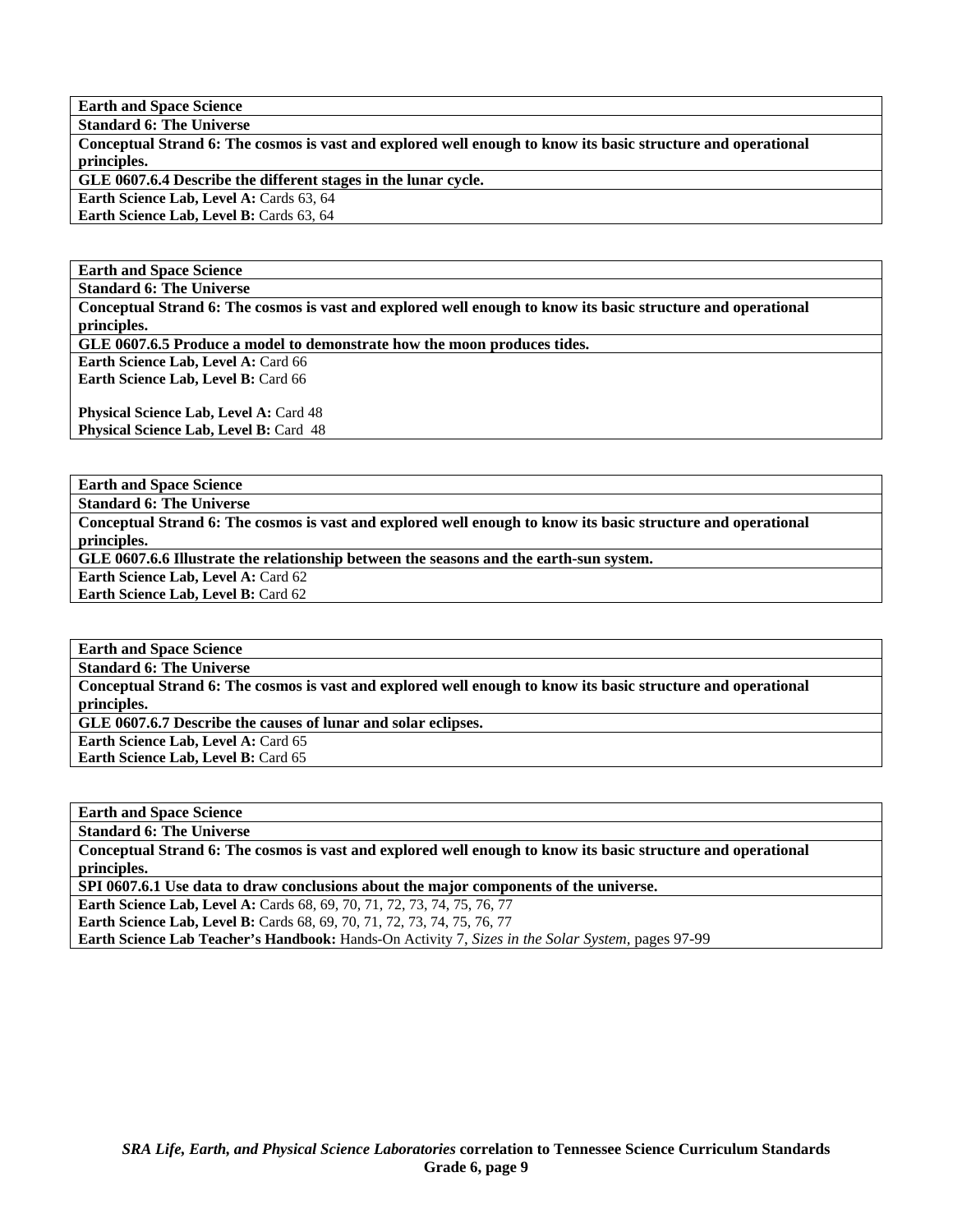**Standard 6: The Universe** 

**Conceptual Strand 6: The cosmos is vast and explored well enough to know its basic structure and operational principles.** 

**SPI 0607.6.2 Explain how the relative distance of planets from the sun affects how objects are viewed from earth.** 

**Earth Science Lab, Level A: Cards 69, 70, 71, 72, 73, 74, 81** 

**Earth Science Lab, Level B:** Cards 69, 70, 71, 72, 73, 74, 81

**Earth Science Lab Teacher's Handbook:** Hands-On Activity 7, *Sizes in the Solar System,* pages 97-99

**Earth and Space Science** 

**Standard 6: The Universe** 

**Conceptual Strand 6: The cosmos is vast and explored well enough to know its basic structure and operational principles.** 

**SPI 0607.6.3 Distinguish among a day, month, and year based on the movements of the earth, sun, and moon.**  Earth Science Lab, Level A: Cards 62, 64

**Earth Science Lab, Level B: Cards 62, 64** 

**Earth and Space Science** 

**Standard 6: The Universe** 

**Conceptual Strand 6: The cosmos is vast and explored well enough to know its basic structure and operational principles.** 

**SPI 0607.6.4 Explain the different phase of the moon using a model of the earth, moon, and sun.** 

Earth Science Lab, Level A: Cards 63, 64

Earth Science Lab, Level B: Cards 63, 64

**Earth and Space Science** 

**Standard 6: The Universe** 

**Conceptual Strand 6: The cosmos is vast and explored well enough to know its basic structure and operational principles.** 

**SPI 0607.6.5 Predict the types of tides that occur when the earth and moon occupy various positions.** 

**Earth Science Lab, Level A: Card 66 Earth Science Lab, Level B:** Card 66

**Physical Science Lab, Level A: Card 48 Physical Science Lab, Level B: Card 48** 

**Earth and Space Science** 

**Standard 6: The Universe** 

**Conceptual Strand 6: The cosmos is vast and explored well enough to know its basic structure and operational principles.** 

**SPI 0607.6.6 Use a diagram that shows the positions of the earth and sun relationship to explain the four seasons. Earth Science Lab, Level A: Card 62** 

**Earth Science Lab, Level B:** Card 62

**Earth and Space Science** 

**Standard 6: The Universe** 

**Conceptual Strand 6: The cosmos is vast and explored well enough to know its basic structure and operational principles.** 

**SPI 0607.6.7 Explain the difference between a solar and a lunar eclipse.** 

Earth Science Lab, Level A: Card 65 **Earth Science Lab, Level B:** Card 65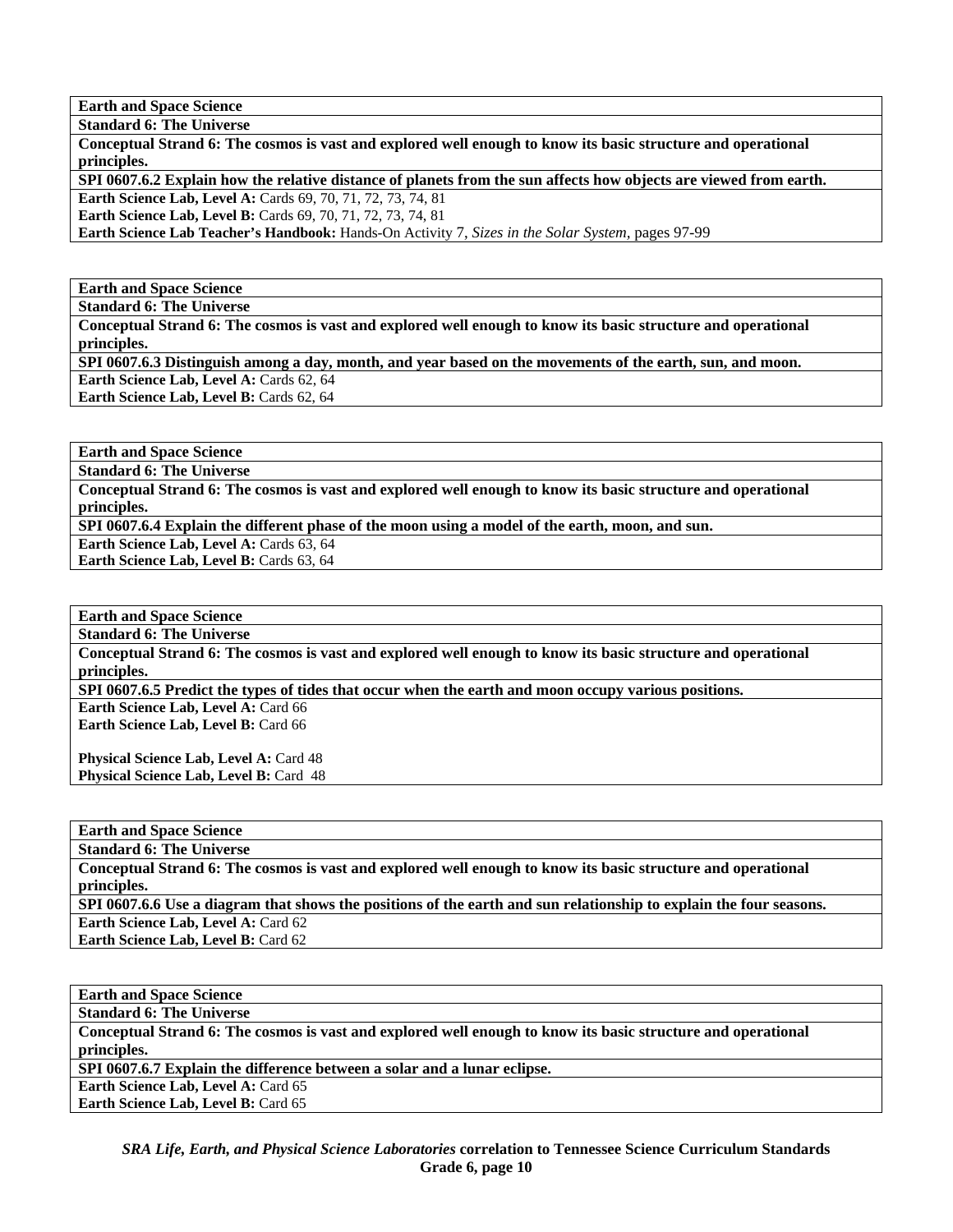**Standard 8: The Atmosphere Conceptual Strand 8: The earth is surrounded by an active atmosphere and an energy system that controls the distribution of life, local weather, climate, and global temperature.** 

**GLE 0607.9.1 Design and conduct an investigation to determine how the sun drives atmospheric convection.** 

**Earth Science Lab, Level A: Cards 38, 40, 41, 43, 45, 46, 57 Earth Science Lab, Level B:** Cards 38, 40, 41, 43, 45, 46, 57

Physical Science Lab, Level A: Card 44 Physical Science Lab, Level B: Card 44

**Earth and Space Science** 

**Standard 8: The Atmosphere** 

**Conceptual Strand 8: The earth is surrounded by an active atmosphere and an energy system that controls the distribution of life, local weather, climate, and global temperature.** 

**GLE 0607.9.2 Describe how the sun's energy produces the wind.** 

**Earth Science Lab, Level A:** Cards 39, 40, 41, 45, 46, 52, 53, 54 **Earth Science Lab, Level B:** Cards 39, 40, 41, 45, 46, 52, 53, 54

Physical Science Lab, Level A: Card 44 **Physical Science Lab, Level B:** Card 44

**Earth and Space Science** 

**Standard 8: The Atmosphere** 

**Conceptual Strand 8: The earth is surrounded by an active atmosphere and an energy system that controls the distribution of life, local weather, climate, and global temperature.** 

**GLE 0607.9.3 Investigate the relationship between currents and oceanic temperature differences.** 

**Earth Science Lab, Level A: Card 87** 

**Earth Science Lab, Level B: Card 87** 

**Earth Science Lab Teacher's Handbook:** Hands-On Activity 8, *Temperature, Salinity, and Water Density,* pages 101-103

Physical Science Lab, Level A: Card 44 **Physical Science Lab, Level B: Card 44** 

**Earth and Space Science** 

**Standard 8: The Atmosphere** 

**Conceptual Strand 8: The earth is surrounded by an active atmosphere and an energy system that controls the distribution of life, local weather, climate, and global temperature.** 

**GLE 0607.9.4 Analyze meteorological data to predict weather.** 

**Earth Science Lab, Level A: Cards 48, 49, 50, 51** 

**Earth Science Lab, Level B: Cards 48, 49, 50, 51** 

**Earth and Space Science** 

**Standard 8: The Atmosphere** 

**Conceptual Strand 8: The earth is surrounded by an active atmosphere and an energy system that controls the distribution of life, local weather, climate, and global temperature.** 

**SPI 0607.9.1 Analyze data to identify events associated with heat convection in the atmosphere.** 

**Earth Science Lab, Level A:** Cards 38, 40, 41, 43, 45, 46, 57 **Earth Science Lab, Level B:** Cards 38, 40, 41, 43, 45, 46, 57

Physical Science Lab, Level A: Card 44 **Physical Science Lab, Level B: Card 44**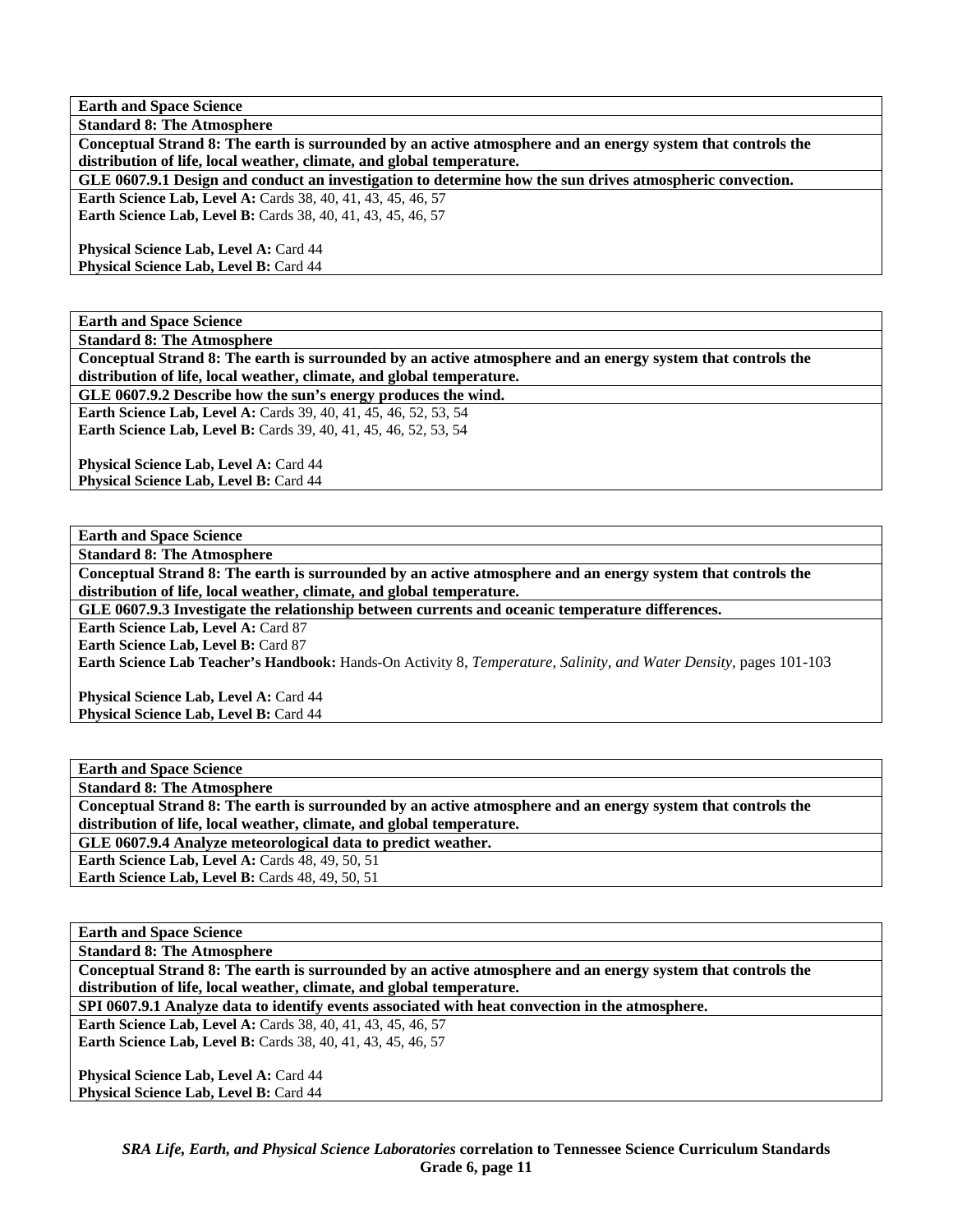**Standard 8: The Atmosphere** 

**Conceptual Strand 8: The earth is surrounded by an active atmosphere and an energy system that controls the distribution of life, local weather, climate, and global temperature.** 

**SPI 0607.9.2 Recognize the connection between the sun and the wind.** 

**Earth Science Lab, Level A:** Cards 39, 40, 41, 45, 46, 52, 53, 54 **Earth Science Lab, Level B:** Cards 39, 40, 41, 45, 46, 52, 53, 54

Physical Science Lab, Level A: Card 44 Physical Science Lab, Level B: Card 44

**Earth and Space Science** 

**Standard 8: The Atmosphere** 

**Conceptual Strand 8: The earth is surrounded by an active atmosphere and an energy system that controls the distribution of life, local weather, climate, and global temperature.** 

**SPI 0607.9.3 Describe how temperature differences in the ocean account for currents.** 

**Earth Science Lab, Level A: Card 87** 

**Earth Science Lab, Level B:** Card 87

**Earth Science Lab Teacher's Handbook:** Hands-On Activity 8, *Temperature, Salinity, and Water Density,* pages 101-103

Physical Science Lab, Level A: Card 44 **Physical Science Lab, Level B:** Card 44

**Earth and Space Science** 

**Standard 8: The Atmosphere** 

**Conceptual Strand 8: The earth is surrounded by an active atmosphere and an energy system that controls the distribution of life, local weather, climate, and global temperature.** 

**SPI 0607.9.4 Analyze meteorological data to make predictions about the weather.** 

**Earth Science Lab, Level A: Cards 48, 49, 50, 51** 

**Earth Science Lab, Level B: Cards 48, 49, 50, 51** 

**Physical Science** 

**Standard 10: Energy** 

**Conceptual Strand 10: Various forms of energy are constantly being transformed into other types without any net loss of energy from the system.** 

**GLE 0607.10.1 Compare and contrast the three forms of potential energy.** 

**Physical Science Lab, Level A: Cards 36, 37, 40, 41** 

**Physical Science Lab, Level B: Cards 36, 37, 40, 41** 

**Physical Science** 

**Standard 10: Energy** 

**Conceptual Strand 10: Various forms of energy are constantly being transformed into other types without any net loss of energy from the system.** 

**GLE 0607.10.2 Analyze various types of energy transformations.** 

**Physical Science Lab, Level A:** Cards 9, 27, 28, 29, 37, 38, 39, 40, 41, 42, 45, 46, 47, 48, 49, 54, 66, 67, 70, 76, 77, 79, 80, 83 **Physical Science Lab, Level B:** Cards 9, 27, 28, 29, 37, 38, 39, 40, 41, 42, 45, 46, 47, 48, 49, 54, 66, 67, 70, 76, 77, 79, 80, 83 **Physical Science Lab Teacher's Handbook:** Hands-On Activity 2, *Chemical Reaction Rates,* pages 81-83; Hands-On Activity 3, *Energy Conversion,* pages 85-87; Hands-On Activity 5, *Making a Potato Battery,* pages 93-95; Hands-On Activity 6, *Making Sound,* pages 97-99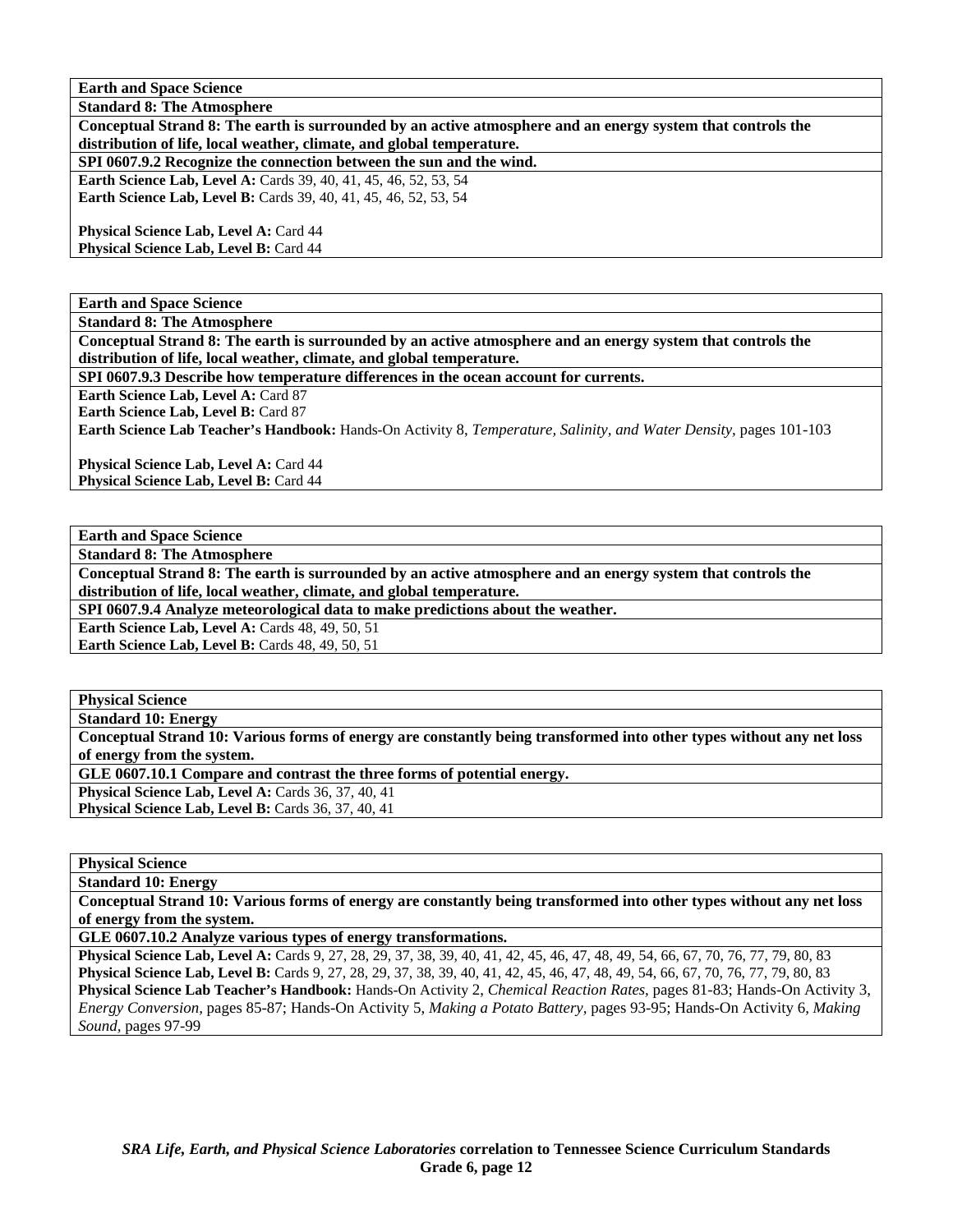**Physical Science Standard 10: Energy** 

**Conceptual Strand 10: Various forms of energy are constantly being transformed into other types without any net loss of energy from the system.** 

**GLE 0607.10.3 Explain the principles underlying the Law of Conservation of Energy.** 

**Physical Science Lab, Level A: Cards 9, 37** 

Physical Science Lab, Level B: Cards 9, 37

#### **Physical Science**

**Standard 10: Energy** 

**Conceptual Strand 10: Various forms of energy are constantly being transformed into other types without any net loss of energy from the system.** 

**SPI 0607.10.1 Distinguish among gravitational potential energy, elastic potential energy, and chemical potential energy. Physical Science Lab, Level A: Cards 36, 37, 40, 41 Physical Science Lab, Level B:** Cards 36, 37, 40, 41

**Physical Science** 

**Standard 10: Energy** 

**Conceptual Strand 10: Various forms of energy are constantly being transformed into other types without any net loss of energy from the system.** 

**SPI 0607.10.2 Differentiate between potential and kinetic energy.** 

**Physical Science Lab, Level A: Cards 36, 37, 39, 40, 41, 42 Physical Science Lab, Level B:** Cards 36, 37, 39, 40, 41, 42

**Physical Science** 

**Standard 10: Energy** 

**Conceptual Strand 10: Various forms of energy are constantly being transformed into other types without any net loss of energy from the system.** 

**SPI 0607.10.3 Recognize how energy can be transformed from one type to another.** 

**Physical Science Lab, Level A:** Cards 9, 27, 28, 29, 37, 38, 39, 40, 41, 42, 45, 46, 47, 48, 49, 54, 66, 67, 70, 76, 77, 79, 80, 83 **Physical Science Lab, Level B:** Cards 9, 27, 28, 29, 37, 38, 39, 40, 41, 42, 45, 46, 47, 48, 49, 54, 66, 67, 70, 76, 77, 79, 80, 83 **Physical Science Lab Teacher's Handbook:** Hands-On Activity 2, *Chemical Reaction Rates,* pages 81-83; Hands-On Activity 3, *Energy Conversion,* pages 85-87; Hands-On Activity 5, *Making a Potato Battery,* pages 93-95; Hands-On Activity 6, *Making Sound,* pages 97-99

**Physical Science** 

**Standard 10: Energy** 

**Conceptual Strand 10: Various forms of energy are constantly being transformed into other types without any net loss of energy from the system.** 

**SPI 0607.10.4 Explain the Law of Conservation of Energy using data from a variety of energy transformations.** 

Physical Science Lab, Level A: Cards 9, 37

Physical Science Lab, Level B: Cards 9, 37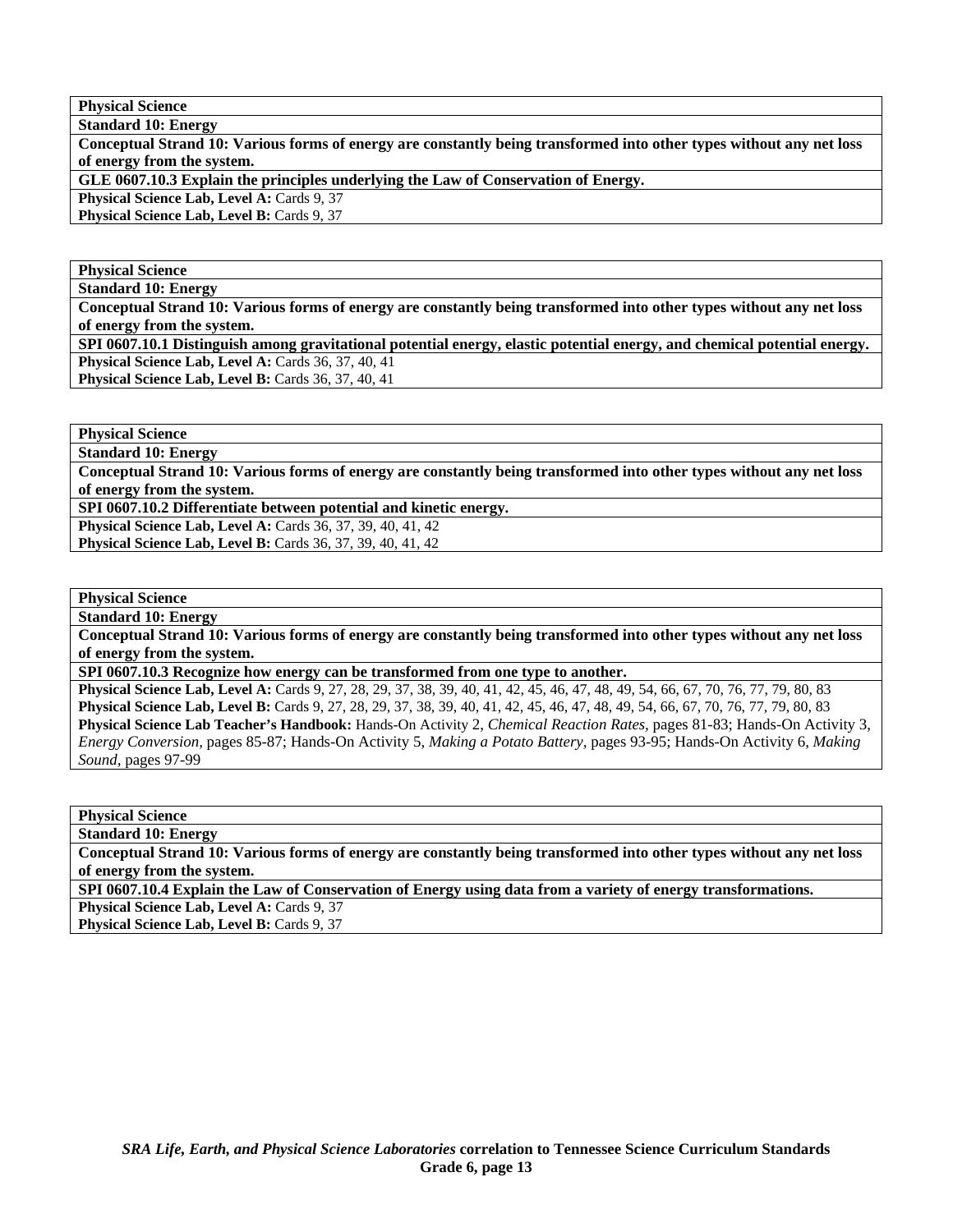# *SRA Life, Earth, and Physical Science Laboratories*  **correlation to Tennessee Science Curriculum Standards Grade 7**

*SRA Life, Earth, and Physical Science Laboratories* provide core science content in an alternate reading format. Each *SRA Science Lab* contains 180 Science Cards covering key science concepts and vocabulary. Each lab covers 90 different science topics presented at two different reading levels to meet varied student abilities. The *Teacher's Handbook* includes hands-on inquiry activities as well as vocabulary building exercises. The *Classroom Resource CD-ROM* includes Writing Strategies in Science along with tests and vocabulary games.

#### **Embedded Inquiry 6-8**

**Conceptual Strand: Understandings about scientific inquiry and the ability to conduct inquiry are essential for living in the 21st century.** 

**GLE 0707.Inq.7.1 Design and conduct open-ended scientific investigations.** 

**Life Science Lab Teacher's Handbook:** Hands-On Activity 1, *Examining Cells,* pages 77-79; Hands-On Activity 2, *Culturing Bacteria,* pages 81-83; Hands-On Activity 3, *Investigating Arthropods,* pages 85-87; Hands-On Activity 4, *Your Cardiovascular System,* pages 89-91; Hands-On Activity 5, *Making Fossils,* pages 93-95; Hands-On Activity 6, *How Much Does Energy Cost?,* pages 97-99; Hands-On Activity 7, *The Effects of Acid Rain,* pages 101-103

**Earth Science Lab Teacher's Handbook:** Hands-On Activity 1, *Identifying Minerals with the Mohs Scale,* pages 73-75; Hands-On Activity 2, *Plate Boundaries in Action,* pages 77-79; Hands-On Activity 3, *Interpreting a Topographic Map,* pages 81-83; Hands-On Activity 4, *Using Sound Waves,* pages 85-87; Hands-On Activity 5, *What is in the Air?,* pages 89-91; Hands-On Activity 6, *Modeling a Tornado,* pages 93-95; Hands-On Activity 7, *Sizes in the Solar System,* pages 97-99; Hands-On Activity 8, *Temperature, Salinity, and Water Density,* pages 101-103

**Physical Science Lab Teacher's Handbook:** Hands-On Activity 1, *Measuring pH of Acids and Bases,* pages 77-79; Hands-On Activity 2, *Chemical Reaction Rates,* pages 81-83; Hands-On Activity 3, *Energy Conversion,* pages 85-87; Hands-On Activity 4, *Reducing Friction,* pages 89-91; Hands-On Activity 5, *Making a Potato Battery,* pages 93-95; Hands-On Activity 6, *Making Sound,* pages 97-99

**Classroom Resource CD-ROM:** Writing Strategy 15

## **Embedded Inquiry 6-8**

**Conceptual Strand: Understandings about scientific inquiry and the ability to conduct inquiry are essential for living in the 21st century.** 

**GLE 0707.Inq.7.2 Use appropriate tools and techniques to gather, organize, analyze, and interpret data.** 

**Life Science Lab Teacher's Handbook:** Hands-On Activity 1, *Examining Cells,* pages 77-79; Hands-On Activity 2, *Culturing Bacteria,* pages 81-83; Hands-On Activity 3, *Investigating Arthropods,* pages 85-87; Hands-On Activity 4, *Your Cardiovascular System,* pages 89-91; Hands-On Activity 5, *Making Fossils,* pages 93-95; Hands-On Activity 6, *How Much Does Energy Cost?,* pages 97-99; Hands-On Activity 7, *The Effects of Acid Rain,* pages 101-103

**Earth Science Lab Teacher's Handbook:** Hands-On Activity 1, *Identifying Minerals with the Mohs Scale,* pages 73-75; Hands-On Activity 2, *Plate Boundaries in Action,* pages 77-79; Hands-On Activity 3, *Interpreting a Topographic Map,* pages 81-83; Hands-On Activity 4, *Using Sound Waves,* pages 85-87; Hands-On Activity 5, *What is in the Air?,* pages 89-91; Hands-On Activity 6, *Modeling a Tornado,* pages 93-95; Hands-On Activity 7, *Sizes in the Solar System,* pages 97-99; Hands-On Activity 8, *Temperature, Salinity, and Water Density,* pages 101-103

**Physical Science Lab Teacher's Handbook:** Hands-On Activity 1, *Measuring pH of Acids and Bases,* pages 77-79; Hands-On Activity 2, *Chemical Reaction Rates,* pages 81-83; Hands-On Activity 3, *Energy Conversion,* pages 85-87; Hands-On Activity 4, *Reducing Friction,* pages 89-91; Hands-On Activity 5, *Making a Potato Battery,* pages 93-95; Hands-On Activity 6, *Making Sound,* pages 97-99

**Classroom Resource CD-ROM:** Writing Strategy 16, 22, 24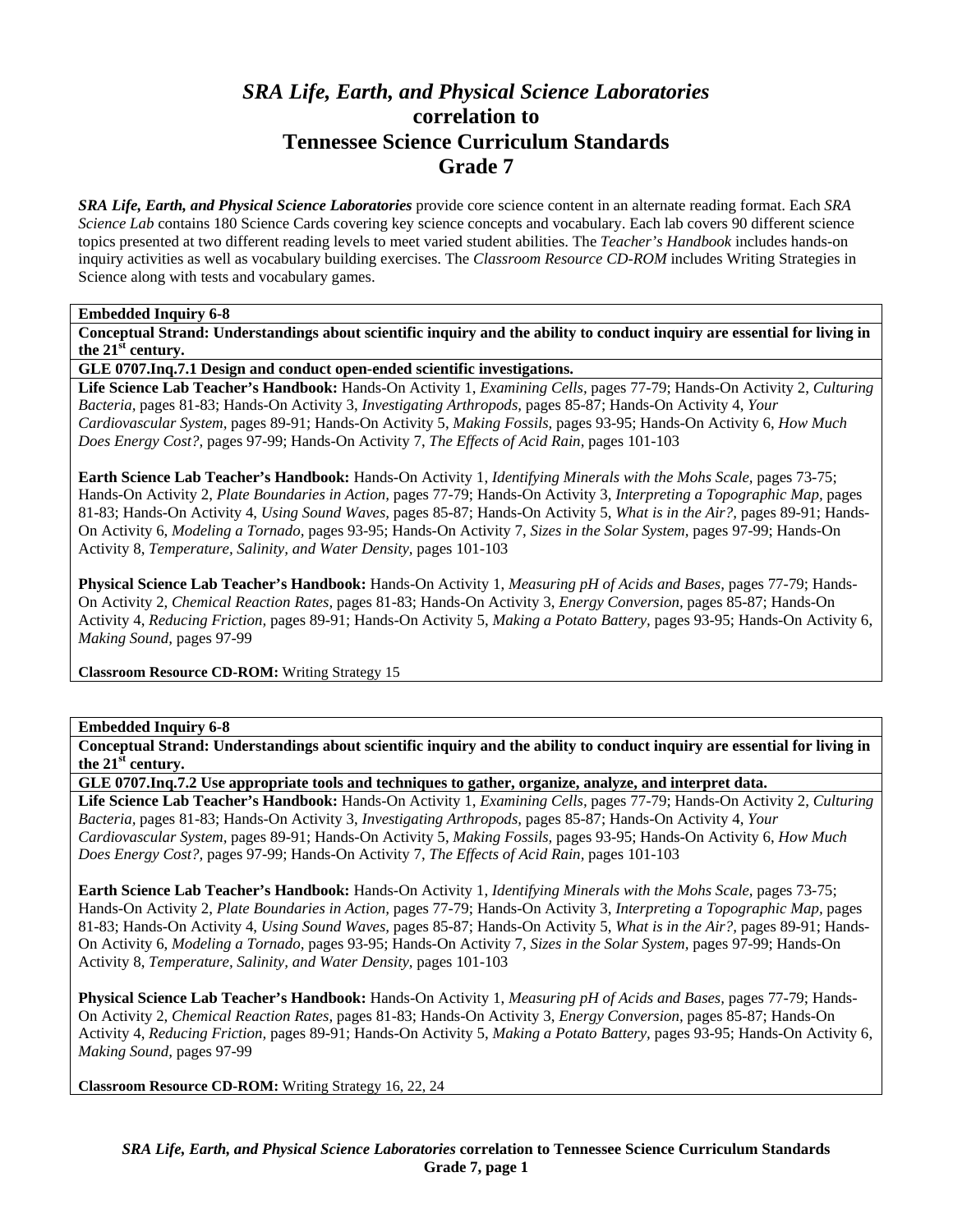**Conceptual Strand: Understandings about scientific inquiry and the ability to conduct inquiry are essential for living in the 21st century.** 

## **GLE 0707.Inq.7.3 Synthesize information to determine cause and affect relationships between evidence and explanations.**

**Life Science Lab Teacher's Handbook:** Hands-On Activity 1, *Examining Cells,* pages 77-79; Hands-On Activity 2, *Culturing Bacteria,* pages 81-83; Hands-On Activity 3, *Investigating Arthropods,* pages 85-87; Hands-On Activity 4, *Your Cardiovascular System,* pages 89-91; Hands-On Activity 5, *Making Fossils,* pages 93-95; Hands-On Activity 6, *How Much Does Energy Cost?,* pages 97-99; Hands-On Activity 7, *The Effects of Acid Rain,* pages 101-103

**Earth Science Lab Teacher's Handbook:** Hands-On Activity 1, *Identifying Minerals with the Mohs Scale,* pages 73-75; Hands-On Activity 2, *Plate Boundaries in Action,* pages 77-79; Hands-On Activity 3, *Interpreting a Topographic Map,* pages 81-83; Hands-On Activity 4, *Using Sound Waves,* pages 85-87; Hands-On Activity 5, *What is in the Air?,* pages 89-91; Hands-On Activity 6, *Modeling a Tornado,* pages 93-95; Hands-On Activity 7, *Sizes in the Solar System,* pages 97-99; Hands-On Activity 8, *Temperature, Salinity, and Water Density,* pages 101-103

**Physical Science Lab Teacher's Handbook:** Hands-On Activity 1, *Measuring pH of Acids and Bases,* pages 77-79; Hands-On Activity 2, *Chemical Reaction Rates,* pages 81-83; Hands-On Activity 3, *Energy Conversion,* pages 85-87; Hands-On Activity 4, *Reducing Friction,* pages 89-91; Hands-On Activity 5, *Making a Potato Battery,* pages 93-95; Hands-On Activity 6, *Making Sound,* pages 97-99

**Classroom Resource CD-ROM:** Writing Strategy 7

# **Embedded Inquiry 6-8**

**Conceptual Strand: Understandings about scientific inquiry and the ability to conduct inquiry are essential for living in the 21st century.** 

**GLE 0707.Inq.7.4 Recognize possible sources of bias and error, alternative explanations, and questions for further exploration.** 

**Life Science Lab Teacher's Handbook:** Hands-On Activity 1, *Examining Cells,* pages 77-79; Hands-On Activity 2, *Culturing Bacteria,* pages 81-83; Hands-On Activity 3, *Investigating Arthropods,* pages 85-87; Hands-On Activity 4, *Your Cardiovascular System,* pages 89-91; Hands-On Activity 5, *Making Fossils,* pages 93-95; Hands-On Activity 6, *How Much Does Energy Cost?,* pages 97-99; Hands-On Activity 7, *The Effects of Acid Rain,* pages 101-103

**Earth Science Lab Teacher's Handbook:** Hands-On Activity 1, *Identifying Minerals with the Mohs Scale,* pages 73-75; Hands-On Activity 2, *Plate Boundaries in Action,* pages 77-79; Hands-On Activity 3, *Interpreting a Topographic Map,* pages 81-83; Hands-On Activity 4, *Using Sound Waves,* pages 85-87; Hands-On Activity 5, *What is in the Air?,* pages 89-91; Hands-On Activity 6, *Modeling a Tornado,* pages 93-95; Hands-On Activity 7, *Sizes in the Solar System,* pages 97-99; Hands-On Activity 8, *Temperature, Salinity, and Water Density,* pages 101-103

**Physical Science Lab Teacher's Handbook:** Hands-On Activity 1, *Measuring pH of Acids and Bases,* pages 77-79; Hands-On Activity 2, *Chemical Reaction Rates,* pages 81-83; Hands-On Activity 3, *Energy Conversion,* pages 85-87; Hands-On Activity 4, *Reducing Friction,* pages 89-91; Hands-On Activity 5, *Making a Potato Battery,* pages 93-95; Hands-On Activity 6, *Making Sound,* pages 97-99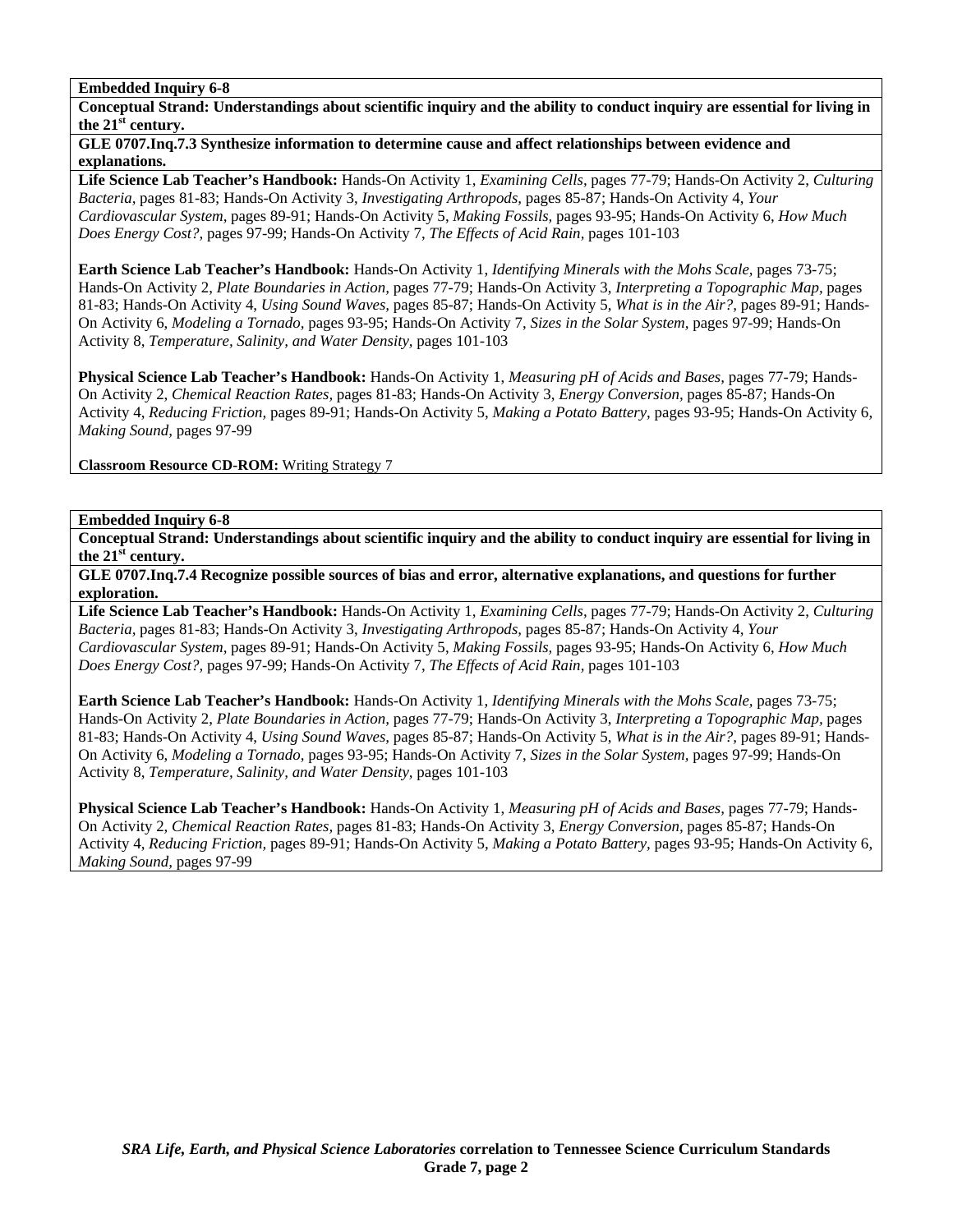**Conceptual Strand: Understandings about scientific inquiry and the ability to conduct inquiry are essential for living in the 21st century.** 

**GLE 0707.Inq.7.5 Communicate scientific understanding using descriptions, explanations, and models.** 

**Life Science Lab Teacher's Handbook:** Hands-On Activity 1, *Examining Cells,* pages 77-79; Hands-On Activity 2, *Culturing Bacteria,* pages 81-83; Hands-On Activity 3, *Investigating Arthropods,* pages 85-87; Hands-On Activity 4, *Your Cardiovascular System,* pages 89-91; Hands-On Activity 5, *Making Fossils,* pages 93-95; Hands-On Activity 6, *How Much Does Energy Cost?,* pages 97-99; Hands-On Activity 7, *The Effects of Acid Rain,* pages 101-103

**Earth Science Lab Teacher's Handbook:** Hands-On Activity 1, *Identifying Minerals with the Mohs Scale,* pages 73-75; Hands-On Activity 2, *Plate Boundaries in Action,* pages 77-79; Hands-On Activity 3, *Interpreting a Topographic Map,* pages 81-83; Hands-On Activity 4, *Using Sound Waves,* pages 85-87; Hands-On Activity 5, *What is in the Air?,* pages 89-91; Hands-On Activity 6, *Modeling a Tornado,* pages 93-95; Hands-On Activity 7, *Sizes in the Solar System,* pages 97-99; Hands-On Activity 8, *Temperature, Salinity, and Water Density,* pages 101-103

**Physical Science Lab Teacher's Handbook:** Hands-On Activity 1, *Measuring pH of Acids and Bases,* pages 77-79; Hands-On Activity 2, *Chemical Reaction Rates,* pages 81-83; Hands-On Activity 3, *Energy Conversion,* pages 85-87; Hands-On Activity 4, *Reducing Friction,* pages 89-91; Hands-On Activity 5, *Making a Potato Battery,* pages 93-95; Hands-On Activity 6, *Making Sound,* pages 97-99

**Classroom Resource CD-ROM:** Writing Strategy 1, 2, 12, 20

**Embedded Inquiry 6-8** 

**Conceptual Strand: Understandings about scientific inquiry and the ability to conduct inquiry are essential for living in the 21st century.** 

**SPI 0707.Inq.7.1 Design a simple experimental procedure with an identified control and appropriate variables. Life Science Lab Teacher's Handbook:** Hands-On Activity 7, *The Effects of Acid Rain,* pages 101-103

**Earth Science Lab Teacher's Handbook:** Hands-On Activity 8, *Temperature, Salinity, and Water Density,* pages 101-103

**Physical Science Lab Teacher's Handbook:** Hands-On Activity 2, *Chemical Reaction Rates,* pages 81-83

**Classroom Resource CD-ROM:** Writing Strategy 15, 23

## **Embedded Inquiry 6-8**

**Conceptual Strand: Understandings about scientific inquiry and the ability to conduct inquiry are essential for living in the 21st century.** 

**SPI 0707.Inq.7.2 Select tools and procedures needed to conduct a moderately complex experiment.** 

**Life Science Lab Teacher's Handbook:** Hands-On Activity 1, *Examining Cells,* pages 77-79; Hands-On Activity 2, *Culturing Bacteria,* pages 81-83; Hands-On Activity 3, *Investigating Arthropods,* pages 85-87; Hands-On Activity 4, *Your Cardiovascular System,* pages 89-91; Hands-On Activity 5, *Making Fossils,* pages 93-95; Hands-On Activity 6, *How Much Does Energy Cost?,* pages 97-99; Hands-On Activity 7, *The Effects of Acid Rain,* pages 101-103

**Earth Science Lab Teacher's Handbook:** Hands-On Activity 1, *Identifying Minerals with the Mohs Scale,* pages 73-75; Hands-On Activity 2, *Plate Boundaries in Action,* pages 77-79; Hands-On Activity 3, *Interpreting a Topographic Map,* pages 81-83; Hands-On Activity 4, *Using Sound Waves,* pages 85-87; Hands-On Activity 5, *What is in the Air?,* pages 89-91; Hands-On Activity 6, *Modeling a Tornado,* pages 93-95; Hands-On Activity 7, *Sizes in the Solar System,* pages 97-99; Hands-On Activity 8, *Temperature, Salinity, and Water Density,* pages 101-103

**Physical Science Lab Teacher's Handbook:** Hands-On Activity 1, *Measuring pH of Acids and Bases,* pages 77-79; Hands-On Activity 2, *Chemical Reaction Rates,* pages 81-83; Hands-On Activity 3, *Energy Conversion,* pages 85-87; Hands-On Activity 4, *Reducing Friction,* pages 89-91; Hands-On Activity 5, *Making a Potato Battery,* pages 93-95; Hands-On Activity 6, *Making Sound,* pages 97-99

**Classroom Resource CD-ROM:** Writing Strategy 15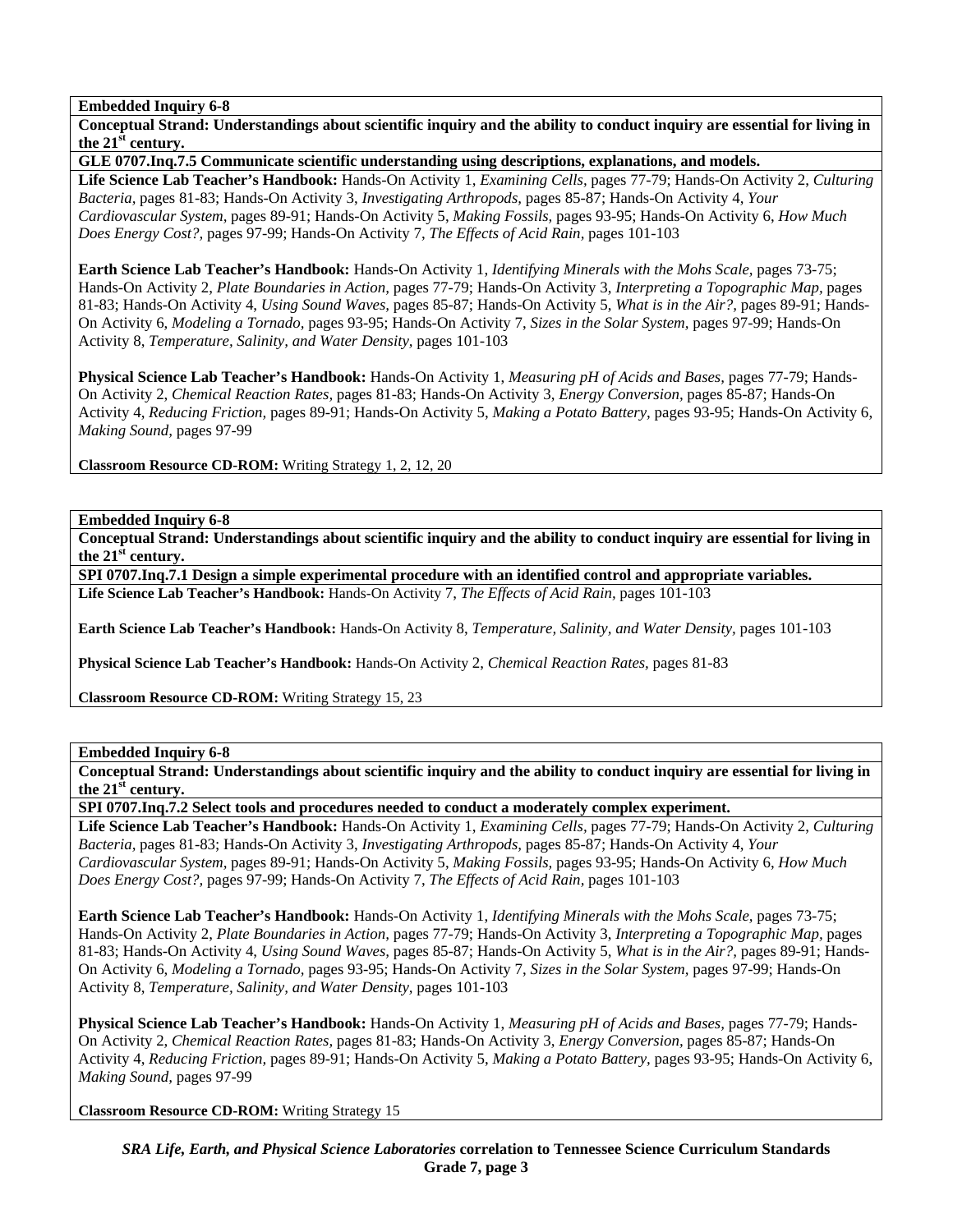**Conceptual Strand: Understandings about scientific inquiry and the ability to conduct inquiry are essential for living in the 21st century.** 

**SPI 0707.Inq.7.3 Interpret and translate data into a table, graph, or diagram.** 

**Life Science Lab Teacher's Handbook:** Hands-On Activity 1, *Examining Cells,* pages 77-79; Hands-On Activity 3, *Investigating Arthropods,* pages 85-87; Hands-On Activity 4, *Your Cardiovascular System,* pages 89-91; Hands-On Activity 5, *Making Fossils,* pages 93-95; Hands-On Activity 6, *How Much Does Energy Cost?,* pages 97-99; Hands-On Activity 7, *The Effects of Acid Rain,* pages 101-103

**Earth Science Lab Teacher's Handbook:** Hands-On Activity 1, *Identifying Minerals with the Mohs Scale,* pages 73-75; Hands-On Activity 2, *Plate Boundaries in Action,* pages 77-79; Hands-On Activity 3, *Interpreting a Topographic Map,* pages 81-83; Hands-On Activity 4, *Using Sound Waves,* pages 85-87; Hands-On Activity 5, *What is in the Air?,* pages 89-91; Hands-On Activity 6, *Modeling a Tornado,* pages 93-95; Hands-On Activity 7, *Sizes in the Solar System,* pages 97-99; Hands-On Activity 8, *Temperature, Salinity, and Water Density,* pages 101-103

**Physical Science Lab Teacher's Handbook:** Hands-On Activity 1, *Measuring pH of Acids and Bases,* pages 77-79; Hands-On Activity 2, *Chemical Reaction Rates,* pages 81-83; Hands-On Activity 3, *Energy Conversion,* pages 85-87; Hands-On Activity 4, *Reducing Friction,* pages 89-91; Hands-On Activity 5, *Making a Potato Battery,* pages 93-95; Hands-On Activity 6, *Making Sound,* pages 97-99

**Classroom Resource CD-ROM:** Writing Strategy 15, 16, 21, 22, 24, 27

# **Embedded Inquiry 6-8**

**Conceptual Strand: Understandings about scientific inquiry and the ability to conduct inquiry are essential for living in the 21st century.** 

**SPI 0707.Inq.7.4 Draw a conclusion that establishes a cause and effect relationship that is supported by evidence.** 

**Life Science Lab Teacher's Handbook:** Hands-On Activity 1, *Examining Cells,* pages 77-79; Hands-On Activity 2, *Culturing Bacteria,* pages 81-83; Hands-On Activity 3, *Investigating Arthropods,* pages 85-87; Hands-On Activity 4, *Your Cardiovascular System,* pages 89-91; Hands-On Activity 5, *Making Fossils,* pages 93-95; Hands-On Activity 6, *How Much Does Energy Cost?,* pages 97-99; Hands-On Activity 7, *The Effects of Acid Rain,* pages 101-103

**Earth Science Lab Teacher's Handbook:** Hands-On Activity 1, *Identifying Minerals with the Mohs Scale,* pages 73-75; Hands-On Activity 2, *Plate Boundaries in Action,* pages 77-79; Hands-On Activity 3, *Interpreting a Topographic Map,* pages 81-83; Hands-On Activity 4, *Using Sound Waves,* pages 85-87; Hands-On Activity 5, *What is in the Air?,* pages 89-91; Hands-On Activity 6, *Modeling a Tornado,* pages 93-95; Hands-On Activity 7, *Sizes in the Solar System,* pages 97-99; Hands-On Activity 8, *Temperature, Salinity, and Water Density,* pages 101-103

**Physical Science Lab Teacher's Handbook:** Hands-On Activity 1, *Measuring pH of Acids and Bases,* pages 77-79; Hands-On Activity 2, *Chemical Reaction Rates,* pages 81-83; Hands-On Activity 3, *Energy Conversion,* pages 85-87; Hands-On Activity 4, *Reducing Friction,* pages 89-91; Hands-On Activity 5, *Making a Potato Battery,* pages 93-95; Hands-On Activity 6, *Making Sound,* pages 97-99

**Classroom Resource CD-ROM:** Writing Strategy 7, 18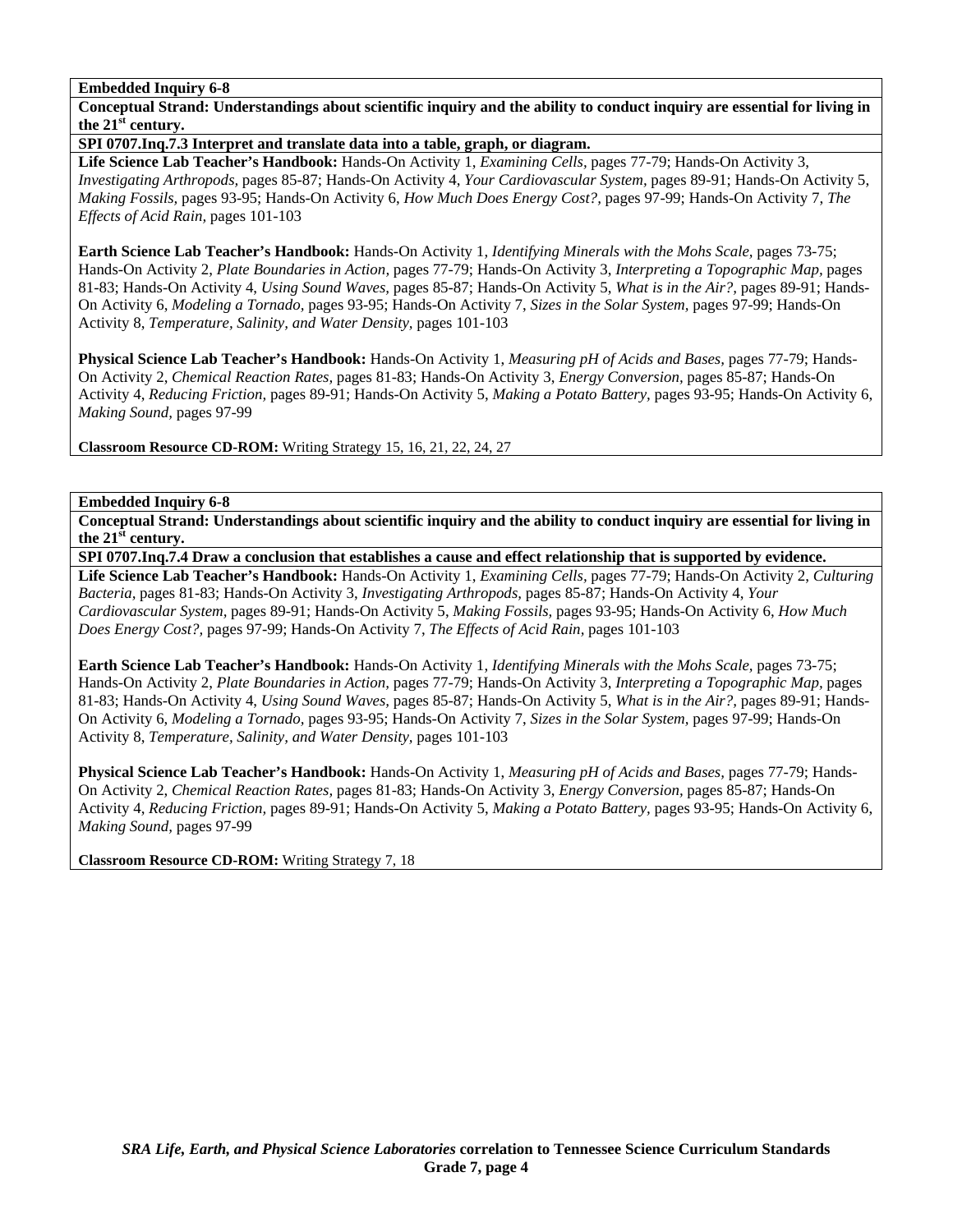**Conceptual Strand: Understandings about scientific inquiry and the ability to conduct inquiry are essential for living in the 21st century.** 

**SPI 0707.Inq.7.5 Identify a faulty interpretation of data that is due to bias or experimental error.** 

**Life Science Lab Teacher's Handbook:** Hands-On Activity 1, *Examining Cells,* pages 77-79; Hands-On Activity 2, *Culturing Bacteria,* pages 81-83; Hands-On Activity 3, *Investigating Arthropods,* pages 85-87; Hands-On Activity 4, *Your Cardiovascular System,* pages 89-91; Hands-On Activity 5, *Making Fossils,* pages 93-95; Hands-On Activity 6, *How Much Does Energy Cost?,* pages 97-99; Hands-On Activity 7, *The Effects of Acid Rain,* pages 101-103

**Earth Science Lab Teacher's Handbook:** Hands-On Activity 1, *Identifying Minerals with the Mohs Scale,* pages 73-75; Hands-On Activity 2, *Plate Boundaries in Action,* pages 77-79; Hands-On Activity 3, *Interpreting a Topographic Map,* pages 81-83; Hands-On Activity 4, *Using Sound Waves,* pages 85-87; Hands-On Activity 5, *What is in the Air?,* pages 89-91; Hands-On Activity 6, *Modeling a Tornado,* pages 93-95; Hands-On Activity 7, *Sizes in the Solar System,* pages 97-99; Hands-On Activity 8, *Temperature, Salinity, and Water Density,* pages 101-103

**Physical Science Lab Teacher's Handbook:** Hands-On Activity 1, *Measuring pH of Acids and Bases,* pages 77-79; Hands-On Activity 2, *Chemical Reaction Rates,* pages 81-83; Hands-On Activity 3, *Energy Conversion,* pages 85-87; Hands-On Activity 4, *Reducing Friction,* pages 89-91; Hands-On Activity 5, *Making a Potato Battery,* pages 93-95; Hands-On Activity 6, *Making Sound,* pages 97-99

**Classroom Resource CD-ROM:** Writing Strategy 15, 23

**Embedded Technology and Engineering 6-8** 

**Conceptual Strand: Society benefits when engineers apply scientific discoveries to design materials and processes that develop into enabling technologies.** 

**GLE 0707.T/E.7.1 Explore how technology responds to social, political, and economic needs.** 

Life Science Lab, Level A: Cards 5, 49, 59, 64, 69, 83, 87, 88, 89, 90 Life Science Lab, Level B: Cards 5, 49, 59, 64, 69, 83, 87, 88, 89, 90

**Earth Science Lab, Level A: Cards 16, 20, 31, 37, 51, 54, 70, 79, 80, 81, 88 Earth Science Lab, Level B:** Cards 16, 20, 31, 37, 51, 54, 70, 79, 80, 81, 88 **Earth Science Lab Teacher's Handbook:** Hands-On Activity 4, *Using Sound Waves,* pages 85-87

**Physical Science Lab, Level A: Cards 33, 35, 76, 81, 84, 90 Physical Science Lab, Level B:** Cards 33, 35, 76, 81, 84, 90

**Embedded Technology and Engineering 6-8** 

**Conceptual Strand: Society benefits when engineers apply scientific discoveries to design materials and processes that develop into enabling technologies.** 

**GLE 0707.T/E.7.2 Know that the engineering design cycle involves an ongoing series of events that incorporate design constraints, model building, testing, evaluating, modifying, and retesting.** 

This concept is not covered.

**Embedded Technology and Engineering 6-8 Conceptual Strand: Society benefits when engineers apply scientific discoveries to design materials and processes that develop into enabling technologies.** 

**GLE 0707.T/E.7.3 Compare the intended benefits with the unintended consequences of a new technology.** 

Physical Science Lab, Level A: Cards 35, 81, 84

Physical Science Lab, Level B: Cards 35, 81, 84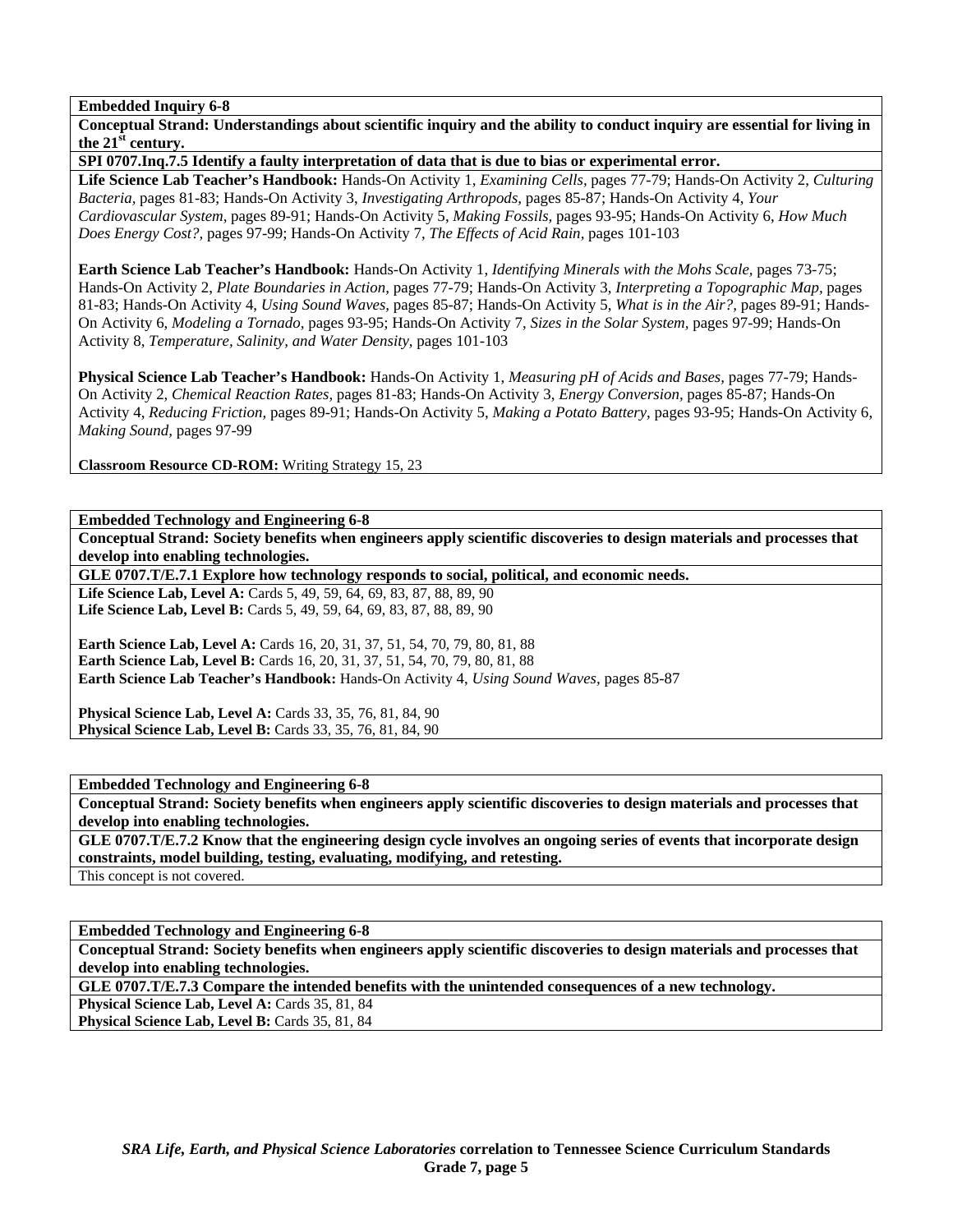**Embedded Technology and Engineering 6-8** 

**Conceptual Strand: Society benefits when engineers apply scientific discoveries to design materials and processes that develop into enabling technologies.** 

**GLE 0707.T/E.7.4 Differentiate between adaptive and assistive bioengineered products.** 

Life Science Lab, Level A: Cards 5, 49, 59, 64, 69, 83, 87, 88, 89, 90 Life Science Lab, Level B: Cards 5, 49, 59, 64, 69, 83, 87, 88, 89, 90

**Earth Science Lab, Level A: Cards 16, 20, 31, 37, 51, 54, 70, 78, 79, 80, 88 Earth Science Lab, Level B:** Cards 16, 20, 31, 37, 51, 54, 70, 78, 79, 80, 88

**Physical Science Lab, Level A: Cards 33, 35, 76, 81, 84, 90 Physical Science Lab, Level B:** Cards 33, 35, 76, 81, 84, 90

**Embedded Technology and Engineering 6-8** 

**Conceptual Strand: Society benefits when engineers apply scientific discoveries to design materials and processes that develop into enabling technologies.** 

**SPI 0707.T/E.7.1 Identify the tools and procedures needed to test the design features of a prototype.** 

**SPI 0707.T/E.7.2 Evaluate a protocol to determine if the engineering design process was successfully applied.** 

This concept is not covered.

**Embedded Technology and Engineering 6-8** 

**Conceptual Strand: Society benefits when engineers apply scientific discoveries to design materials and processes that develop into enabling technologies.** 

**SPI 0707.T/E.7.3 Distinguish between the intended benefits and the unintended consequences of a new technology.** 

Physical Science Lab, Level A: Cards 35, 81, 84 Physical Science Lab, Level B: Cards 35, 81, 84

**Embedded Technology and Engineering 6-8** 

**Conceptual Strand: Society benefits when engineers apply scientific discoveries to design materials and processes that develop into enabling technologies.** 

**SPI 0707.T/E.7.4 Differentiate between adaptive and assistive bioengineered products.** 

Life Science Lab, Level A: Cards 5, 49, 59, 64, 69, 83, 87, 88, 89, 90 Life Science Lab, Level B: Cards 5, 49, 59, 64, 69, 83, 87, 88, 89, 90

**Earth Science Lab, Level A: Cards 16, 20, 31, 37, 51, 54, 70, 78, 79, 80, 88 Earth Science Lab, Level B:** Cards 16, 20, 31, 37, 51, 54, 70, 78, 79, 80, 88

**Physical Science Lab, Level A: Cards 33, 35, 76, 81, 84, 90 Physical Science Lab, Level B:** Cards 33, 35, 76, 81, 84, 90

**Life Science** 

**Standard 1: Cells** 

**Conceptual Strand 1: All living things are made of cells that perform functions necessary for life.** 

**GLE 0707.1.1 Make observations and describe the structure and function of organelles found in plant and animal cells.**  Life Science Lab, Level A: Card 9

Life Science Lab, Level B: Card 9

**Life Science** 

**Standard 1: Cells** 

**Conceptual Strand 1: All living things are made of cells that perform functions necessary for life.** 

**GLE 0707.1.2 Summarize how the different levels of organization (cells, tissues, organs, organ systems, and organism) are integrated within living systems.** 

Life Science Lab, Level A: Card 44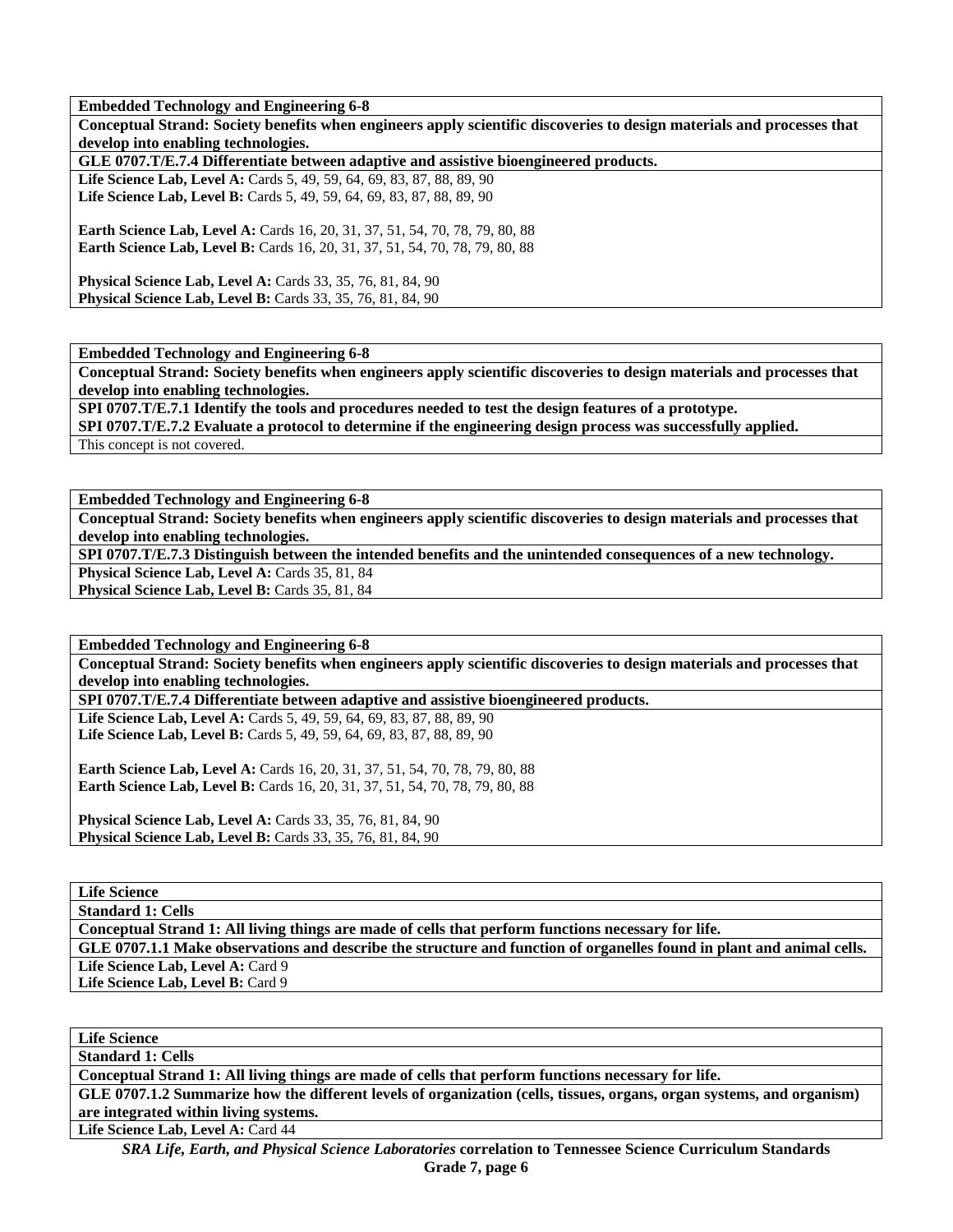**Standard 1: Cells** 

**Conceptual Strand 1: All living things are made of cells that perform functions necessary for life.** 

**GLE 0707.1.3 Illustrate how cell division occurs in sequential stages to maintain the chromosome number of a species.**  Life Science Lab, Level A: Card 10

Life Science Lab, Level B: Card 10

**Life Science** 

**Standard 1: Cells** 

**Conceptual Strand 1: All living things are made of cells that perform functions necessary for life. GLE 0707.1.4 Observe and explain how materials move through simple diffusion.** 

Life Science Lab, Level A: Card 8 Life Science Lab, Level B: Card 8

**Life Science** 

**Standard 1: Cells** 

**Conceptual Strand 1: All living things are made of cells that perform functions necessary for life. SPI 07070.1.1 Identify and describe the function of the major plant and animal cell organelles.** 

Life Science Lab, Level A: Card 9

Life Science Lab, Level B: Card 9

**Life Science** 

**Standard 1: Cells** 

**Conceptual Strand 1: All living things are made of cells that perform functions necessary for life.** 

**SPI 07070.1.2 Interpret information presented in a chart or a description to explain the integrated relationships that exists among cells, tissues, organs, and organ systems.** 

Life Science Lab, Level A: Card 44

**Life Science Lab, Level B:** Card 44

**Life Science Standard 1: Cells** 

**Conceptual Strand 1: All living things are made of cells that perform functions necessary for life.** 

**SPI 07070.1.3 Explain the functions of different organ systems and describe how, collectively, they provide conditions needed for complex multicellular organisms to survive.** 

Life Science Lab, Level A: Cards 44, 45, 46, 47, 48, 49, 50, 51, 52, 53, 54, 55, 56, 57, 58

Life Science Lab, Level B: Cards 44, 45, 46, 47, 48, 49, 50, 51, 52, 53, 54, 55, 56, 57, 58

**Life Science Lab Teacher's Handbook:** Hands-On Activity 4, *Your Cardiovascular System,* pages 89-91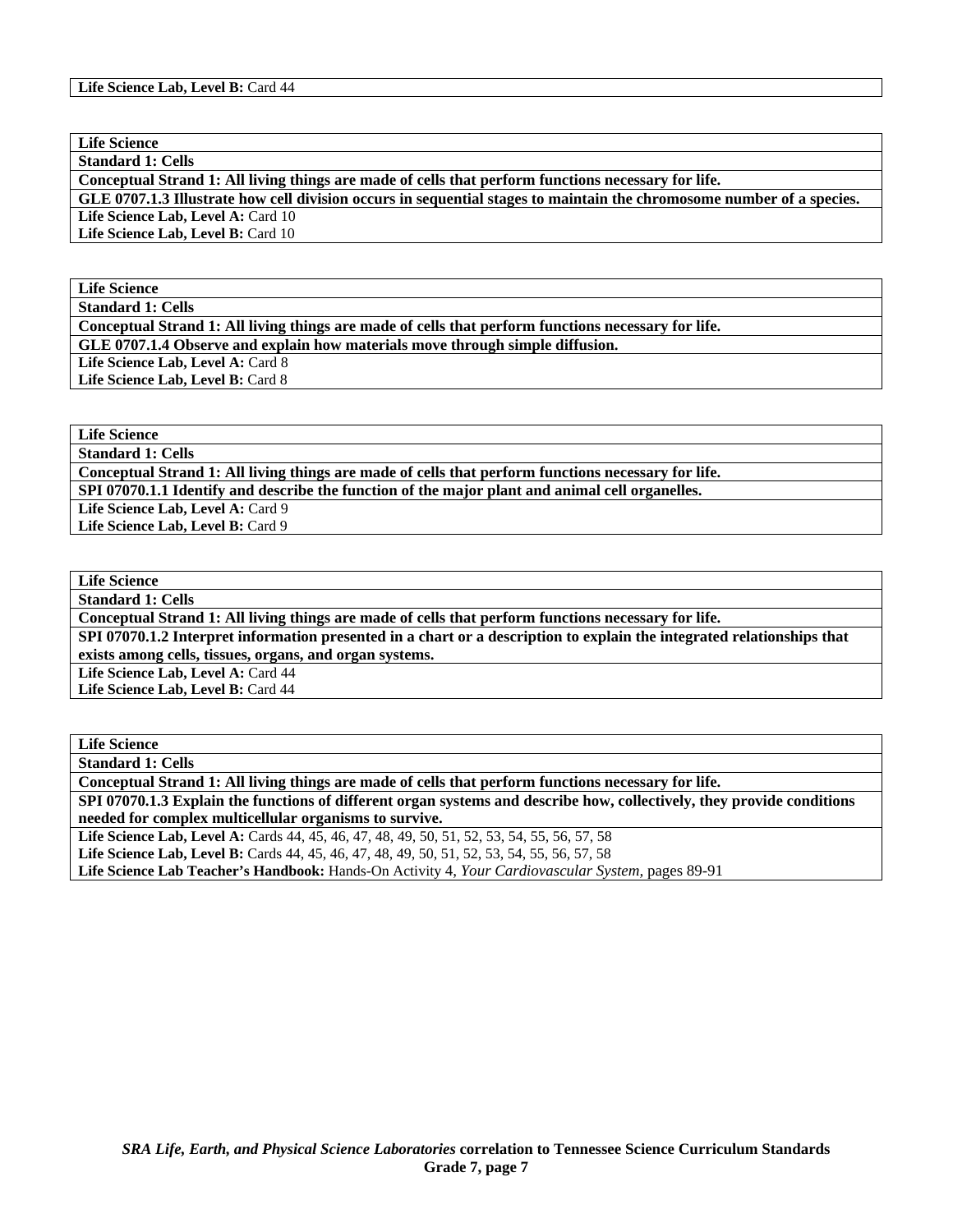**Standard 1: Cells** 

**Conceptual Strand 1: All living things are made of cells that perform functions necessary for life. SPI 07070.1.4 Sequence a series of diagrams or descriptions that illustrate chromosome movement during plant cell division.**  Life Science Lab, Level A: Card 10

Life Science Lab, Level B: Card 10

# **Life Science**

**Standard 1: Cells** 

**Conceptual Strand 1: All living things are made of cells that perform functions necessary for life.** 

**SPI 07070.1.5 Explain how materials move through simple diffusion.** 

Life Science Lab, Level A: Card 8

Life Science Lab, Level B: Card 8

**Life Science** 

**Standard 3: Flow of Matter and Energy** 

**Conceptual Strand 3: Matter and energy flow through the biosphere.** 

**GLE 0707.3.1 Distinguish between the fundamental elements of photosynthesis and respiration.** 

Life Science Lab, Level A: Cards 16, 17

Life Science Lab, Level B: Cards 16, 17

**Life Science** 

**Standard 3: Flow of Matter and Energy** 

**Conceptual Strand 3: Matter and energy flow through the biosphere.** 

**GLE 0707.3.2 Investigate the exchange of oxygen and carbon dioxide between living things and the environment.** 

Life Science Lab, Level A: Cards 16, 17

Life Science Lab, Level B: Cards 16, 17

**Life Science** 

**Standard 3: Flow of Matter and Energy** 

**Conceptual Strand 3: Matter and energy flow through the biosphere.** 

**SPI 0707.3.2 Interpret a diagram or scenario to explain how oxygen and carbon dioxide are exchanged between living things and the environment.** 

Life Science Lab, Level A: Cards 16, 17

Life Science Lab, Level B: Cards 16, 17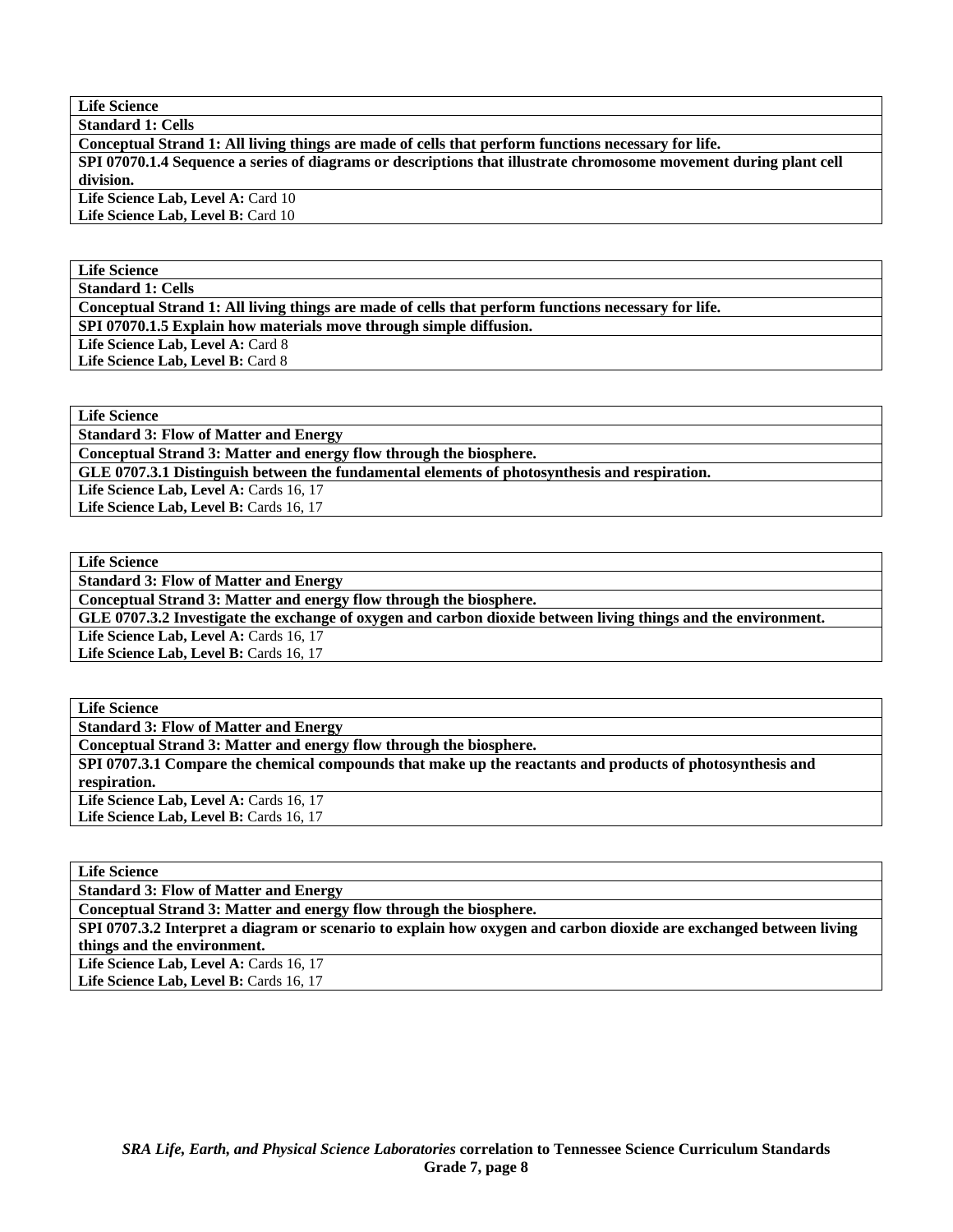**Standard 4: Heredity** 

**Conceptual Strand 4: Plants and animals reproduce and transmit hereditary information between generations. GLE 0707.4.1 Compare and contrast the fundamental features of sexual and asexual reproduction.** 

Life Science Lab, Level A: Cards 60, 61 Life Science Lab, Level B: Cards 60, 61

**Life Science** 

**Standard 4: Heredity** 

**Conceptual Strand 4: Plants and animals reproduce and transmit hereditary information between generations. GLE 0707.4.2 Demonstrate an understanding of sexual reproduction in flowering plants.** 

Life Science Lab, Level A: Cards 20, 22 Life Science Lab, Level B: Cards 20, 22

**Life Science** 

**Standard 4: Heredity** 

**Conceptual Strand 4: Plants and animals reproduce and transmit hereditary information between generations. GLE 0707.4.3 Explain the relationship among genes, chromosomes, and inherited traits.** 

Life Science Lab, Level A: Cards 62, 63, 64

Life Science Lab, Level B: Cards 62, 63, 64

**Life Science** 

**Standard 4: Heredity** 

**Conceptual Strand 4: Plants and animals reproduce and transmit hereditary information between generations. GLE 0707.4.4 Predict the probably appearance of offspring based on the genetic characteristics of the parents.**  Life Science Lab, Level A: Cards 62, 63

Life Science Lab, Level B: Cards 62, 63

**Life Science** 

**Standard 4: Heredity** 

**Conceptual Strand 4: Plants and animals reproduce and transmit hereditary information between generations.** 

**SPI 0707.4.1 Classify methods of reproduction as sexual or asexual.** 

Life Science Lab, Level A: Cards 60, 61 Life Science Lab, Level B: Cards 60, 61

**Life Science** 

**Standard 4: Heredity** 

**Conceptual Strand 4: Plants and animals reproduce and transmit hereditary information between generations.** 

**SPI 0707.4.2 Match flower parts with their reproductive functions.** 

Life Science Lab, Level A: Cards 20, 22

Life Science Lab, Level B: Cards 20, 22

| <b>Life Science</b>                                                                                        |  |  |
|------------------------------------------------------------------------------------------------------------|--|--|
| <b>Standard 4: Heredity</b>                                                                                |  |  |
| Conceptual Strand 4: Plants and animals reproduce and transmit hereditary information between generations. |  |  |
| SPI 0707.4.3 Describe the relationship among chromosomes, genes, and inherited traits.                     |  |  |
| <b>Life Science Lab, Level A: Cards 62, 63, 64</b>                                                         |  |  |
| Life Science Lab, Level B: Cards 62, 63, 64                                                                |  |  |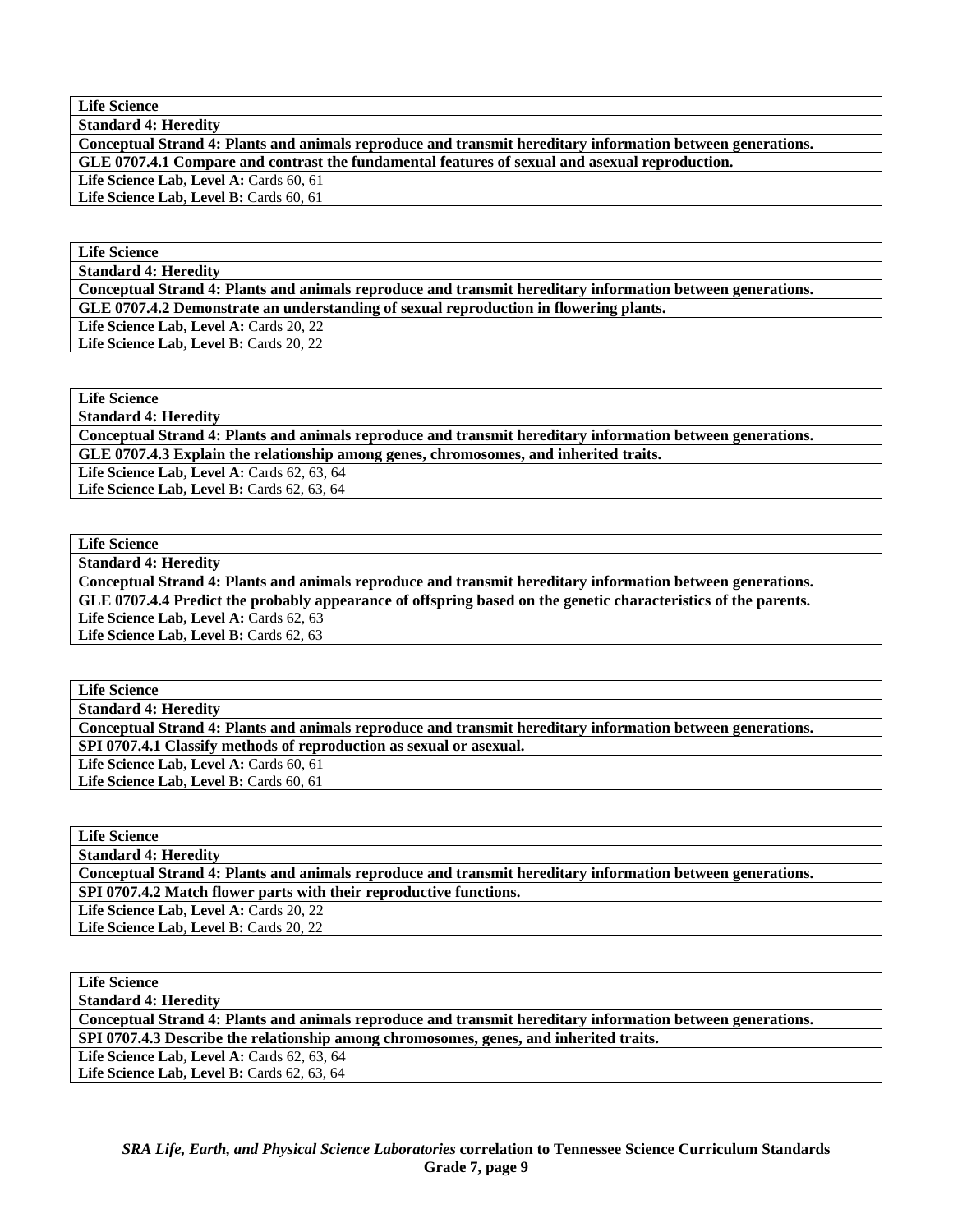**Standard 4: Heredity** 

**Conceptual Strand 4: Plants and animals reproduce and transmit hereditary information between generations. SPI 0707.4.4 Interpret a Punnett square to predict possible genetic combinations passed from parents to offspring during sexual reproduction.**  Life Science Lab, Level A: Cards 62, 63

Life Science Lab, Level B: Cards 62, 63

## **Earth and Space Science**

**Standard 7: The Earth** 

**Conceptual Strand 7: Major geologic events that occur over eons or brief moments in time continually shape and reshape the surface of the Earth, resulting in continuous global change.** 

**GLE 0707.7.1 Describe the physical properties of minerals.** 

Earth Science Lab, Level A: Cards 3, 4, 5

Earth Science Lab, Level B: Cards 3, 4, 5

**Earth Science Lab Teacher's Handbook:** Hands-On Activity 1, *Identifying Minerals with the Mohs Scale,* pages 73-75

**Earth and Space Science** 

**Standard 7: The Earth** 

**Conceptual Strand 7: Major geologic events that occur over eons or brief moments in time continually shape and reshape the surface of the Earth, resulting in continuous global change.** 

**GLE 0707.7.2 Summarize the basic events that occur during the rock cycle.** 

**Earth Science Lab, Level A: Cards 6, 7, 8, 9** 

**Earth Science Lab, Level B:** Cards 6, 7, 8, 9

**Earth and Space Science Standard 7: The Earth** 

**Conceptual Strand 7: Major geologic events that occur over eons or brief moments in time continually shape and reshape the surface of the Earth, resulting in continuous global change.** 

**GLE 0707.7.3 Analyze the characteristics of the earth's layers and the location of the major plates.** 

**Earth Science Lab, Level A: Cards 1, 2, 10, 11, 12, 13, 14, 15, 16, 17 Earth Science Lab, Level B:** Cards 1, 2, 10, 11, 12, 13, 14, 15, 16, 17

**Earth Science Lab Teacher's Handbook:** Hands-On Activity 2, *Plate Boundaries in Action,* pages 77-79

**Earth and Space Science** 

**Standard 7: The Earth** 

**Conceptual Strand 7: Major geologic events that occur over eons or brief moments in time continually shape and reshape the surface of the Earth, resulting in continuous global change.** 

**GLE 0707.7.4 Explain how earthquakes, mountain building, volcanoes, and sea floor spreading are associated with movements of the earth's major plates.** 

**Earth Science Lab, Level A: Cards 12, 13, 14, 15, 16, 17, 88** 

**Earth Science Lab, Level B:** Cards 12, 13, 14, 15, 16, 17, 88

**Earth Science Lab Teacher's Handbook:** Hands-On Activity 2, *Plate Boundaries in Action,* pages 77-79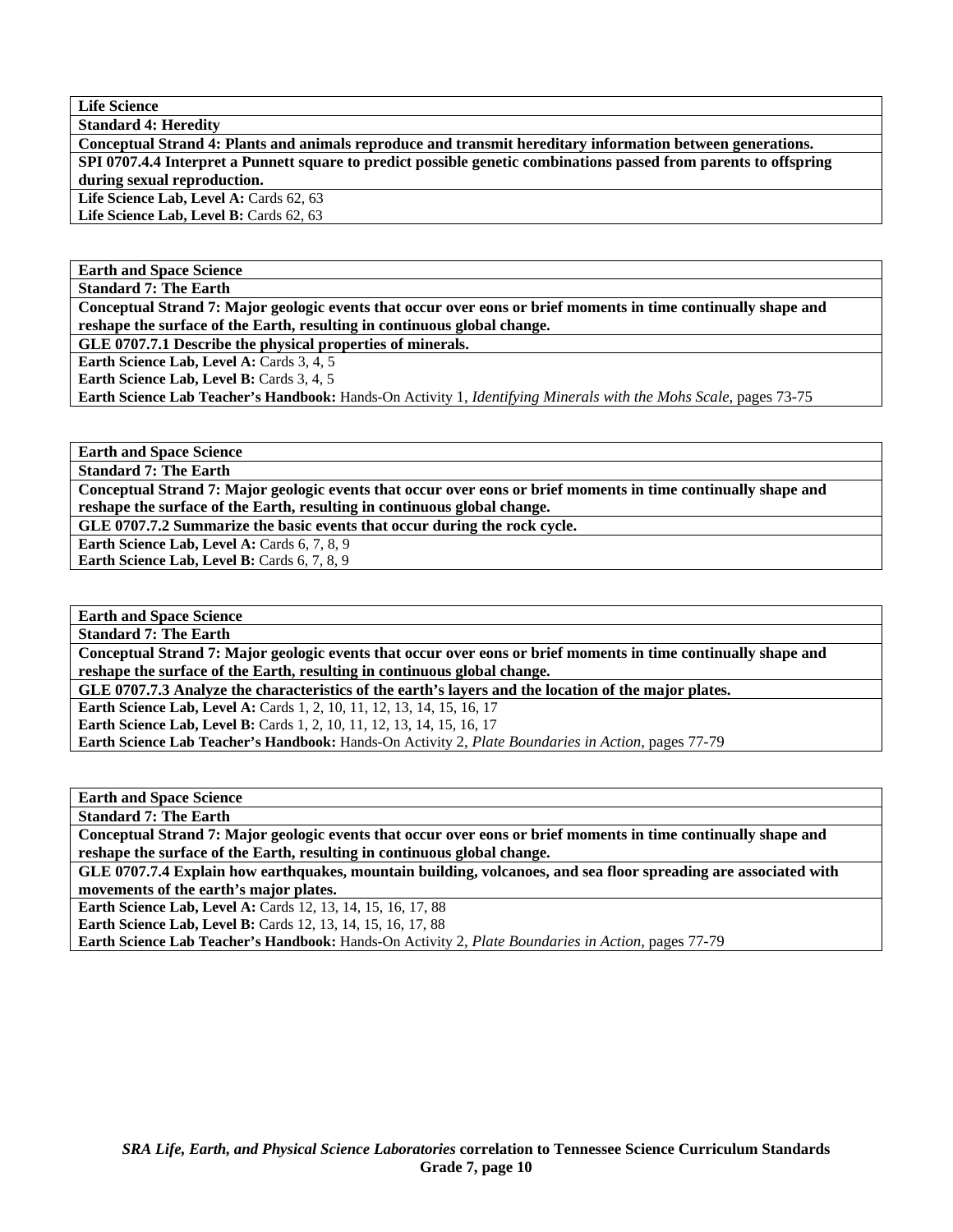**Earth and Space Science Standard 7: The Earth** 

**Conceptual Strand 7: Major geologic events that occur over eons or brief moments in time continually shape and reshape the surface of the Earth, resulting in continuous global change.** 

**GLE 0707.7.5 Differentiate between renewable and nonrenewable resources in terms of their use by man.** 

Life Science Lab, Level A: Card 84 Life Science Lab, Level B: Card 84

Earth Science Lab, Level A: Card 35 **Earth Science Lab, Level B:** Card 35

**Physical Science Lab, Level A:** Cards 38, 46, 47, 48, 49 **Physical Science Lab, Level B:** Cards 38, 46, 47, 48, 49

**Earth and Space Science** 

**Standard 7: The Earth Conceptual Strand 7: Major geologic events that occur over eons or brief moments in time continually shape and reshape the surface of the Earth, resulting in continuous global change.** 

**GLE 0707.7.6 Evaluate how human activities affect the earth's land, oceans, and atmosphere.** 

Life Science Lab, Level A: Cards 84, 85, 86, 87, 88, 89, 90

Life Science Lab, Level B: Cards 84, 85, 86, 87, 88, 89, 90

**Life Science Lab Teacher's Handbook:** Hands-On Activity 7, *The Effects of Acid Rain,* pages 101-103

**Earth Science Lab, Level A:** Cards 29, 35, 37, 42, 59, 60, 61, 85, 86 **Earth Science Lab, Level B:** Cards 29, 35, 37, 42, 59, 60, 61, 85, 86 **Earth Science Lab Teacher's Handbook:** Hands-On Activity 5, *What is in the Air?,* pages 89-91

**Earth and Space Science** 

**Standard 7: The Earth** 

**Conceptual Strand 7: Major geologic events that occur over eons or brief moments in time continually shape and reshape the surface of the Earth, resulting in continuous global change.** 

**SPI 0707.7.1 Use a table of physical properties to classify minerals.** 

**Earth Science Lab, Level A: Cards 3, 4, 5** 

**Earth Science Lab, Level B: Cards 3, 4, 5** 

**Earth Science Lab Teacher's Handbook:** Hands-On Activity 1, *Identifying Minerals with the Mohs Scale,* pages 73-75

**Earth and Space Science** 

**Standard 7: The Earth** 

**Conceptual Strand 7: Major geologic events that occur over eons or brief moments in time continually shape and reshape the surface of the Earth, resulting in continuous global change.** 

**SPI 0707.7.2 Describe the three different rock types.** 

**Earth Science Lab, Level A: Cards 6, 7, 8, 9** 

Earth Science Lab, Level B: Cards 6, 7, 8, 9

**Earth and Space Science** 

**Standard 7: The Earth** 

**Conceptual Strand 7: Major geologic events that occur over eons or brief moments in time continually shape and reshape the surface of the Earth, resulting in continuous global change.** 

**SPI 0707.7.3 Identify the major processes that drive the rock cycle.** 

**Earth Science Lab, Level A: Cards 6, 7, 8, 9** 

Earth Science Lab, Level B: Cards 6, 7, 8, 9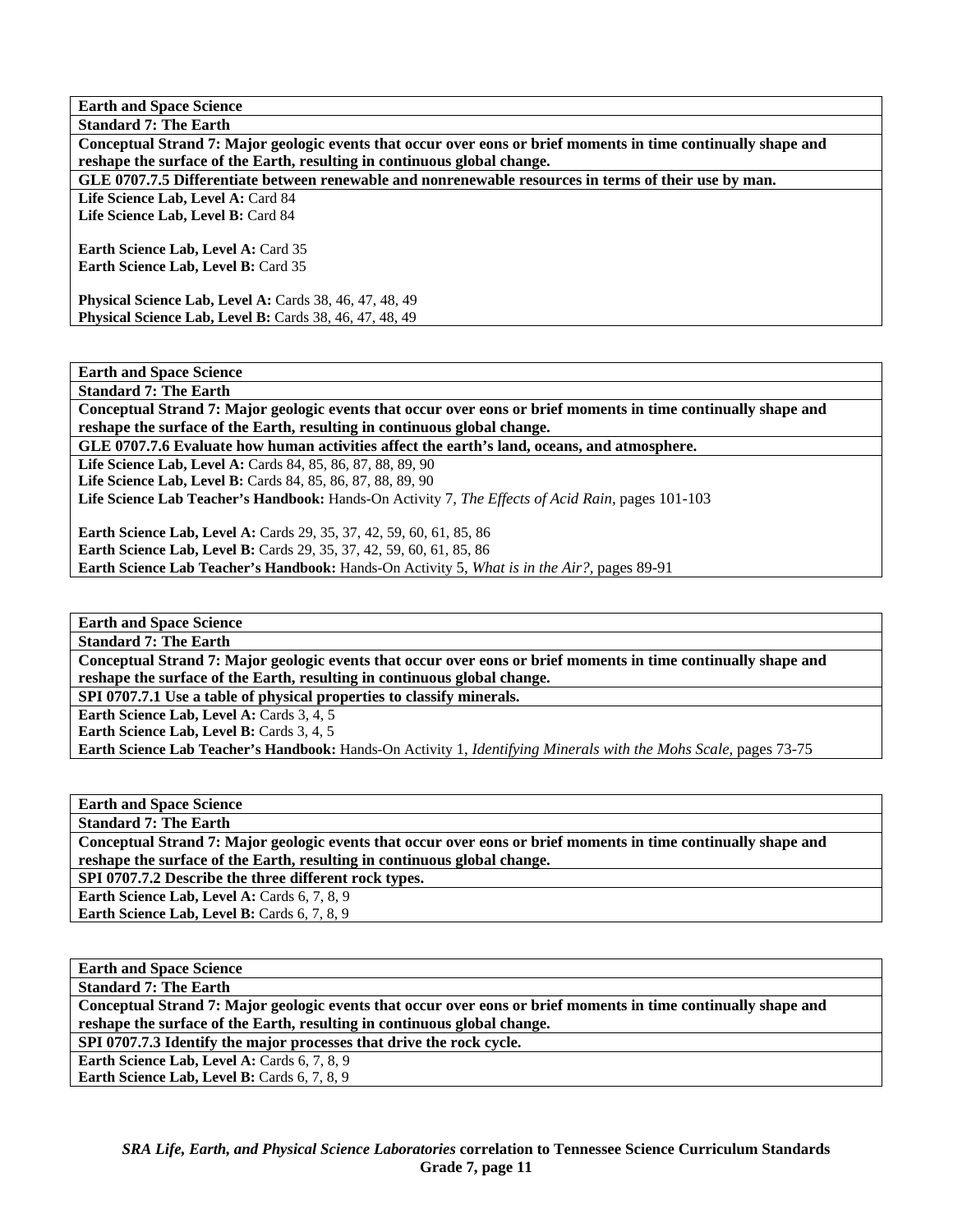**Standard 7: The Earth** 

**Conceptual Strand 7: Major geologic events that occur over eons or brief moments in time continually shape and reshape the surface of the Earth, resulting in continuous global change.** 

**SPI 0707.7.4 Differentiate between the characteristics of the earth's three layers.** 

**Earth Science Lab, Level A: Cards 1, 2, 10, 11, 12, 13, 14** 

**Earth Science Lab, Level B:** Cards 1, 2, 10, 11, 12, 13, 14

**Earth Science Lab Teacher's Handbook:** Hands-On Activity 2, *Plate Boundaries in Action,* pages 77-79

**Earth and Space Science** 

**Standard 7: The Earth** 

**Conceptual Strand 7: Major geologic events that occur over eons or brief moments in time continually shape and reshape the surface of the Earth, resulting in continuous global change.** 

**SPI 0707.7.5 Explain that lithospheric plates on the scale of continents and oceans constantly move at rates of centimeters per year. Earth Science Lab, Level A: Cards 10, 11, 12, 13, 14, 15, 16, 17** 

**Earth Science Lab, Level B:** Cards 10, 11, 12, 13, 14, 15, 16, 17

**Earth Science Lab Teacher's Handbook:** Hands-On Activity 2, *Plate Boundaries in Action,* pages 77-79

**Earth and Space Science** 

**Standard 7: The Earth** 

**Conceptual Strand 7: Major geologic events that occur over eons or brief moments in time continually shape and reshape the surface of the Earth, resulting in continuous global change.** 

**SPI 0707.7.6 Describe the relationship between plate movements and earthquakes, mountain building, volcanoes, and sea floor spreading.** 

**Earth Science Lab, Level A: Cards 12, 13, 14, 15, 16, 17, 88** 

**Earth Science Lab, Level B:** Cards 12, 13, 14, 15, 16, 17, 88

**Earth Science Lab Teacher's Handbook:** Hands-On Activity 2, *Plate Boundaries in Action,* pages 77-79

**Earth and Space Science** 

**Standard 7: The Earth** 

**Conceptual Strand 7: Major geologic events that occur over eons or brief moments in time continually shape and reshape the surface of the Earth, resulting in continuous global change.** 

**SPI 0707.7.7 Analyze and evaluate the impact of man's use of earth's land, ocean, and atmospheric resources.** 

Life Science Lab, Level A: Cards 84, 85, 86, 87, 88, 89, 90

Life Science Lab, Level B: Cards 84, 85, 86, 87, 88, 89, 90

**Life Science Lab Teacher's Handbook:** Hands-On Activity 7, *The Effects of Acid Rain,* pages 101-103

**Earth Science Lab, Level A:** Cards 29, 35, 37, 42, 59, 60, 61, 85, 86 **Earth Science Lab, Level B:** Cards 29, 35, 37, 42, 59, 60, 61, 85, 86 **Earth Science Lab Teacher's Handbook:** Hands-On Activity 5, *What is in the Air?,* pages 89-91

**Physical Science** 

**Standard 11: Motion** 

**Conceptual Strand 11: Objects move in ways that can be observed, described, predicted, and measured.** 

**GLE 0707.11.1 Identify six types of simple machines.** 

Physical Science Lab, Level A: Cards 63, 64

Physical Science Lab, Level B: Cards 63, 64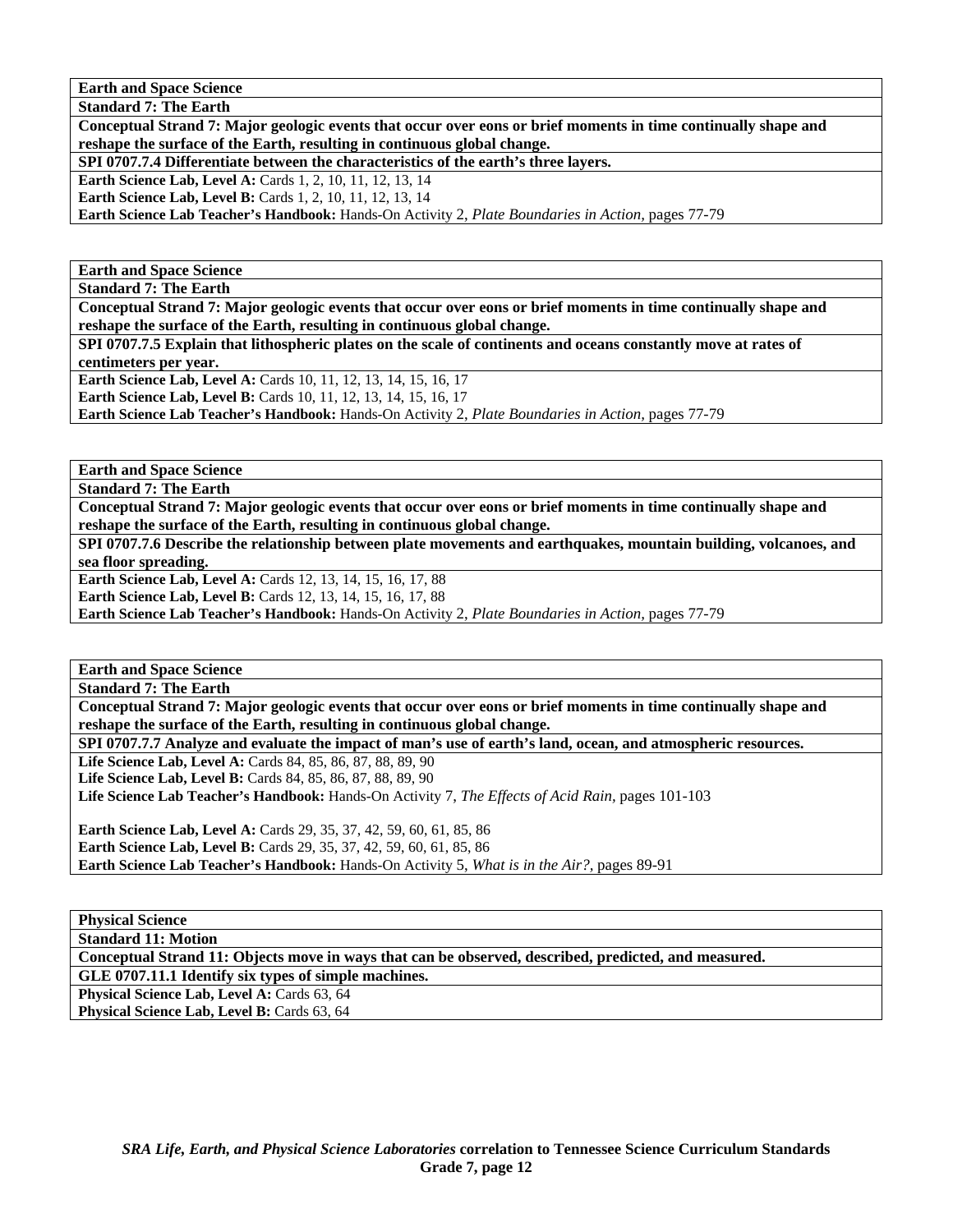**Physical Science Standard 11: Motion** 

**Conceptual Strand 11: Objects move in ways that can be observed, described, predicted, and measured.** 

**GLE 0707.11.2 Apply the equation for work in experiments with simple machines to determine how they affect the amount of force needed to do work.** 

**Physical Science Lab, Level A: Cards 62, 63, 64, 65** 

**Physical Science Lab, Level B: Cards 62, 63, 64, 65** 

**Physical Science** 

**Standard 11: Motion** 

**Conceptual Strand 11: Objects move in ways that can be observed, described, predicted, and measured.** 

**GLE 0707.11.3 Distinguish between speed and velocity.** 

**Physical Science Lab, Level A: Card 51** 

**Physical Science Lab, Level B: Card 51** 

**Physical Science** 

**Standard 11: Motion** 

**Conceptual Strand 11: Objects move in ways that can be observed, described, predicted, and measured.** 

**GLE 0707.11.4 Investigate and draw conclusions about how Newton's Laws of Motion explain an object's movement.** 

**Physical Science Lab, Level A: Cards 55, 56** Physical Science Lab, Level B: Cards 55, 56

**Physical Science** 

**Standard 11: Motion** 

**Conceptual Strand 11: Objects move in ways that can be observed, described, predicted, and measured.** 

**GLE 0707.11.5 Compare and contrast the basic parts of a wave.** 

Physical Science Lab, Level A: Cards 77, 78

**Physical Science Lab, Level B: Cards 77, 78** 

**Physical Science Lab Teacher's Handbook:** Hands-On Activity 6, *Making Sound,* pages 97-99

**Physical Science** 

**Standard 11: Motion** 

**Conceptual Strand 11: Objects move in ways that can be observed, described, predicted, and measured.** 

**GLE 0707.11.6 Investigate the types and fundamental properties of waves.** 

**Physical Science Lab, Level A:** Cards 77, 78, 79, 80, 82, 83

**Physical Science Lab, Level B:** Cards 77, 78, 79, 80, 82, 83

**Physical Science Lab Teacher's Handbook:** Hands-On Activity 6, *Making Sound,* pages 97-99

**Physical Science** 

**Standard 11: Motion** 

**Conceptual Strand 11: Objects move in ways that can be observed, described, predicted, and measured.** 

**SPI 0707.11.1 Differentiate between the six simple machines.** 

**Physical Science Lab, Level A: Cards 63, 64** 

Physical Science Lab, Level B: Cards 63, 64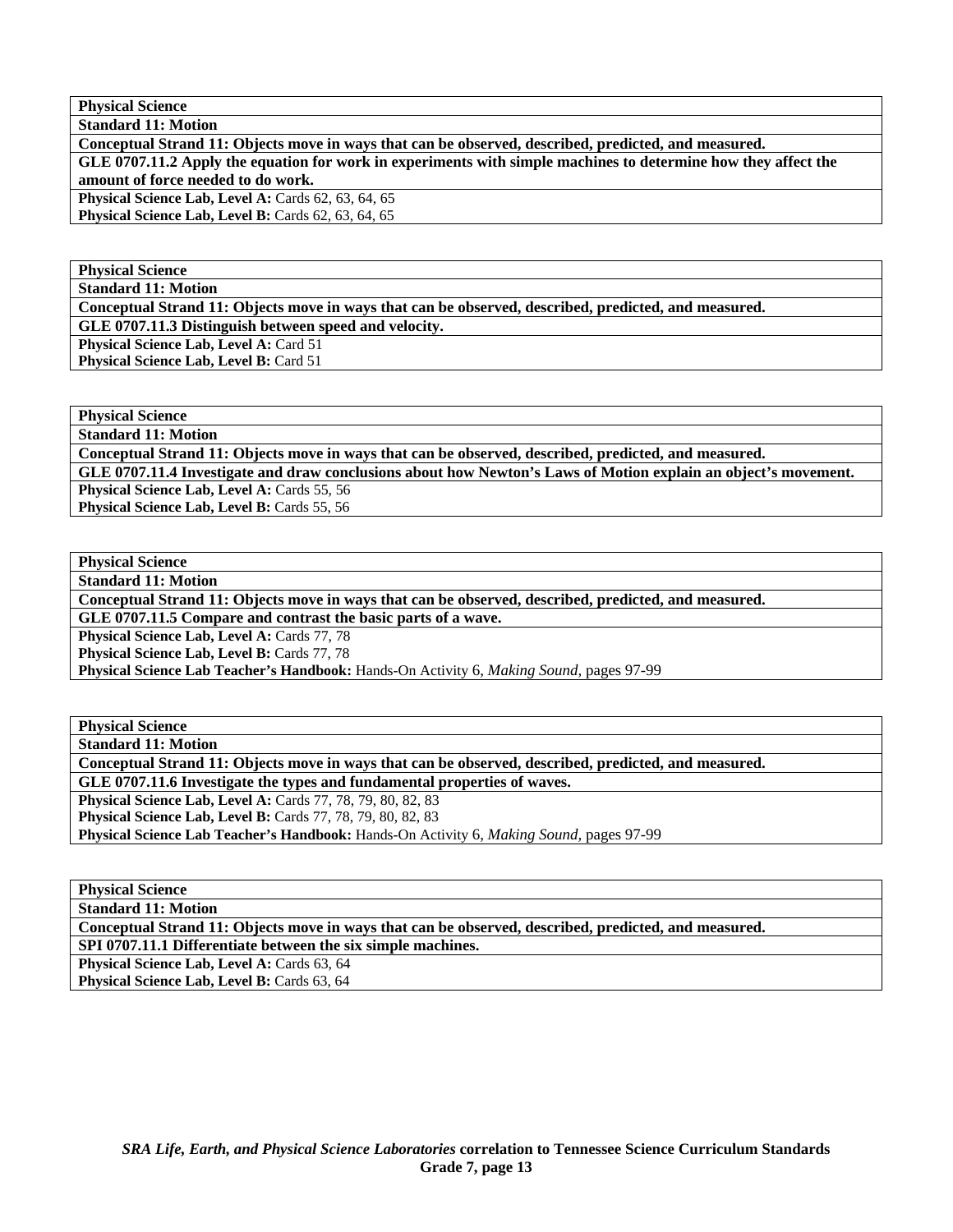**Physical Science Standard 11: Motion** 

**Conceptual Strand 11: Objects move in ways that can be observed, described, predicted, and measured.** 

**SPI 0707.11.2 Apply the equation for work to compare the amount of effort needed to do work using different simple machines.** 

**Physical Science Lab, Level A: Cards 62, 63, 64, 65 Physical Science Lab, Level B: Cards 62, 63, 64, 65** 

**Physical Science** 

**Standard 11: Motion** 

**Conceptual Strand 11: Objects move in ways that can be observed, described, predicted, and measured.** 

**SPI 0707.11.3 Using given equations, solve basic problems pertaining to distance, time, speed, and velocity.** 

**Physical Science Lab, Level A: Card 51** 

**Physical Science Lab, Level B: Card 51** 

**Physical Science** 

**Standard 11: Motion** 

**Conceptual Strand 11: Objects move in ways that can be observed, described, predicted, and measured. SPI 0707.11.4 Identify and explain how Newton's laws of motion relate to the movement of objects.** 

**Physical Science Lab, Level A: Cards 55, 56** Physical Science Lab, Level B: Cards 55, 56

**Physical Science** 

**Standard 11: Motion** 

**Conceptual Strand 11: Objects move in ways that can be observed, described, predicted, and measured.** 

**SPI 0707.11.5 Compare and contrast the different parts of a wave.** 

Physical Science Lab, Level A: Cards 77, 78

**Physical Science Lab, Level B: Cards 77, 78** 

**Physical Science Lab Teacher's Handbook:** Hands-On Activity 6, *Making Sound,* pages 97-99

**Physical Science** 

**Standard 11: Motion** 

**Conceptual Strand 11: Objects move in ways that can be observed, described, predicted, and measured.** 

**SPI 0707.11.6 Differentiate between transverse and longitudinal waves in terms of how they are produced and transmitted.** 

**Physical Science Lab, Level A: Cards 77, 78, 79, 80, 82, 83** 

**Physical Science Lab, Level B:** Cards 77, 78, 79, 80, 82, 83

**Physical Science Lab Teacher's Handbook:** Hands-On Activity 6, *Making Sound,* pages 97-99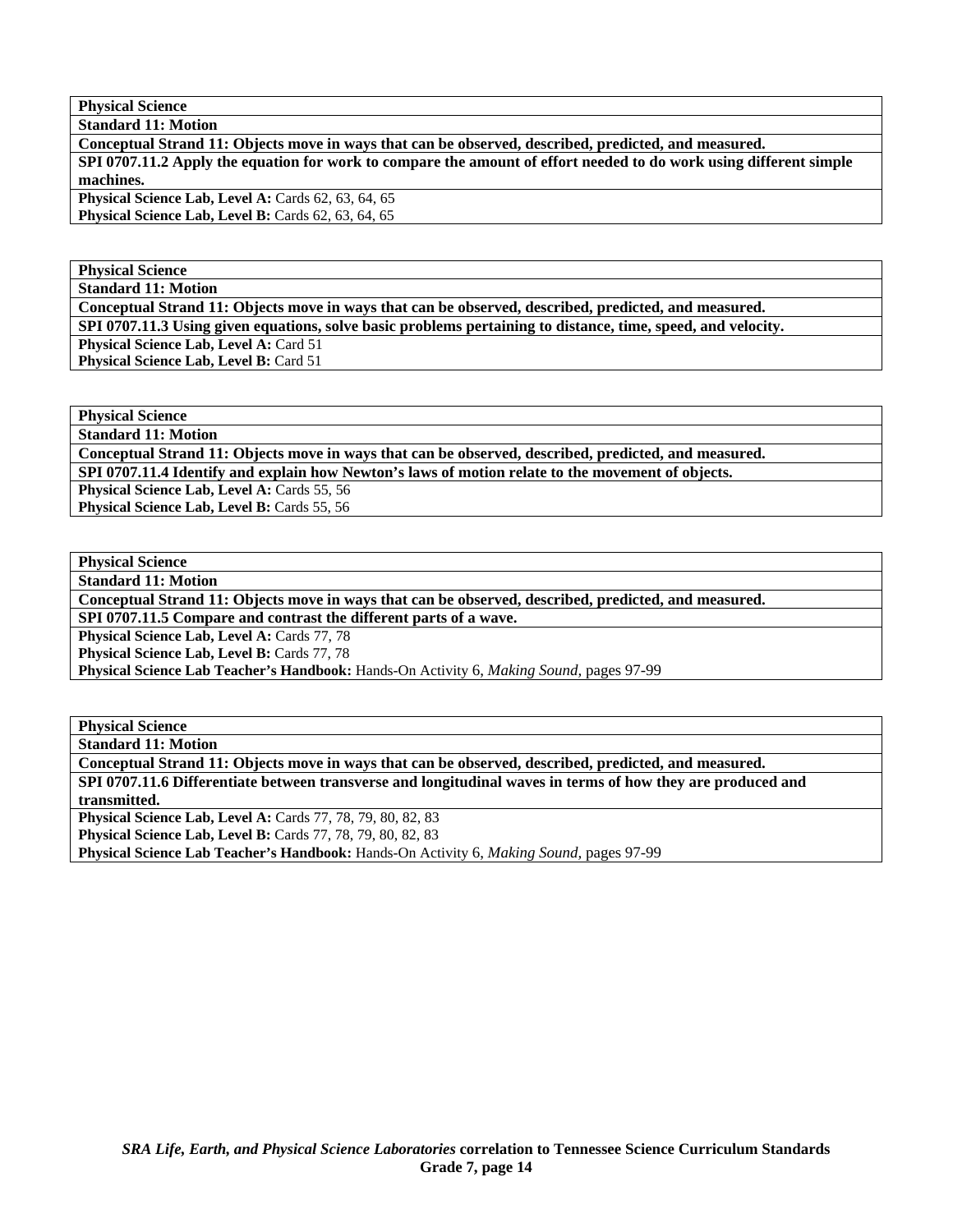# *SRA Life, Earth, and Physical Science Laboratories*  **correlation to Tennessee Science Curriculum Standards Grade 8**

*SRA Life, Earth, and Physical Science Laboratories* provide core science content in an alternate reading format. Each *SRA Science Lab* contains 180 Science Cards covering key science concepts and vocabulary. Each lab covers 90 different science topics presented at two different reading levels to meet varied student abilities. The *Teacher's Handbook* includes hands-on inquiry activities as well as vocabulary building exercises. The *Classroom Resource CD-ROM* includes Writing Strategies in Science along with tests and vocabulary games.

#### **Embedded Inquiry 6-8**

**Conceptual Strand: Understandings about scientific inquiry and the ability to conduct inquiry are essential for living in the 21st century.** 

**GLE 0807.Inq.8.1 Design and conduct open-ended scientific investigations.** 

**Life Science Lab Teacher's Handbook:** Hands-On Activity 1, *Examining Cells,* pages 77-79; Hands-On Activity 2, *Culturing Bacteria,* pages 81-83; Hands-On Activity 3, *Investigating Arthropods,* pages 85-87; Hands-On Activity 4, *Your Cardiovascular System,* pages 89-91; Hands-On Activity 5, *Making Fossils,* pages 93-95; Hands-On Activity 6, *How Much Does Energy Cost?,* pages 97-99; Hands-On Activity 7, *The Effects of Acid Rain,* pages 101-103

**Earth Science Lab Teacher's Handbook:** Hands-On Activity 1, *Identifying Minerals with the Mohs Scale,* pages 73-75; Hands-On Activity 2, *Plate Boundaries in Action,* pages 77-79; Hands-On Activity 3, *Interpreting a Topographic Map,* pages 81-83; Hands-On Activity 4, *Using Sound Waves,* pages 85-87; Hands-On Activity 5, *What is in the Air?,* pages 89-91; Hands-On Activity 6, *Modeling a Tornado,* pages 93-95; Hands-On Activity 7, *Sizes in the Solar System,* pages 97-99; Hands-On Activity 8, *Temperature, Salinity, and Water Density,* pages 101-103

**Physical Science Lab Teacher's Handbook:** Hands-On Activity 1, *Measuring pH of Acids and Bases,* pages 77-79; Hands-On Activity 2, *Chemical Reaction Rates,* pages 81-83; Hands-On Activity 3, *Energy Conversion,* pages 85-87; Hands-On Activity 4, *Reducing Friction,* pages 89-91; Hands-On Activity 5, *Making a Potato Battery,* pages 93-95; Hands-On Activity 6, *Making Sound,* pages 97-99

**Classroom Resource CD-ROM:** Writing Strategy 15

## **Embedded Inquiry 6-8**

**Conceptual Strand: Understandings about scientific inquiry and the ability to conduct inquiry are essential for living in the 21st century.** 

**GLE 0807.Inq.8.2 Use appropriate tools and techniques to gather, organize, analyze, and interpret data.** 

**Life Science Lab Teacher's Handbook:** Hands-On Activity 1, *Examining Cells,* pages 77-79; Hands-On Activity 2, *Culturing Bacteria,* pages 81-83; Hands-On Activity 3, *Investigating Arthropods,* pages 85-87; Hands-On Activity 4, *Your Cardiovascular System,* pages 89-91; Hands-On Activity 5, *Making Fossils,* pages 93-95; Hands-On Activity 6, *How Much Does Energy Cost?,* pages 97-99; Hands-On Activity 7, *The Effects of Acid Rain,* pages 101-103

**Earth Science Lab Teacher's Handbook:** Hands-On Activity 1, *Identifying Minerals with the Mohs Scale,* pages 73-75; Hands-On Activity 2, *Plate Boundaries in Action,* pages 77-79; Hands-On Activity 3, *Interpreting a Topographic Map,* pages 81-83; Hands-On Activity 4, *Using Sound Waves,* pages 85-87; Hands-On Activity 5, *What is in the Air?,* pages 89-91; Hands-On Activity 6, *Modeling a Tornado,* pages 93-95; Hands-On Activity 7, *Sizes in the Solar System,* pages 97-99; Hands-On Activity 8, *Temperature, Salinity, and Water Density,* pages 101-103

**Physical Science Lab Teacher's Handbook:** Hands-On Activity 1, *Measuring pH of Acids and Bases,* pages 77-79; Hands-On Activity 2, *Chemical Reaction Rates,* pages 81-83; Hands-On Activity 3, *Energy Conversion,* pages 85-87; Hands-On Activity 4, *Reducing Friction,* pages 89-91; Hands-On Activity 5, *Making a Potato Battery,* pages 93-95; Hands-On Activity 6, *Making Sound,* pages 97-99

**Classroom Resource CD-ROM:** Writing Strategy 16, 22, 24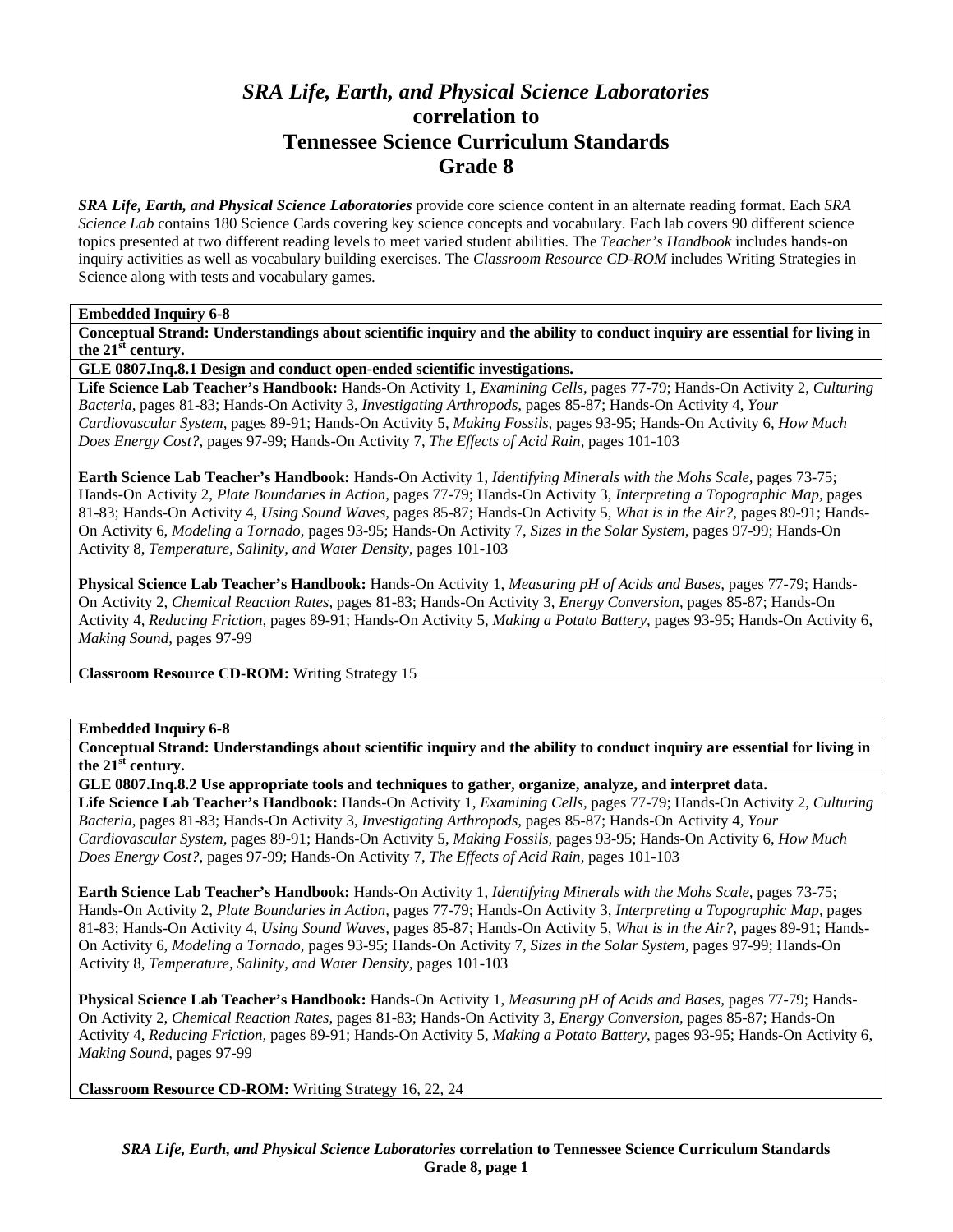**Conceptual Strand: Understandings about scientific inquiry and the ability to conduct inquiry are essential for living in the 21st century.** 

### **GLE 0807.Inq.8.3 Synthesize information to determine cause and affect relationships between evidence and explanations.**

**Life Science Lab Teacher's Handbook:** Hands-On Activity 1, *Examining Cells,* pages 77-79; Hands-On Activity 2, *Culturing Bacteria,* pages 81-83; Hands-On Activity 3, *Investigating Arthropods,* pages 85-87; Hands-On Activity 4, *Your Cardiovascular System,* pages 89-91; Hands-On Activity 5, *Making Fossils,* pages 93-95; Hands-On Activity 6, *How Much Does Energy Cost?,* pages 97-99; Hands-On Activity 7, *The Effects of Acid Rain,* pages 101-103

**Earth Science Lab Teacher's Handbook:** Hands-On Activity 1, *Identifying Minerals with the Mohs Scale,* pages 73-75; Hands-On Activity 2, *Plate Boundaries in Action,* pages 77-79; Hands-On Activity 3, *Interpreting a Topographic Map,* pages 81-83; Hands-On Activity 4, *Using Sound Waves,* pages 85-87; Hands-On Activity 5, *What is in the Air?,* pages 89-91; Hands-On Activity 6, *Modeling a Tornado,* pages 93-95; Hands-On Activity 7, *Sizes in the Solar System,* pages 97-99; Hands-On Activity 8, *Temperature, Salinity, and Water Density,* pages 101-103

**Physical Science Lab Teacher's Handbook:** Hands-On Activity 1, *Measuring pH of Acids and Bases,* pages 77-79; Hands-On Activity 2, *Chemical Reaction Rates,* pages 81-83; Hands-On Activity 3, *Energy Conversion,* pages 85-87; Hands-On Activity 4, *Reducing Friction,* pages 89-91; Hands-On Activity 5, *Making a Potato Battery,* pages 93-95; Hands-On Activity 6, *Making Sound,* pages 97-99

**Classroom Resource CD-ROM:** Writing Strategy 7

# **Embedded Inquiry 6-8**

**Conceptual Strand: Understandings about scientific inquiry and the ability to conduct inquiry are essential for living in the 21st century.** 

**GLE 0807.Inq.8.4 Recognize possible sources of bias and error, alternative explanations, and questions for further exploration.** 

**Life Science Lab Teacher's Handbook:** Hands-On Activity 1, *Examining Cells,* pages 77-79; Hands-On Activity 2, *Culturing Bacteria,* pages 81-83; Hands-On Activity 3, *Investigating Arthropods,* pages 85-87; Hands-On Activity 4, *Your Cardiovascular System,* pages 89-91; Hands-On Activity 5, *Making Fossils,* pages 93-95; Hands-On Activity 6, *How Much Does Energy Cost?,* pages 97-99; Hands-On Activity 7, *The Effects of Acid Rain,* pages 101-103

**Earth Science Lab Teacher's Handbook:** Hands-On Activity 1, *Identifying Minerals with the Mohs Scale,* pages 73-75; Hands-On Activity 2, *Plate Boundaries in Action,* pages 77-79; Hands-On Activity 3, *Interpreting a Topographic Map,* pages 81-83; Hands-On Activity 4, *Using Sound Waves,* pages 85-87; Hands-On Activity 5, *What is in the Air?,* pages 89-91; Hands-On Activity 6, *Modeling a Tornado,* pages 93-95; Hands-On Activity 7, *Sizes in the Solar System,* pages 97-99; Hands-On Activity 8, *Temperature, Salinity, and Water Density,* pages 101-103

**Physical Science Lab Teacher's Handbook:** Hands-On Activity 1, *Measuring pH of Acids and Bases,* pages 77-79; Hands-On Activity 2, *Chemical Reaction Rates,* pages 81-83; Hands-On Activity 3, *Energy Conversion,* pages 85-87; Hands-On Activity 4, *Reducing Friction,* pages 89-91; Hands-On Activity 5, *Making a Potato Battery,* pages 93-95; Hands-On Activity 6, *Making Sound,* pages 97-99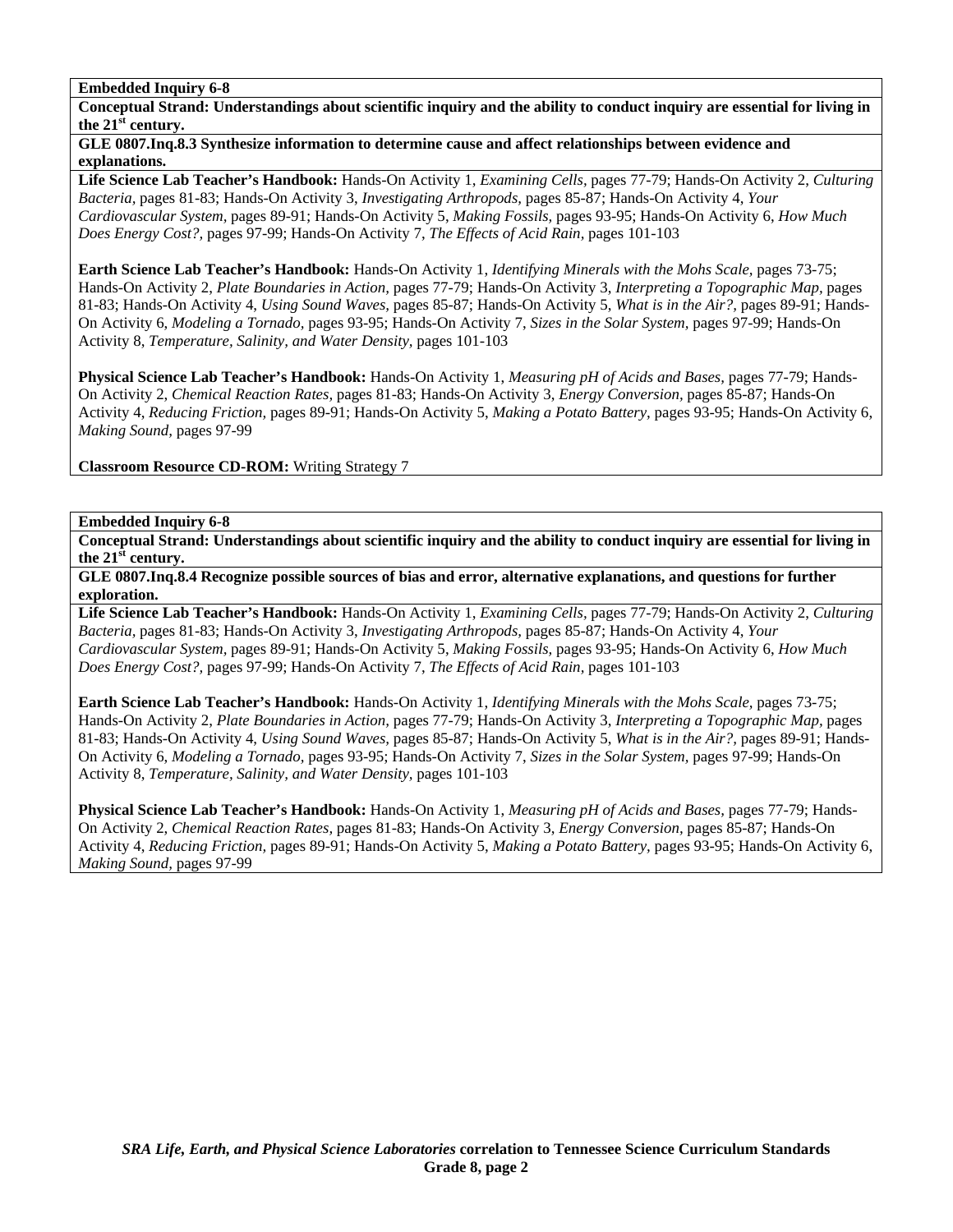**Conceptual Strand: Understandings about scientific inquiry and the ability to conduct inquiry are essential for living in the 21st century.** 

**GLE 0807.Inq.8.5 Communicate scientific understanding using descriptions, explanations, and models.** 

**Life Science Lab Teacher's Handbook:** Hands-On Activity 1, *Examining Cells,* pages 77-79; Hands-On Activity 2, *Culturing Bacteria,* pages 81-83; Hands-On Activity 3, *Investigating Arthropods,* pages 85-87; Hands-On Activity 4, *Your Cardiovascular System,* pages 89-91; Hands-On Activity 5, *Making Fossils,* pages 93-95; Hands-On Activity 6, *How Much Does Energy Cost?,* pages 97-99; Hands-On Activity 7, *The Effects of Acid Rain,* pages 101-103

**Earth Science Lab Teacher's Handbook:** Hands-On Activity 1, *Identifying Minerals with the Mohs Scale,* pages 73-75; Hands-On Activity 2, *Plate Boundaries in Action,* pages 77-79; Hands-On Activity 3, *Interpreting a Topographic Map,* pages 81-83; Hands-On Activity 4, *Using Sound Waves,* pages 85-87; Hands-On Activity 5, *What is in the Air?,* pages 89-91; Hands-On Activity 6, *Modeling a Tornado,* pages 93-95; Hands-On Activity 7, *Sizes in the Solar System,* pages 97-99; Hands-On Activity 8, *Temperature, Salinity, and Water Density,* pages 101-103

**Physical Science Lab Teacher's Handbook:** Hands-On Activity 1, *Measuring pH of Acids and Bases,* pages 77-79; Hands-On Activity 2, *Chemical Reaction Rates,* pages 81-83; Hands-On Activity 3, *Energy Conversion,* pages 85-87; Hands-On Activity 4, *Reducing Friction,* pages 89-91; Hands-On Activity 5, *Making a Potato Battery,* pages 93-95; Hands-On Activity 6, *Making Sound,* pages 97-99

**Classroom Resource CD-ROM:** Writing Strategy 1, 2, 12, 20

**Embedded Inquiry 6-8** 

**Conceptual Strand: Understandings about scientific inquiry and the ability to conduct inquiry are essential for living in the 21st century.** 

**SPI 0807.Inq.8.1 Design a simple experimental procedure with an identified control and appropriate variables. Life Science Lab Teacher's Handbook:** Hands-On Activity 7, *The Effects of Acid Rain,* pages 101-103

**Earth Science Lab Teacher's Handbook:** Hands-On Activity 8, *Temperature, Salinity, and Water Density,* pages 101-103

**Physical Science Lab Teacher's Handbook:** Hands-On Activity 2, *Chemical Reaction Rates,* pages 81-83

**Classroom Resource CD-ROM:** Writing Strategy 15, 23

#### **Embedded Inquiry 6-8**

**Conceptual Strand: Understandings about scientific inquiry and the ability to conduct inquiry are essential for living in the 21st century.** 

**SPI 0807.Inq.8.2 Select tools and procedures needed to conduct a moderately complex experiment.** 

**Life Science Lab Teacher's Handbook:** Hands-On Activity 1, *Examining Cells,* pages 77-79; Hands-On Activity 2, *Culturing Bacteria,* pages 81-83; Hands-On Activity 3, *Investigating Arthropods,* pages 85-87; Hands-On Activity 4, *Your Cardiovascular System,* pages 89-91; Hands-On Activity 5, *Making Fossils,* pages 93-95; Hands-On Activity 6, *How Much Does Energy Cost?,* pages 97-99; Hands-On Activity 7, *The Effects of Acid Rain,* pages 101-103

**Earth Science Lab Teacher's Handbook:** Hands-On Activity 1, *Identifying Minerals with the Mohs Scale,* pages 73-75; Hands-On Activity 2, *Plate Boundaries in Action,* pages 77-79; Hands-On Activity 3, *Interpreting a Topographic Map,* pages 81-83; Hands-On Activity 4, *Using Sound Waves,* pages 85-87; Hands-On Activity 5, *What is in the Air?,* pages 89-91; Hands-On Activity 6, *Modeling a Tornado,* pages 93-95; Hands-On Activity 7, *Sizes in the Solar System,* pages 97-99; Hands-On Activity 8, *Temperature, Salinity, and Water Density,* pages 101-103

**Physical Science Lab Teacher's Handbook:** Hands-On Activity 1, *Measuring pH of Acids and Bases,* pages 77-79; Hands-On Activity 2, *Chemical Reaction Rates,* pages 81-83; Hands-On Activity 3, *Energy Conversion,* pages 85-87; Hands-On Activity 4, *Reducing Friction,* pages 89-91; Hands-On Activity 5, *Making a Potato Battery,* pages 93-95; Hands-On Activity 6, *Making Sound,* pages 97-99

**Classroom Resource CD-ROM:** Writing Strategy 15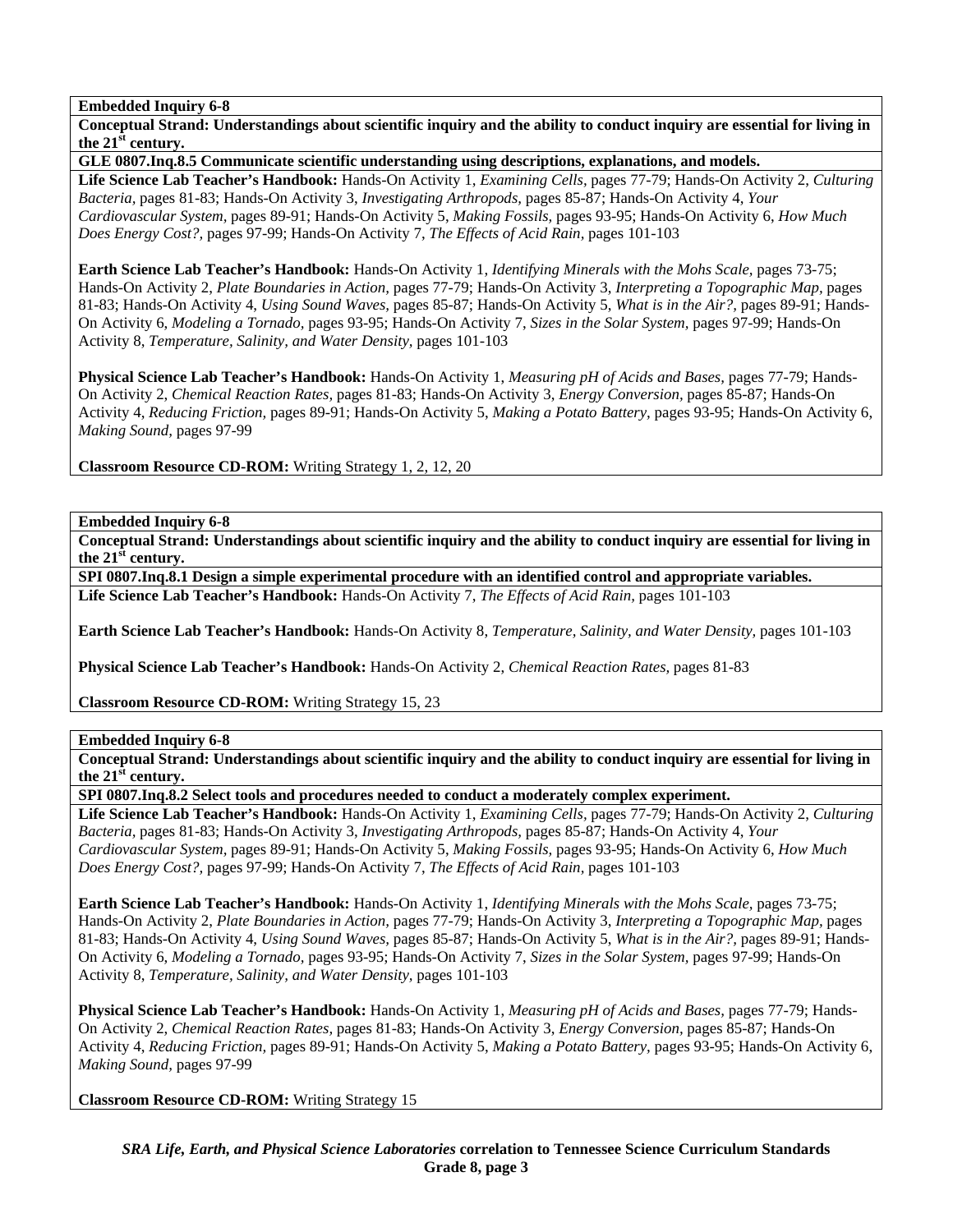**Conceptual Strand: Understandings about scientific inquiry and the ability to conduct inquiry are essential for living in the 21st century.** 

**SPI 0807.Inq.8.3 Interpret and translate data into a table, graph, or diagram.** 

**Life Science Lab Teacher's Handbook:** Hands-On Activity 1, *Examining Cells,* pages 77-79; Hands-On Activity 3, *Investigating Arthropods,* pages 85-87; Hands-On Activity 4, *Your Cardiovascular System,* pages 89-91; Hands-On Activity 5, *Making Fossils,* pages 93-95; Hands-On Activity 6, *How Much Does Energy Cost?,* pages 97-99; Hands-On Activity 7, *The Effects of Acid Rain,* pages 101-103

**Earth Science Lab Teacher's Handbook:** Hands-On Activity 1, *Identifying Minerals with the Mohs Scale,* pages 73-75; Hands-On Activity 2, *Plate Boundaries in Action,* pages 77-79; Hands-On Activity 3, *Interpreting a Topographic Map,* pages 81-83; Hands-On Activity 4, *Using Sound Waves,* pages 85-87; Hands-On Activity 5, *What is in the Air?,* pages 89-91; Hands-On Activity 6, *Modeling a Tornado,* pages 93-95; Hands-On Activity 7, *Sizes in the Solar System,* pages 97-99; Hands-On Activity 8, *Temperature, Salinity, and Water Density,* pages 101-103

**Physical Science Lab Teacher's Handbook:** Hands-On Activity 1, *Measuring pH of Acids and Bases,* pages 77-79; Hands-On Activity 2, *Chemical Reaction Rates,* pages 81-83; Hands-On Activity 3, *Energy Conversion,* pages 85-87; Hands-On Activity 4, *Reducing Friction,* pages 89-91; Hands-On Activity 5, *Making a Potato Battery,* pages 93-95; Hands-On Activity 6, *Making Sound,* pages 97-99

**Classroom Resource CD-ROM:** Writing Strategy 15, 16, 21, 22, 24, 27

# **Embedded Inquiry 6-8**

**Conceptual Strand: Understandings about scientific inquiry and the ability to conduct inquiry are essential for living in the 21st century.** 

**SPI 0807.Inq.8.4 Draw a conclusion that establishes a cause and effect relationship that is supported by evidence.** 

**Life Science Lab Teacher's Handbook:** Hands-On Activity 1, *Examining Cells,* pages 77-79; Hands-On Activity 2, *Culturing Bacteria,* pages 81-83; Hands-On Activity 3, *Investigating Arthropods,* pages 85-87; Hands-On Activity 4, *Your Cardiovascular System,* pages 89-91; Hands-On Activity 5, *Making Fossils,* pages 93-95; Hands-On Activity 6, *How Much Does Energy Cost?,* pages 97-99; Hands-On Activity 7, *The Effects of Acid Rain,* pages 101-103

**Earth Science Lab Teacher's Handbook:** Hands-On Activity 1, *Identifying Minerals with the Mohs Scale,* pages 73-75; Hands-On Activity 2, *Plate Boundaries in Action,* pages 77-79; Hands-On Activity 3, *Interpreting a Topographic Map,* pages 81-83; Hands-On Activity 4, *Using Sound Waves,* pages 85-87; Hands-On Activity 5, *What is in the Air?,* pages 89-91; Hands-On Activity 6, *Modeling a Tornado,* pages 93-95; Hands-On Activity 7, *Sizes in the Solar System,* pages 97-99; Hands-On Activity 8, *Temperature, Salinity, and Water Density,* pages 101-103

**Physical Science Lab Teacher's Handbook:** Hands-On Activity 1, *Measuring pH of Acids and Bases,* pages 77-79; Hands-On Activity 2, *Chemical Reaction Rates,* pages 81-83; Hands-On Activity 3, *Energy Conversion,* pages 85-87; Hands-On Activity 4, *Reducing Friction,* pages 89-91; Hands-On Activity 5, *Making a Potato Battery,* pages 93-95; Hands-On Activity 6, *Making Sound,* pages 97-99

**Classroom Resource CD-ROM:** Writing Strategy 7, 18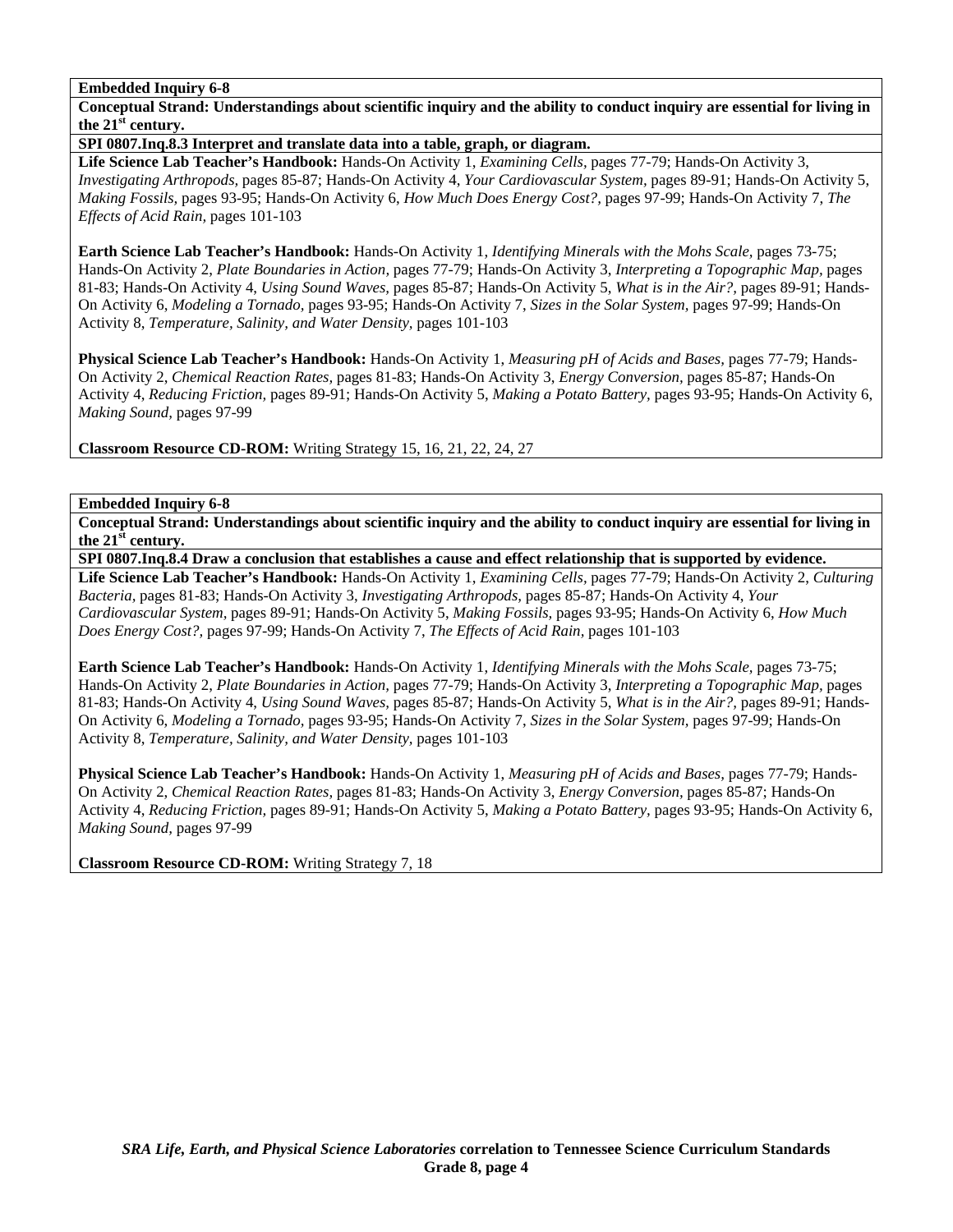**Conceptual Strand: Understandings about scientific inquiry and the ability to conduct inquiry are essential for living in the 21st century.** 

**SPI 0807.Inq.8.5 Identify a faulty interpretation of data that is due to bias or experimental error.** 

**Life Science Lab Teacher's Handbook:** Hands-On Activity 1, *Examining Cells,* pages 77-79; Hands-On Activity 2, *Culturing Bacteria,* pages 81-83; Hands-On Activity 3, *Investigating Arthropods,* pages 85-87; Hands-On Activity 4, *Your Cardiovascular System,* pages 89-91; Hands-On Activity 5, *Making Fossils,* pages 93-95; Hands-On Activity 6, *How Much Does Energy Cost?,* pages 97-99; Hands-On Activity 7, *The Effects of Acid Rain,* pages 101-103

**Earth Science Lab Teacher's Handbook:** Hands-On Activity 1, *Identifying Minerals with the Mohs Scale,* pages 73-75; Hands-On Activity 2, *Plate Boundaries in Action,* pages 77-79; Hands-On Activity 3, *Interpreting a Topographic Map,* pages 81-83; Hands-On Activity 4, *Using Sound Waves,* pages 85-87; Hands-On Activity 5, *What is in the Air?,* pages 89-91; Hands-On Activity 6, *Modeling a Tornado,* pages 93-95; Hands-On Activity 7, *Sizes in the Solar System,* pages 97-99; Hands-On Activity 8, *Temperature, Salinity, and Water Density,* pages 101-103

**Physical Science Lab Teacher's Handbook:** Hands-On Activity 1, *Measuring pH of Acids and Bases,* pages 77-79; Hands-On Activity 2, *Chemical Reaction Rates,* pages 81-83; Hands-On Activity 3, *Energy Conversion,* pages 85-87; Hands-On Activity 4, *Reducing Friction,* pages 89-91; Hands-On Activity 5, *Making a Potato Battery,* pages 93-95; Hands-On Activity 6, *Making Sound,* pages 97-99

**Classroom Resource CD-ROM:** Writing Strategy 15, 23

**Embedded Technology and Engineering 6-8** 

**Conceptual Strand: Society benefits when engineers apply scientific discoveries to design materials and processes that develop into enabling technologies.** 

**GLE 0807.T/E.8.1 Explore how technology responds to social, political, and economic needs.** 

**Life Science Lab, Level A:** Cards 5, 49, 59, 64, 69, 83, 87, 88, 89, 90 **Life Science Lab, Level B:** Cards 5, 49, 59, 64, 69, 83, 87, 88, 89, 90

**Earth Science Lab, Level A: Cards 16, 20, 31, 37, 51, 54, 70, 79, 80, 81, 88 Earth Science Lab, Level B:** Cards 16, 20, 31, 37, 51, 54, 70, 79, 80, 81, 88 **Earth Science Lab Teacher's Handbook:** Hands-On Activity 4, *Using Sound Waves,* pages 85-87

**Physical Science Lab, Level A: Cards 33, 35, 76, 81, 84, 90 Physical Science Lab, Level B:** Cards 33, 35, 76, 81, 84, 90

**Embedded Technology and Engineering 6-8** 

**Conceptual Strand: Society benefits when engineers apply scientific discoveries to design materials and processes that develop into enabling technologies.** 

**GLE 0807.T/E.8.2 Know that the engineering design cycle involves an ongoing series of events that incorporate design constraints, model building, testing, evaluating, modifying, and retesting.**  This concept is not covered.

**Embedded Technology and Engineering 6-8** 

**Conceptual Strand: Society benefits when engineers apply scientific discoveries to design materials and processes that develop into enabling technologies.** 

**GLE 0807.T/E.8.3 Compare the intended benefits with the unintended consequences of a new technology.** 

Physical Science Lab, Level A: Cards 35, 81, 84

Physical Science Lab, Level B: Cards 35, 81, 84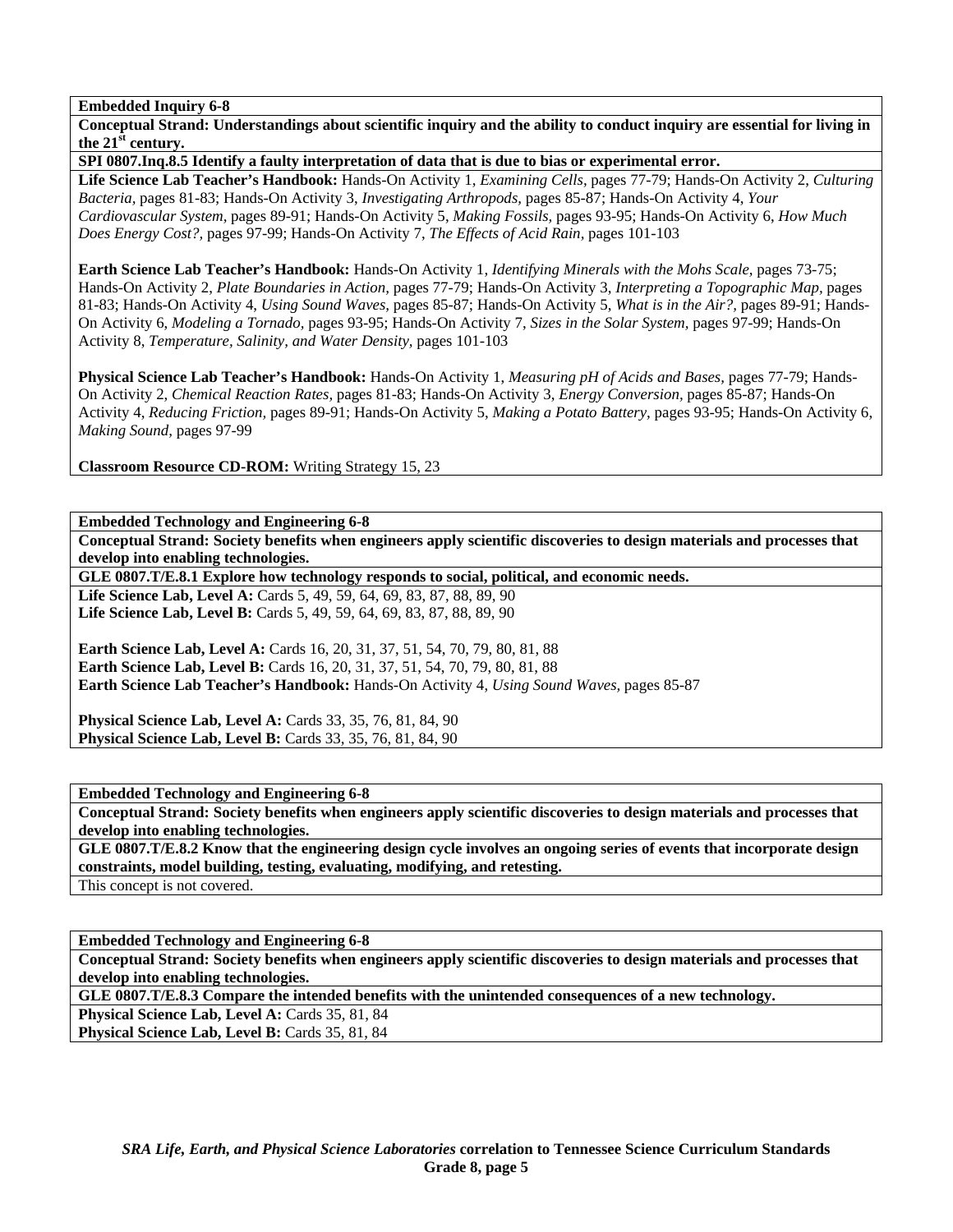**Embedded Technology and Engineering 6-8** 

**Conceptual Strand: Society benefits when engineers apply scientific discoveries to design materials and processes that develop into enabling technologies.** 

**GLE 0807.T/E.8.4 Differentiate between adaptive and assistive bioengineered products.** 

Life Science Lab, Level A: Cards 5, 49, 59, 64, 69, 83, 87, 88, 89, 90 Life Science Lab, Level B: Cards 5, 49, 59, 64, 69, 83, 87, 88, 89, 90

**Earth Science Lab, Level A:** Cards 16, 20, 31, 37, 51, 54, 70, 78, 79, 80, 88 **Earth Science Lab, Level B:** Cards 16, 20, 31, 37, 51, 54, 70, 78, 79, 80, 88

**Physical Science Lab, Level A: Cards 33, 35, 76, 81, 84, 90 Physical Science Lab, Level B:** Cards 33, 35, 76, 81, 84, 90

**Embedded Technology and Engineering 6-8** 

**Conceptual Strand: Society benefits when engineers apply scientific discoveries to design materials and processes that develop into enabling technologies.** 

**SPI 0807.T/E.8.1 Identify the tools and procedures needed to test the design features of a prototype. SPI 0807.T/E.8.2 Evaluate a protocol to determine if the engineering design process was successfully applied.**  This concept is not covered.

**Embedded Technology and Engineering 6-8** 

**Conceptual Strand: Society benefits when engineers apply scientific discoveries to design materials and processes that develop into enabling technologies.** 

**SPI 0807.T/E.8.3 Distinguish between the intended benefits and the unintended consequences of a new technology.**  Physical Science Lab, Level A: Cards 35, 81, 84

Physical Science Lab, Level B: Cards 35, 81, 84

**Embedded Technology and Engineering 6-8 Conceptual Strand: Society benefits when engineers apply scientific discoveries to design materials and processes that develop into enabling technologies.** 

**SPI 0807.T/E.8.4 Differentiate between adaptive and assistive bioengineered products.** 

Life Science Lab, Level A: Cards 5, 49, 59, 64, 69, 83, 87, 88, 89, 90 Life Science Lab, Level B: Cards 5, 49, 59, 64, 69, 83, 87, 88, 89, 90

**Earth Science Lab, Level A: Cards 16, 20, 31, 37, 51, 54, 70, 78, 79, 80, 88 Earth Science Lab, Level B:** Cards 16, 20, 31, 37, 51, 54, 70, 78, 79, 80, 88

**Physical Science Lab, Level A: Cards 33, 35, 76, 81, 84, 90 Physical Science Lab, Level B:** Cards 33, 35, 76, 81, 84, 90

**Life Science** 

**Standard 5: Biodiversity and Change** 

**Conceptual Strand 5: A rich variety of complex organisms have developed in response to a continually changing environment.** 

**GLE 0807.5.1 Identify various criteria used to classify organisms into groups.** 

Life Science Lab, Level A: Cards 2, 3

Life Science Lab, Level B: Cards 2, 3

**Life Science** 

**Standard 5: Biodiversity and Change** 

**Conceptual Strand 5: A rich variety of complex organisms have developed in response to a continually changing environment.** 

**GLE 0807.5.2 Use a simple classification key to identify an unknown organism.**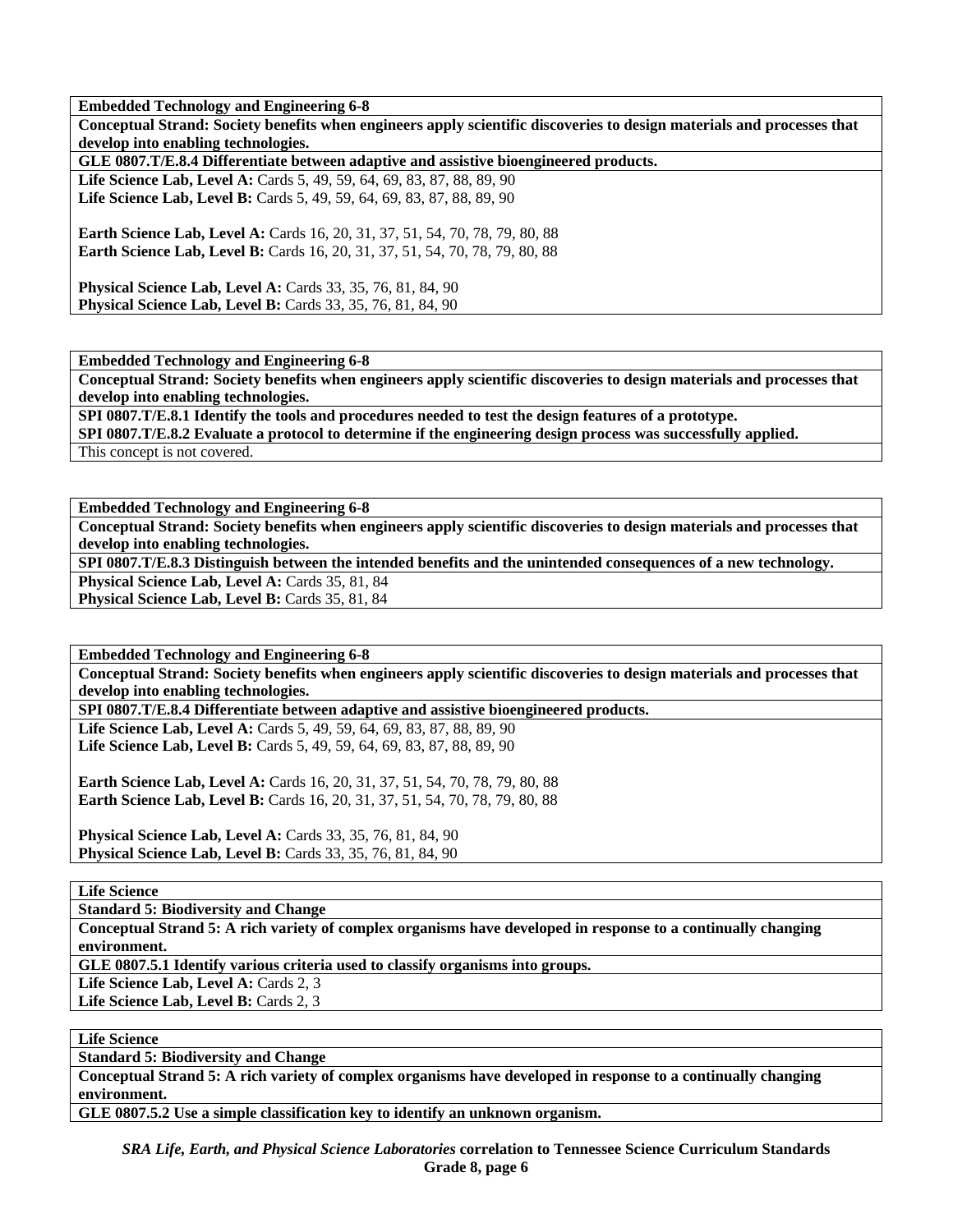| Life Science Lab, Level A: Cards 2, 3 |  |
|---------------------------------------|--|
| Life Science Lab, Level B: Cards 2, 3 |  |

| <b>Life Science</b>                        |  |
|--------------------------------------------|--|
| <b>Standard 5: Biodiversity and Change</b> |  |

**Conceptual Strand 5: A rich variety of complex organisms have developed in response to a continually changing environment.** 

**GLE 0807.5.3 Analyze how structural, behavioral, and physiological adaptations within a population of organisms enable it to survive in a particular environment.** 

Life Science Lab, Level A: Cards 23, 24, 41, 43, 65, 66

Life Science Lab, Level B: Cards 23, 24, 41, 43, 65, 66

**Life Science** 

**Standard 5: Biodiversity and Change** 

**Conceptual Strand 5: A rich variety of complex organisms have developed in response to a continually changing environment.** 

**GLE 0807.5.4 Explain why variation within a population of living things can enhance the chances for group survival. Life Science Lab, Level A:** Cards 23, 24, 41, 43, 65, 66

Life Science Lab, Level B: Cards 23, 24, 41, 43, 65, 66

**Life Science** 

**Standard 5: Biodiversity and Change** 

**Conceptual Strand 5: A rich variety of complex organisms have developed in response to a continually changing environment.** 

**GLE 0807.5.5 Describe the importance of maintaining the earth's biodiversity.** 

**Life Science Lab, Level A:** Cards 40, 65, 66, 68, 71, 81, 82, 86

**Life Science Lab, Level B:** Cards 40, 65, 66, 68, 71, 81, 82, 86

**Life Science** 

**Standard 5: Biodiversity and Change** 

**Conceptual Strand 5: A rich variety of complex organisms have developed in response to a continually changing environment.** 

**GLE 0807.5.6 Investigate fossils in sedimentary rock layers to gather evidence for changing life forms.** 

Life Science Lab, Level A: Card 67

Life Science Lab, Level B: Card 67

**Life Science Lab Teacher's Handbook:** Hands-On Activity 5, *What is in the Air?,* pages 89-91

**Earth Science Lab, Level A: Cards 33, 34 Earth Science Lab, Level B: Cards 33, 34**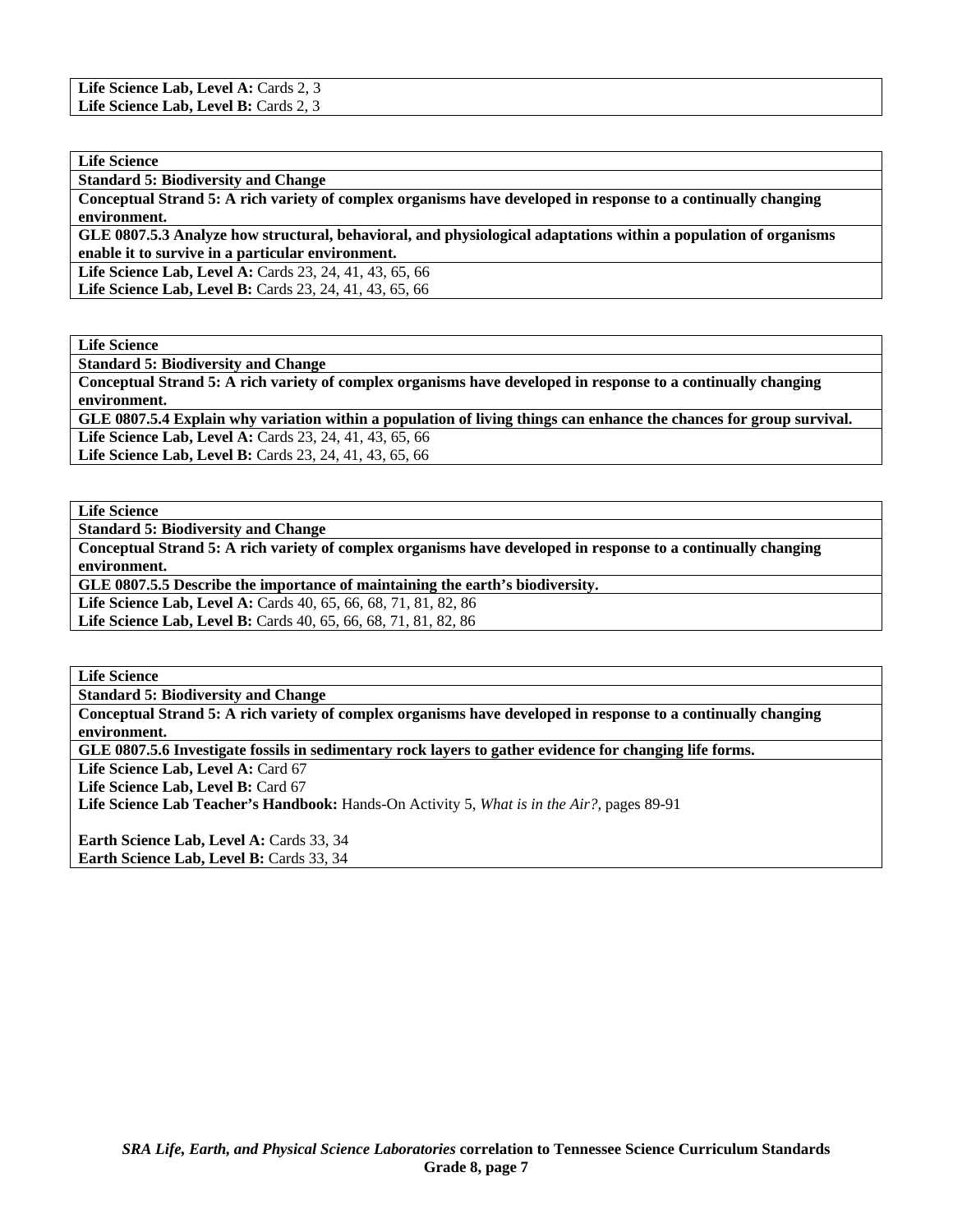**Standard 5: Biodiversity and Change** 

**Conceptual Strand 5: A rich variety of complex organisms have developed in response to a continually changing environment.** 

**SPI 0807.5.1 Analyze structural, behavioral, and physiological adaptations to predict which organisms are likely to survive in a particular environment.** 

**Life Science Lab, Level A:** Cards 23, 24, 41, 43, 65, 66

Life Science Lab, Level B: Cards 23, 24, 41, 43, 65, 66

**Life Science** 

**Standard 5: Biodiversity and Change** 

**Conceptual Strand 5: A rich variety of complex organisms have developed in response to a continually changing environment.** 

**SPI 0807.5.2 Use a simple classification key to identify an unknown organism.** 

Life Science Lab, Level A: Cards 2, 3

Life Science Lab, Level B: Cards 2, 3

**Life Science** 

**Standard 5: Biodiversity and Change** 

**Conceptual Strand 5: A rich variety of complex organisms have developed in response to a continually changing environment.** 

**SPI 0807.5.3 Analyze data on levels of variation within a population to make predictions about survival under particular environmental conditions.** 

**Life Science Lab, Level A:** Cards 23, 24, 41, 43, 65, 66 Life Science Lab, Level B: Cards 23, 24, 41, 43, 65, 66

**Life Science** 

**Standard 5: Biodiversity and Change** 

**Conceptual Strand 5: A rich variety of complex organisms have developed in response to a continually changing environment.** 

**SPI 0807.5.4 Identify several reasons for the importance of maintaining the earth's biodiversity.** 

**Life Science Lab, Level A:** Cards 40, 65, 66, 68, 71, 81, 82, 86 **Life Science Lab, Level B:** Cards 40, 65, 66, 68, 71, 81, 82, 86

**Life Science** 

**Standard 5: Biodiversity and Change** 

**Conceptual Strand 5: A rich variety of complex organisms have developed in response to a continually changing environment.** 

**SPI 0807.5.5 Compare fossils found in sedimentary rock to determine their relative age.** 

Life Science Lab, Level A: Card 67

Life Science Lab, Level B: Card 67

**Life Science Lab Teacher's Handbook:** Hands-On Activity 5, *What is in the Air?,* pages 89-91

**Earth Science Lab, Level A: Cards 33, 34 Earth Science Lab, Level B: Cards 33, 34**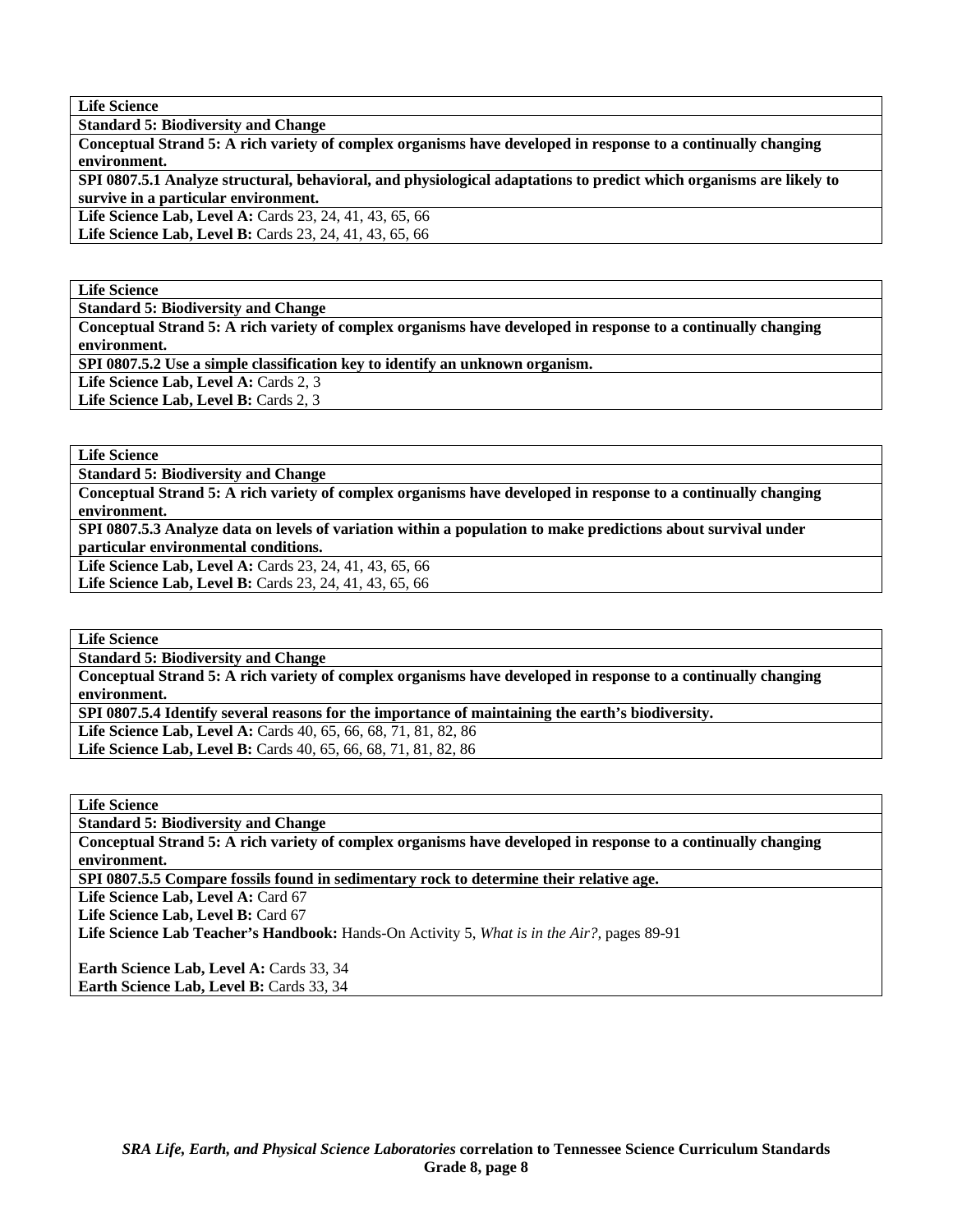**Physical Science Standard 9: Matter** 

**Conceptual Strand 9: The composition and structure of matter is known, and it behaves according to principles that are generally understood.** 

**GLE 0807.9.1 Understand that all matter is made up of atoms.** 

Physical Science Lab, Level A: Cards 3, 4, 5

**Physical Science Lab, Level B: Cards 3, 4, 5** 

# **Physical Science**

**Standard 9: Matter** 

**Conceptual Strand 9: The composition and structure of matter is known, and it behaves according to principles that are generally understood.** 

**GLE 0807.9.2 Explain that matter has properties that are explained by the structure and arrangement of its atoms. Physical Science Lab, Level A:** Cards 1, 2, 3, 4, 5, 6, 7, 21, 22, 23, 24, 25, 26 **Physical Science Lab, Level B:** Cards 1, 2, 3, 4, 5, 6, 7, 21, 22, 23, 24, 25, 26

**Physical Science Standard 9: Matter** 

**Conceptual Strand 9: The composition and structure of matter is known, and it behaves according to principles that are generally understood.** 

**GLE 0807.9.3 Interpret data from an investigation to differentiate between physical and chemical changes.** 

**Physical Science Lab, Level A: Cards 8, 9, 27, 28, 29** 

**Physical Science Lab, Level B: Cards 8, 9, 27, 28, 29** 

**Physical Science Lab Teacher's Handbook:** Hands-On Activity 2, *Chemical Reaction Rates,* pages 81-83

**Physical Science Standard 9: Matter** 

**Conceptual Strand 9: The composition and structure of matter is known, and it behaves according to principles that are generally understood.** 

**GLE 0807.9.4 Distinguish among elements, compounds, and mixtures.** 

**Physical Science Lab, Level A: Cards 10, 11, 12, 13 Physical Science Lab, Level B: Cards 10, 11, 12, 13** 

**Physical Science** 

**Standard 9: Matter** 

**Conceptual Strand 9: The composition and structure of matter is known, and it behaves according to principles that are generally understood.** 

**GLE 0807.9.5 Apply the chemical properties of the atmosphere to illustrate a mixture of gases.** 

Life Science Lab, Level A: Card 89 **Life Science Lab, Level B:** Card 89

**Earth Science Lab, Level A: Cards 36, 37, 42** Earth Science Lab, Level B: Cards 36, 37, 42

**Physical Science Lab, Level A: Card 7 Physical Science Lab, Level B: Card 7**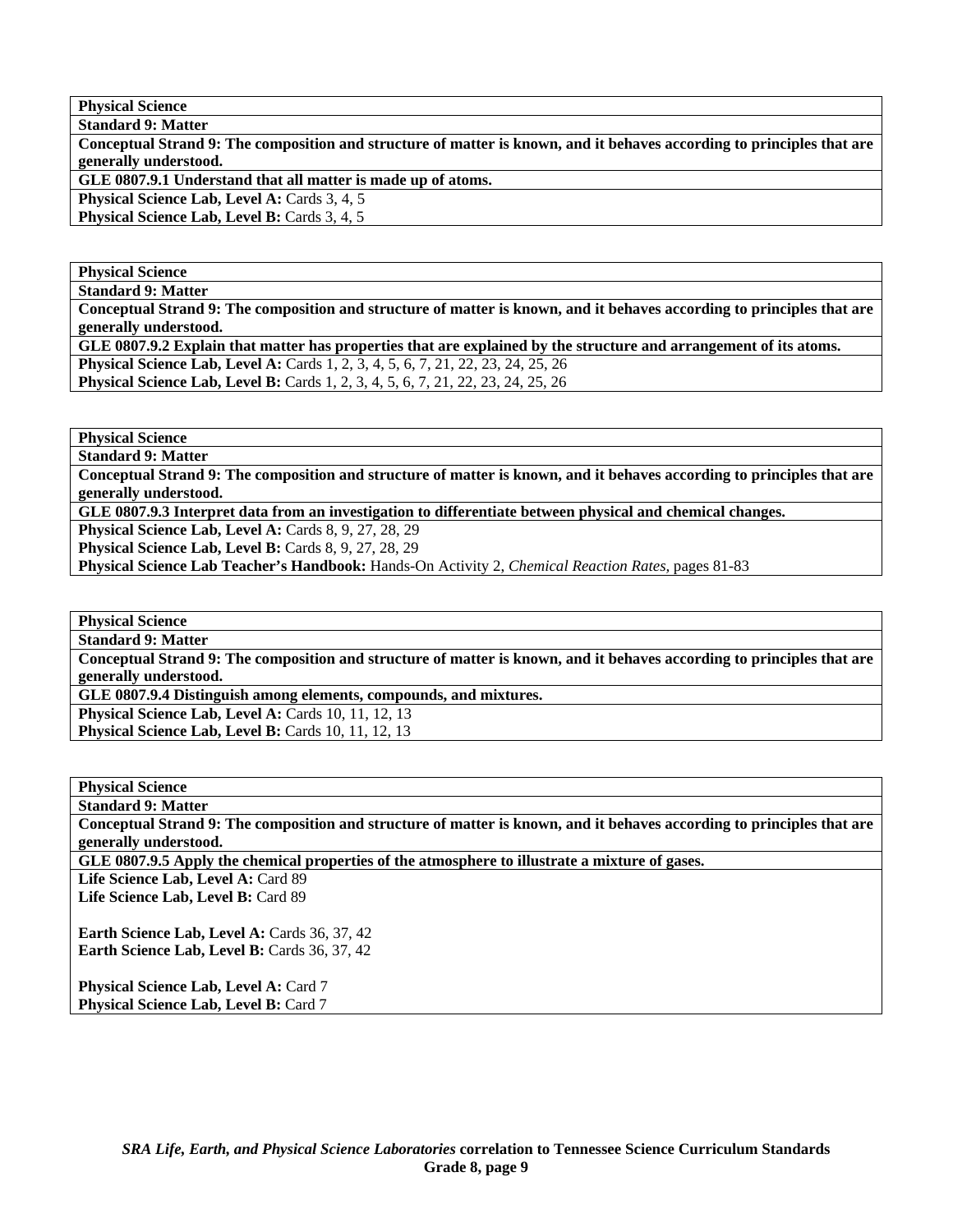**Physical Science** 

| <b>Standard 9: Matter</b>                                                                                              |
|------------------------------------------------------------------------------------------------------------------------|
| Conceptual Strand 9: The composition and structure of matter is known, and it behaves according to principles that are |
| generally understood.                                                                                                  |
| GLE 0807.9.6 Use the periodic table to determine the characteristics of an element.                                    |
| <b>Physical Science Lab, Level A: Cards 17, 18, 19, 20</b>                                                             |
| <b>Physical Science Lab, Level B:</b> Cards 17, 18, 19, 20                                                             |

**Physical Science** 

**Standard 9: Matter** 

**Conceptual Strand 9: The composition and structure of matter is known, and it behaves according to principles that are generally understood.** 

**GLE 0807.9.7 Explain the Law of Conservation of Mass.** 

Physical Science Lab, Level A: Cards 9, 27

**Physical Science Lab, Level B: Cards 9, 27** 

**Physical Science Lab Teacher's Handbook:** Hands-On Activity 2, *Chemical Reaction Rates,* pages 81-83

**Physical Science** 

**Standard 9: Matter** 

**Conceptual Strand 9: The composition and structure of matter is known, and it behaves according to principles that are generally understood.** 

**GLE 0807.9.8 Interpret the events represented by a chemical equation.** 

Physical Science Lab, Level A: Cards 9, 27, 28, 29

Physical Science Lab, Level B: Cards 9, 27, 28, 29

**Physical Science Lab Teacher's Handbook:** Hands-On Activity 2, *Chemical Reaction Rates,* pages 81-83

**Physical Science** 

**Standard 9: Matter** 

**Conceptual Strand 9: The composition and structure of matter is known, and it behaves according to principles that are generally understood.** 

**GLE 0807.9.9 Explain the basic difference between acids and bases.** 

Physical Science Lab, Level A: Cards 14, 15, 16

**Physical Science Lab, Level B: Cards 14, 15, 16** 

**Physical Science Lab Teacher's Handbook:** Hands-On Activity 1, *Measuring pH of Acids and Bases,* pages 77-79

**Physical Science Standard 9: Matter** 

**Conceptual Strand 9: The composition and structure of matter is known, and it behaves according to principles that are generally understood.** 

**SPI 0807.9.1 Recognize that all matter consists of atoms.** 

Physical Science Lab, Level A: Cards 3, 4, 5

Physical Science Lab, Level B: Cards 3, 4, 5

**Physical Science** 

**Standard 9: Matter** 

**Conceptual Strand 9: The composition and structure of matter is known, and it behaves according to principles that are generally understood.** 

**SPI 0807.9.2 Identify the common outcome of all chemical changes.** 

Physical Science Lab, Level A: Cards 9, 27, 28, 29

Physical Science Lab, Level B: Cards 9, 27, 28, 29

**Physical Science Lab Teacher's Handbook:** Hands-On Activity 2, *Chemical Reaction Rates,* pages 81-83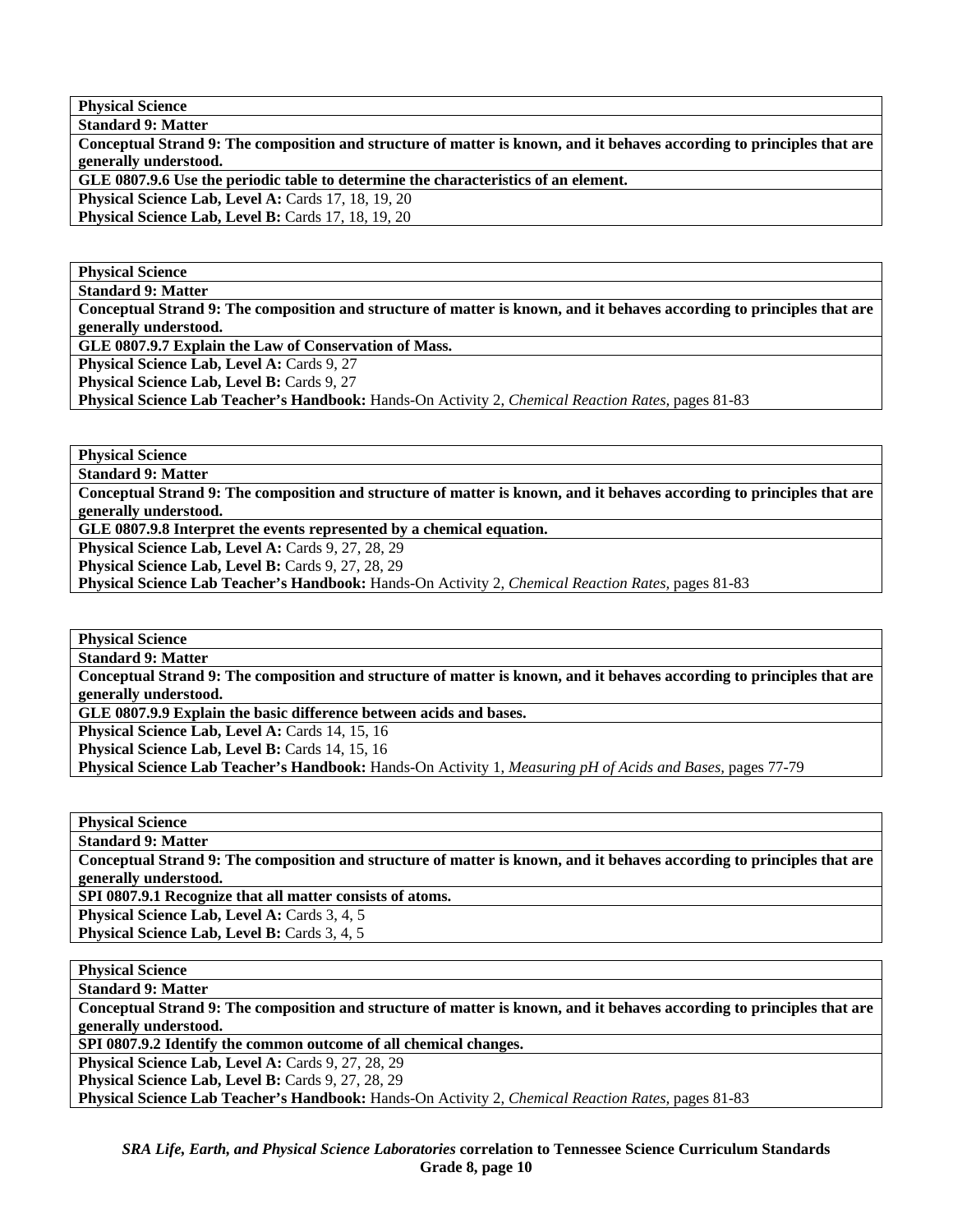**Physical Science** 

**Standard 9: Matter** 

**Conceptual Strand 9: The composition and structure of matter is known, and it behaves according to principles that are generally understood. SPI 0807.9.3 Classify common substances as elements or compounds based on their symbols or formulas. Physical Science Lab, Level A: Cards 10, 11 Physical Science Lab, Level B: Cards 10, 11** 

**Physical Science Standard 9: Matter** 

**Conceptual Strand 9: The composition and structure of matter is known, and it behaves according to principles that are generally understood.** 

**SPI 0807.9.4 Differentiate between a mixture and a compound.** 

**Physical Science Lab, Level A: Cards 11, 12, 13** 

Physical Science Lab, Level B: Cards 11, 12, 13

**Physical Science Standard 9: Matter** 

**Conceptual Strand 9: The composition and structure of matter is known, and it behaves according to principles that are generally understood.** 

**SPI 0807.9.5 Describe the chemical makeup of the atmosphere.** 

Life Science Lab, Level A: Card 89 Life Science Lab, Level B: Card 89

**Earth Science Lab, Level A: Cards 36, 37, 42 Earth Science Lab, Level B: Cards 36, 37, 42** 

**Physical Science Lab, Level A: Card 7 Physical Science Lab, Level B: Card 7** 

**Physical Science Standard 9: Matter Conceptual Strand 9: The composition and structure of matter is known, and it behaves according to principles that are generally understood. SPI 0807.9.6 Compare the particle arrangement and type of particle motion associated with different states of matter. Physical Science Lab, Level A: Cards 5, 6, 42 Physical Science Lab, Level B: Cards 5, 6, 42** 

**Physical Science Standard 9: Matter** 

**Conceptual Strand 9: The composition and structure of matter is known, and it behaves according to principles that are generally understood. SPI 0807.9.7 Apply the relationship between mass and volume to determine the density of a substance. Physical Science Lab, Level A: Card 2** 

Physical Science Lab, Level B: Card 2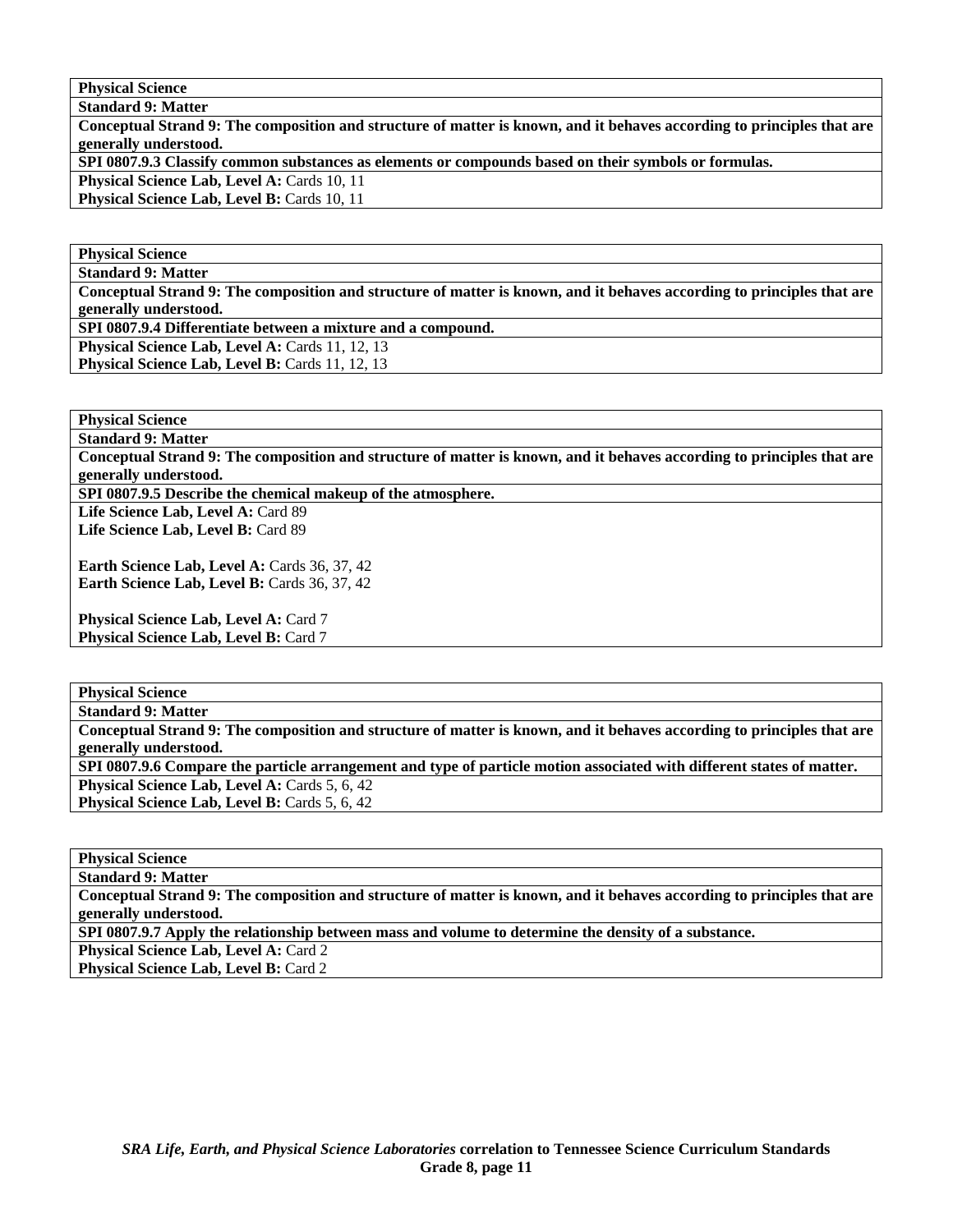**Physical Science Standard 9: Matter** 

**Conceptual Strand 9: The composition and structure of matter is known, and it behaves according to principles that are generally understood.** 

**SPI 0807.9.8 Interpret the results of an investigation to determine whether a physical or chemical change has occurred. Physical Science Lab, Level A: Cards 8, 9, 27, 28, 29** 

**Physical Science Lab, Level B: Cards 8, 9, 27, 28, 29** 

**Physical Science Lab Teacher's Handbook:** Hands-On Activity 2, *Chemical Reaction Rates,* pages 81-83

**Physical Science** 

**Standard 9: Matter** 

**Conceptual Strand 9: The composition and structure of matter is known, and it behaves according to principles that are generally understood.** 

**SPI 0807.9.9 Use the periodic table to determine the properties of an element.** 

**Physical Science Lab, Level A: Cards 17, 18, 19, 20** 

**Physical Science Lab, Level B: Cards 17, 18, 19, 20** 

**Physical Science** 

**Standard 9: Matter** 

**Conceptual Strand 9: The composition and structure of matter is known, and it behaves according to principles that are generally understood.** 

**SPI 0807.9.10 Identify the reactants and products of a chemical reaction.** 

Physical Science Lab, Level A: Cards 9, 27, 28, 29

Physical Science Lab, Level B: Cards 9, 27, 28, 29

**Physical Science Lab Teacher's Handbook:** Hands-On Activity 2, *Chemical Reaction Rates,* pages 81-83

**Physical Science** 

**Standard 9: Matter** 

**Conceptual Strand 9: The composition and structure of matter is known, and it behaves according to principles that are generally understood.** 

**SPI 0807.9.11 Recognize that in a chemical reaction the mass of the reactants is equal to the mass of the products (Law of (Conservation of Mass).** 

Physical Science Lab, Level A: Cards 9, 27

**Physical Science Lab, Level B: Cards 9, 27** 

**Physical Science Lab Teacher's Handbook:** Hands-On Activity 2, *Chemical Reaction Rates,* pages 81-83

**Physical Science** 

**Standard 9: Matter** 

**Conceptual Strand 9: The composition and structure of matter is known, and it behaves according to principles that are generally understood.** 

**SPI 0807.9.12 Identify the basic properties of acids and bases.** 

**Physical Science Lab, Level A: Cards 14, 15, 16** 

Physical Science Lab, Level B: Cards 14, 15, 16

**Physical Science Lab Teacher's Handbook:** Hands-On Activity 1, *Measuring pH of Acids and Bases,* pages 77-79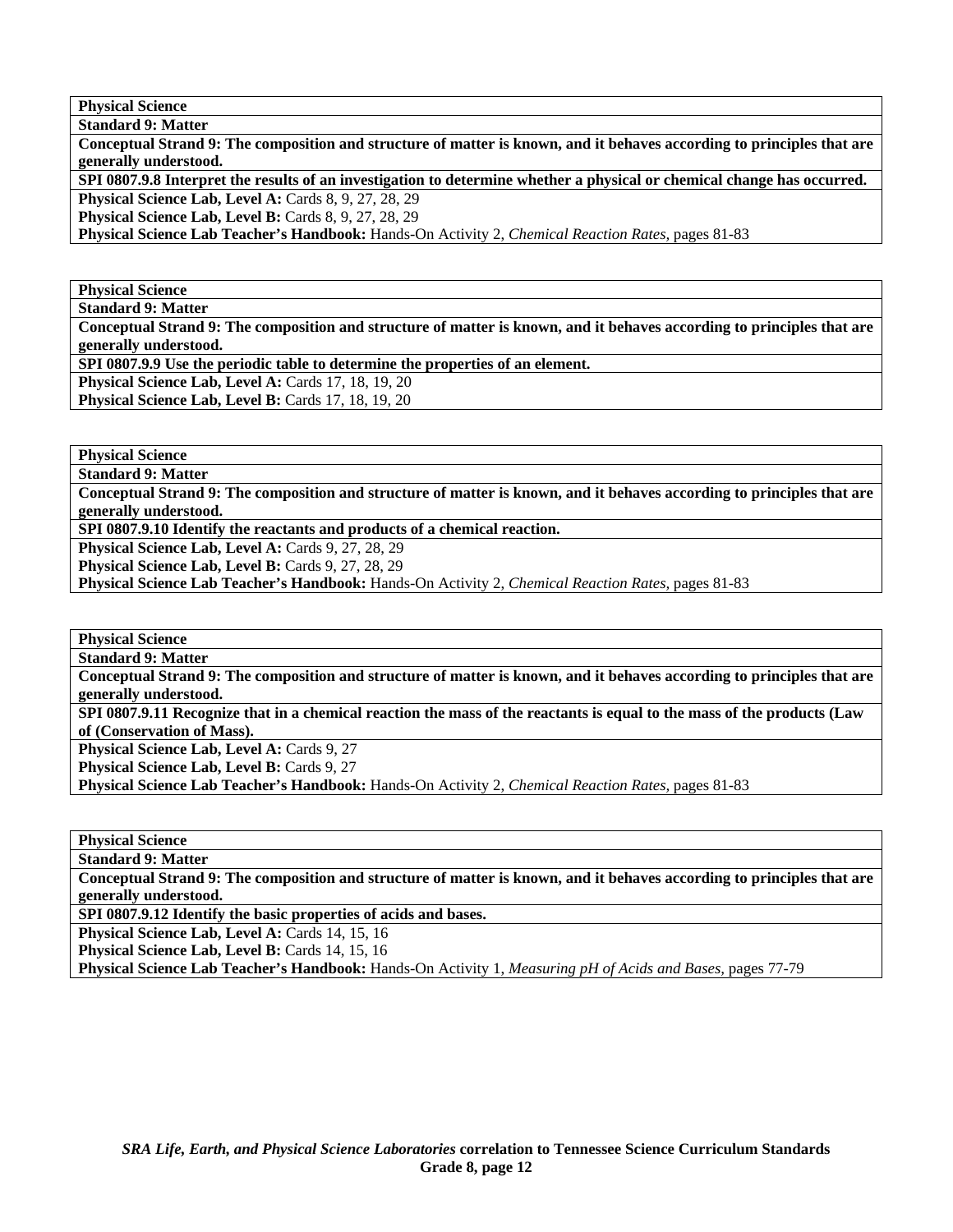**Physical Science** 

**Standard 12: Forces of Nature** 

**Conceptual Strand 12: Everything in the universe exerts a gravitational force on everything else; there is interplay between magnetic fields and electrical circuits.** 

**GLE 0807.12.1 Investigate the relationship between magnetism and electricity.** 

Physical Science Lab, Level A: Cards 74, 75, 76

Physical Science Lab, Level B: Cards 74, 75, 76

**Physical Science** 

**Standard 12: Forces of Nature** 

**Conceptual Strand 12: Everything in the universe exerts a gravitational force on everything else; there is interplay between magnetic fields and electrical circuits.** 

**GLE 0807.12.2 Design an investigation to change the strength of an electromagnet.** 

Physical Science Lab, Level A: Card 76

**Physical Science Lab, Level B: Card 76** 

**Physical Science** 

**Standard 12: Forces of Nature** 

**Conceptual Strand 12: Everything in the universe exerts a gravitational force on everything else; there is interplay between magnetic fields and electrical circuits.** 

**GLE 0807.12.3 Compare and contrast the Earth's magnetic field to that of a magnet and an electromagnet.** 

Physical Science Lab, Level A: Cards 74, 75, 76

Physical Science Lab, Level B: Cards 74, 75, 76

**Physical Science** 

**Standard 12: Forces of Nature** 

**Conceptual Strand 12: Everything in the universe exerts a gravitational force on everything else; there is interplay between magnetic fields and electrical circuits.** 

**GLE 0807.12.4 Identify factors that influence the amount of gravitational force between objects.** 

**Physical Science Lab, Level A: Cards 57, 59** Physical Science Lab, Level B: Cards 57, 59

**Physical Science** 

**Standard 12: Forces of Nature** 

**Conceptual Strand 12: Everything in the universe exerts a gravitational force on everything else; there is interplay between magnetic fields and electrical circuits.** 

**GLE 0807.12.5 Recognize that gravity is the force that controls the motion of objects in the solar system.** 

Physical Science Lab, Level A: Card 59

**Physical Science Lab, Level B: Card 59** 

**Physical Science** 

**Standard 12: Forces of Nature** 

**Conceptual Strand 12: Everything in the universe exerts a gravitational force on everything else; there is interplay between magnetic fields and electrical circuits.** 

**SPI 0807.12.1 Recognize that magnetism can be produced using a magnet.** 

Physical Science Lab, Level A: Cards 74, 75, 76

Physical Science Lab, Level B: Cards 74, 75, 76